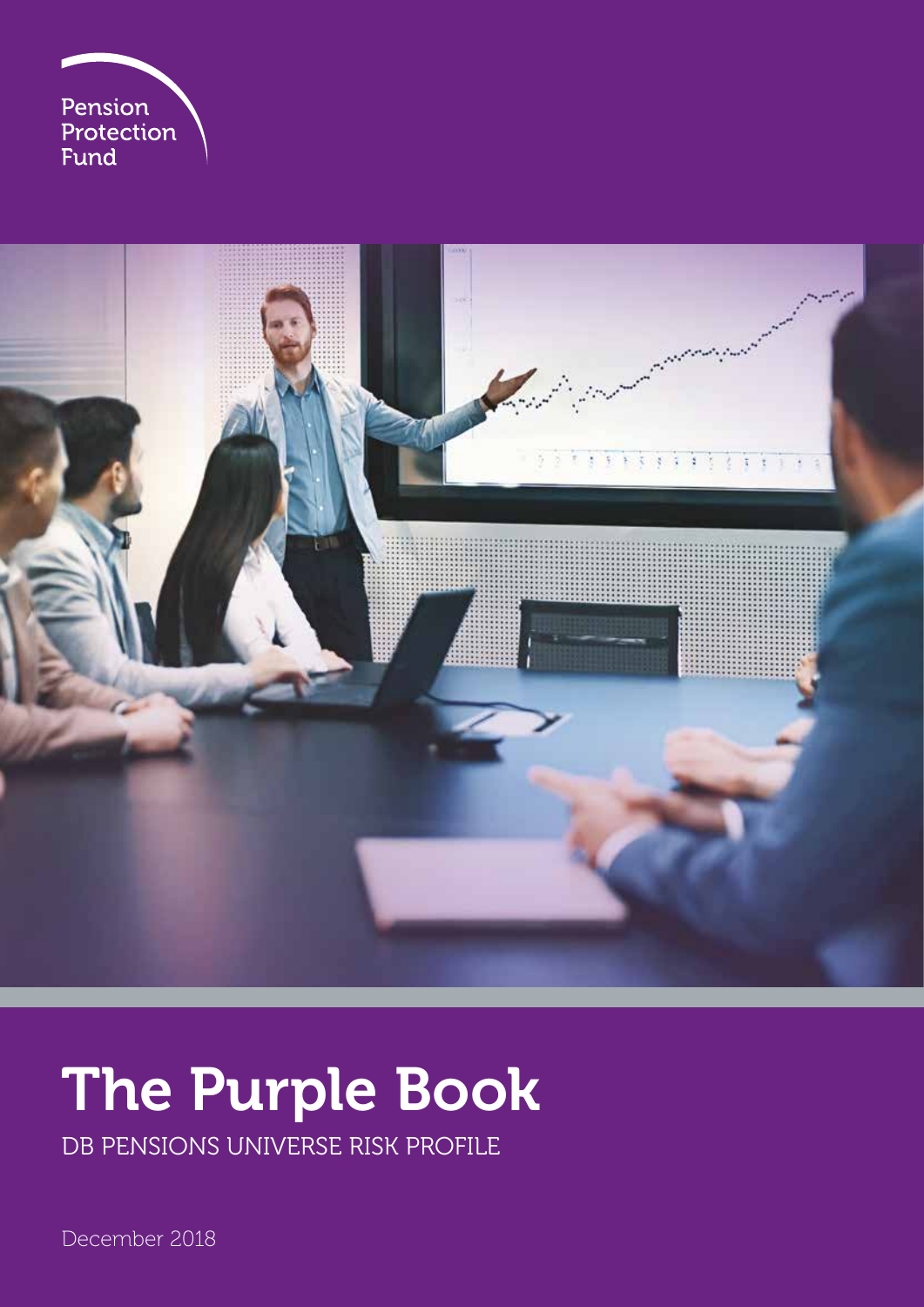## **Contents**

- 01 Executive summary 6
- 02 The data 10
- 03 Scheme demographics 14
- 04 Scheme funding 22
- 05 Funding sensitivities 33
- 06 Insolvency risk 42
- 07 Asset allocation **45**
- 08 PPF risk developments 55

09 PPF levy 2017/18 60

- 10 Schemes in assessment 69
- 11 PPF compensation 2017/18 **75**

12 Risk reduction 80

Appendix 87

Glossary 89

**Charts and tables** 94

- 
- 
- 
- 
- 
- 
- 
- 
- 
- 
- 
- 
- 
-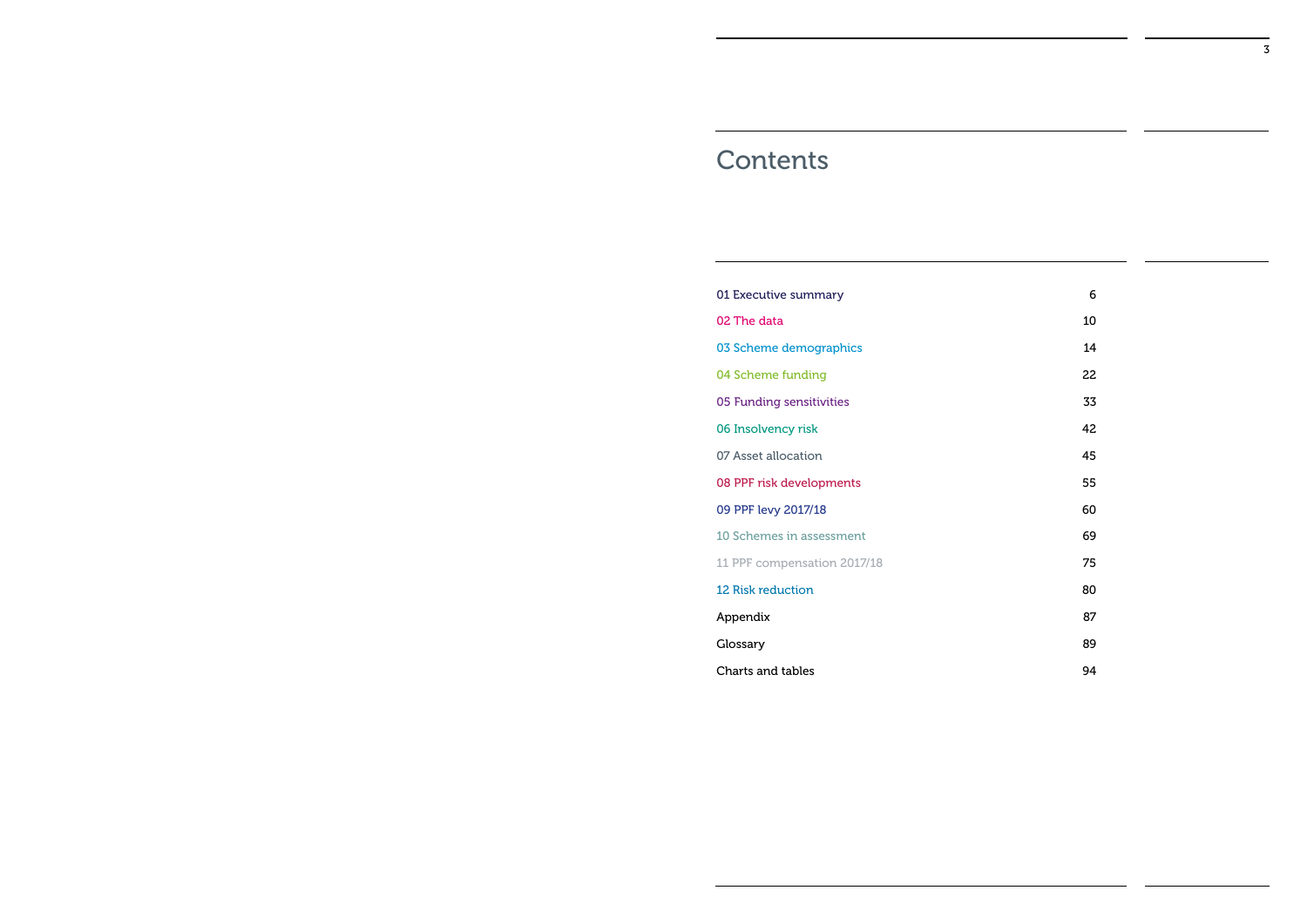## **Overview** Key figures





Funding level (buy-out basis)







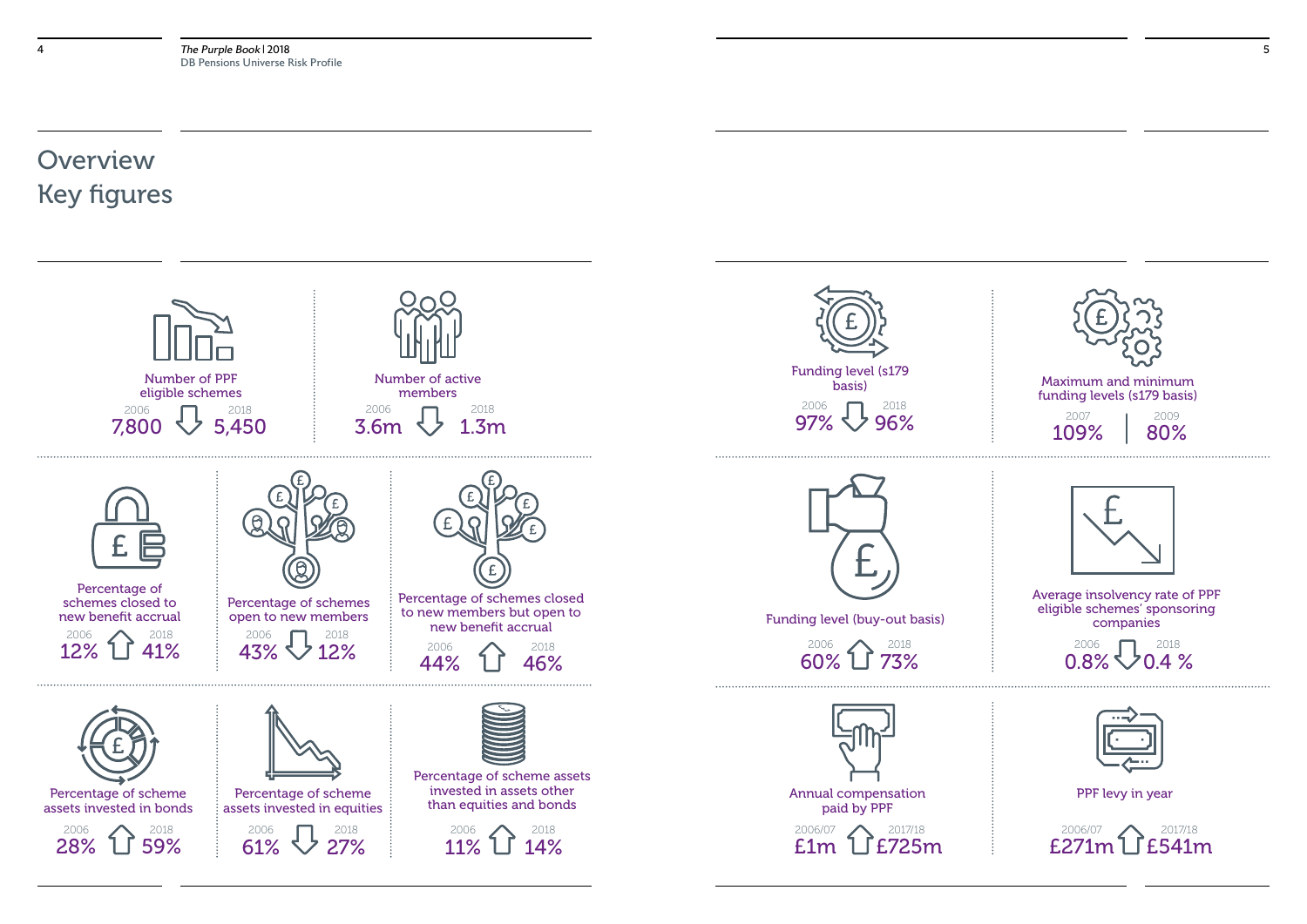## 01 Executive summary

#### Summary

This is the 13th edition of the Pensions Universe Risk Profile (*The Purple Book*). *The Purple Book* provides the most comprehensive data on the UK universe of Defined Benefit (DB) pension schemes in the private sector. This year, *The Purple Book* dataset covers 5,450 schemes – 98.7 per cent of the estimated universe of schemes eligible for PPF compensation.

#### Scheme demographics

- 41 per cent are pensioner members
- 47 per cent are deferred members, and
- 12 per cent are active members.

The proportion of schemes open to new members remained stable, compared to *The Purple Book 2017*, at 12 per cent. While the open share fell sharply from 2006 to 2010, the decline has stabilised since then. Schemes continue to move from being closed to new members to also closing to new benefit accrual, with a rise to 41 per cent from 39 per cent in 2017. Despite this, 1.3 million people continue to accrue new benefits in those schemes that are still open to it.

Larger schemes are more likely to be open to new members. 21 per cent of members were in open schemes with a further 53 per cent in schemes that are closed to new members but open to new benefit accrual.

*The Purple Book 2018* dataset includes 10.4 million DB scheme members, down slightly from 10.5 million last year. Of these:

The number of active members has been falling since the first edition of *The Purple Book* in 2006. There were 1.3 million active members in 2018 down from 3.6 million in 2006.

#### Scheme funding

- The sixth successive annual decrease
- The ninth successive annual increase
- 

Universe scheme funding improved in the year to 31 March 2018. The net funding position on an s179 basis improved to a deficit of £70.5 billion compared to a deficit of £161.8 billion the year before, while the aggregate funding level increased to 95.7 per cent from 90.5 per cent. Half of this increase is due to more up-to-date valuations and the shrinking dataset/universe, while the rest is due to market movements - higher gilt yields driving down liability values and a rise in equity markets helping to increase asset values.

On an estimated full buy-out basis, the net funding position improved to a deficit of £584.0 billion from a deficit of £736.2 billion the year before, with the funding level improving from 67.7 per cent to 72.9 per cent.

There has recently been a lot of market commentary on reductions in liabilities as a result of a slowdown in the rate at which life expectancy is improving. This isn't captured in this *Purple Book* but we should see the impact in the next edition and in the PPF 7800 Index when the new s179 basis comes into force in the December update of the index.

#### Asset allocation

Continuing the long-term trends, the aggregate proportion of schemes' assets invested in equities fell from 29.0 per cent to 27.0 per cent, while the proportion in bonds rose from 55.7 per cent to 59.0 per cent. While it appears that the proportion of assets held in instruments other than bonds and equities fell from 15.3 per cent to 14.0 per cent, this reflected a larger negative proportion held in cash (-2.5 per cent compared with -0.9 per cent), probably reflecting swap and gilt repurchase arrangements.

Within bonds, the proportions held changed as follows:

### **Type of bond 2018 2017 Commentary**

Stable since last year

|                              | Proportion of bonds held in<br><b>Purple Book dataset</b> |       |  |  |
|------------------------------|-----------------------------------------------------------|-------|--|--|
| <b>Type of bond</b>          | 2018                                                      | 2017  |  |  |
| Government fixed<br>interest | 24.1%                                                     | 24.1% |  |  |
| Corporate fixed<br>interest  | 28.8%                                                     | 31.4% |  |  |
| Index-linked                 | 47.1%                                                     | 44.5% |  |  |

Within equities, the UK-quoted proportion fell from 20.5 per cent to 18.6 per cent, while the proportions of overseas-quoted and unquoted/private equities both increased.

#### PPF levy, claims, and compensation

- In 2017/18, the levy totaled £541 million, down slightly from the previous year.
- The top 100 levy payers accounted for 42 per cent of the total levy, similar to last year.
- Around 18 per cent of schemes had no risk-based levy while 2.6 per cent of schemes saw the cap of 0.75 per cent of smoothed liabilities apply to their risk-based levy.
- Over three quarters of the total levy came from schemes sponsored by employers categorised as 'Large/Complex' or 'Group £50m+' for Experian scorecard purposes.

In the year to 31 March 2018, 50 new schemes entered PPF assessment. This is similar to the number in each of the preceding three years and much lower than the levels seen before this. However, due to the large size of a few of these claims, the total value of them was, at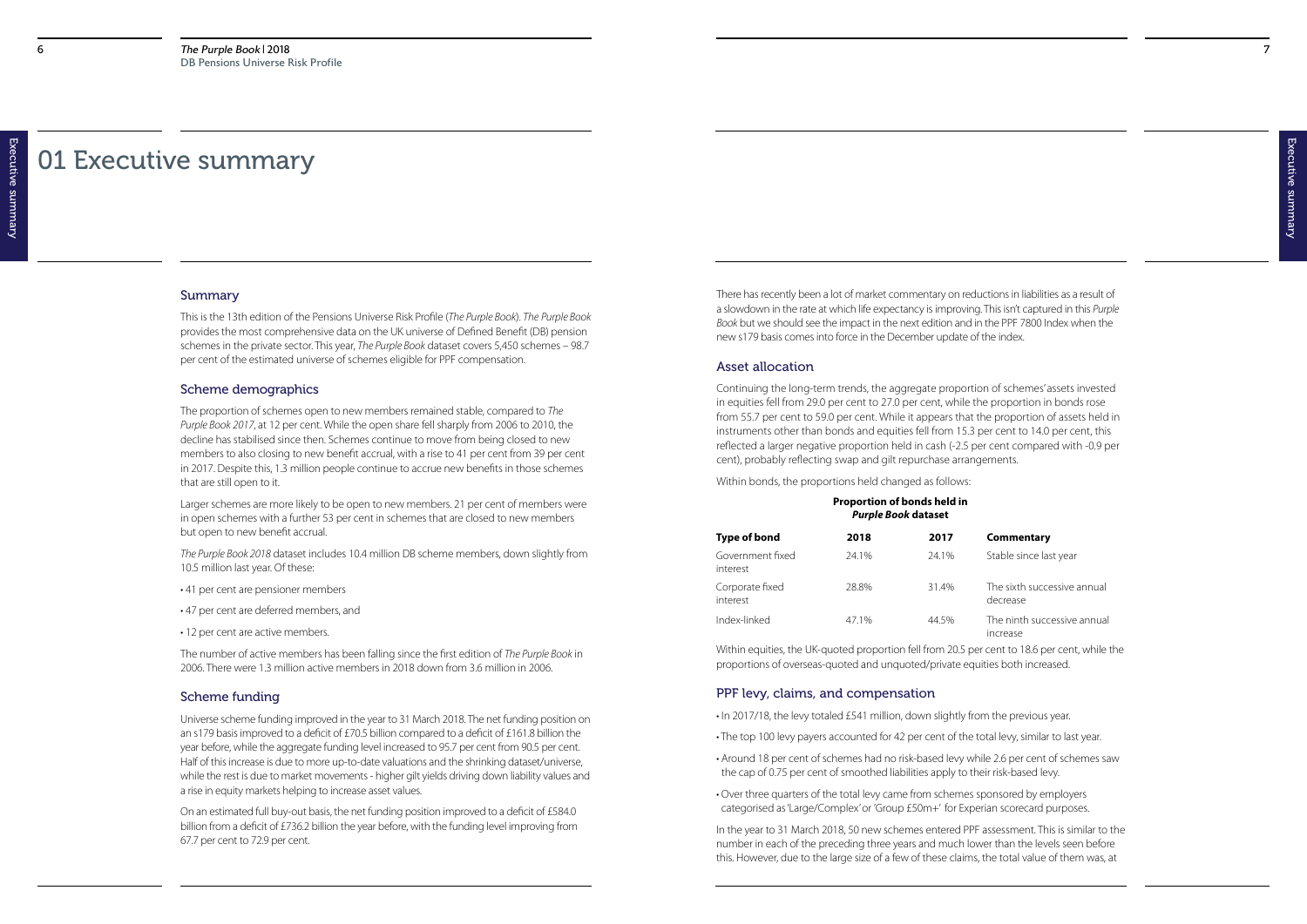#### **Ne year to**

£1.7 billion (as measured on an s179 basis), the highest of any year (ending 31 March) in the PPF's history. As at 31 March 2018, seven schemes in assessment had liabilities (s179) of over £250m, compared with three as at 31 March 2017. Despite all of this, our funding level (as measured on the PPF's accounting basis, and including schemes in PPF assessment) rose from 121.6 percent as at 31 March 2017 to 122.8 per cent as at 31 March 2018.

In the year to 31 March 2018, the PPF made compensation payments of £725 million compared with £661 million in the previous year. As at 31 March 2018, 135,377 members were in receipt of compensation, up from 129,661 a year earlier. The average annual compensation in payment to pensioners and dependants was £4,380, slightly up from £4,309 as at 31 March 2017.

#### Risk reduction

DB pension schemes have continued to close to new benefit accrual. And in terms of assetside risk reduction, they have also continued to move their investment allocation away from equities and towards bonds.

Scheme sponsors have been making Deficit-Reduction Contributions. Data from the Office for National Statistics covering around 360 large pension schemes (including 100 local authorities and some Defined Contribution (DC) schemes) show that in the year to 31 March 2018, sponsoring employers made £13.5 billion in special contributions compared with £12.2 billion in the year to 31 March 2017.

Analysis of The Pensions Regulator's latest Technical Provisions and recovery plan data shows that in Tranche 11<sup>1</sup>, the length of the average recovery plan was 7.8 years, just under a year less than that of Tranche 8 (comparable given the three-year valuation cycle) and 0.3 years longer than Tranche 10. Assets as a percentage of Technical Provisions rose from 82.4 per cent in Tranche 8 to 87.2 per cent in Tranche 11.

The total number of Contingent Assets submitted to the PPF for the 2018/19 levy year was 519, compared with 601 in 2017/18. This reflects a reduction in the number of Type A contingent assets (employer parent or group guarantees).

There were £22 billion worth of risk transfer deals (e.g. longevity swaps, buy-outs, buy-ins) in the year to 30 June 2018, up from £16 billion the previous year, but nevertheless a relatively small amount in the context of the whole universe of schemes.

According to ONS data covering 360 schemes, the value of pension liabilities transferred out of their schemes by pension scheme members amounted to £10.6 billion in Q1 2018, the highest since the introduction of Pensions Freedoms in April 2015 and an all-time high, but again a relatively small amount in the context of the whole universe of schemes.

## Economy and market background

Annual GDP growth fell from 1.8 per cent in the first quarter of 2017 to 1.2 per cent in the first quarter of 2018. The Official Bank Rate rose from 25 to 50 basis points in November 2017 (and then to 75 basis points in August 2018).

The following table sets out how some key market indicators in the assessment of universe scheme assets and s179 liabilities have changed over the year:

#### pp = percentage point(s)

| <b>Market indicator</b>                   | Change over th<br>31 March 2018 |
|-------------------------------------------|---------------------------------|
| 10-year fixed interest gilt yield         | $+29$ pp                        |
| 15-year fixed interest gilt yield         | $+7$ pp                         |
| 20-year fixed interest gilt yield         | $-2pp$                          |
| FTSE All-Share Index (Total Return)       | $+1.25%$                        |
| FTSE All-World Ex-UK Index (Total Return) | $+3.06\%$                       |

<sup>1</sup> Tranche 11 covers schemes with valuation dates between 22 September 2015 and 21 September 2016.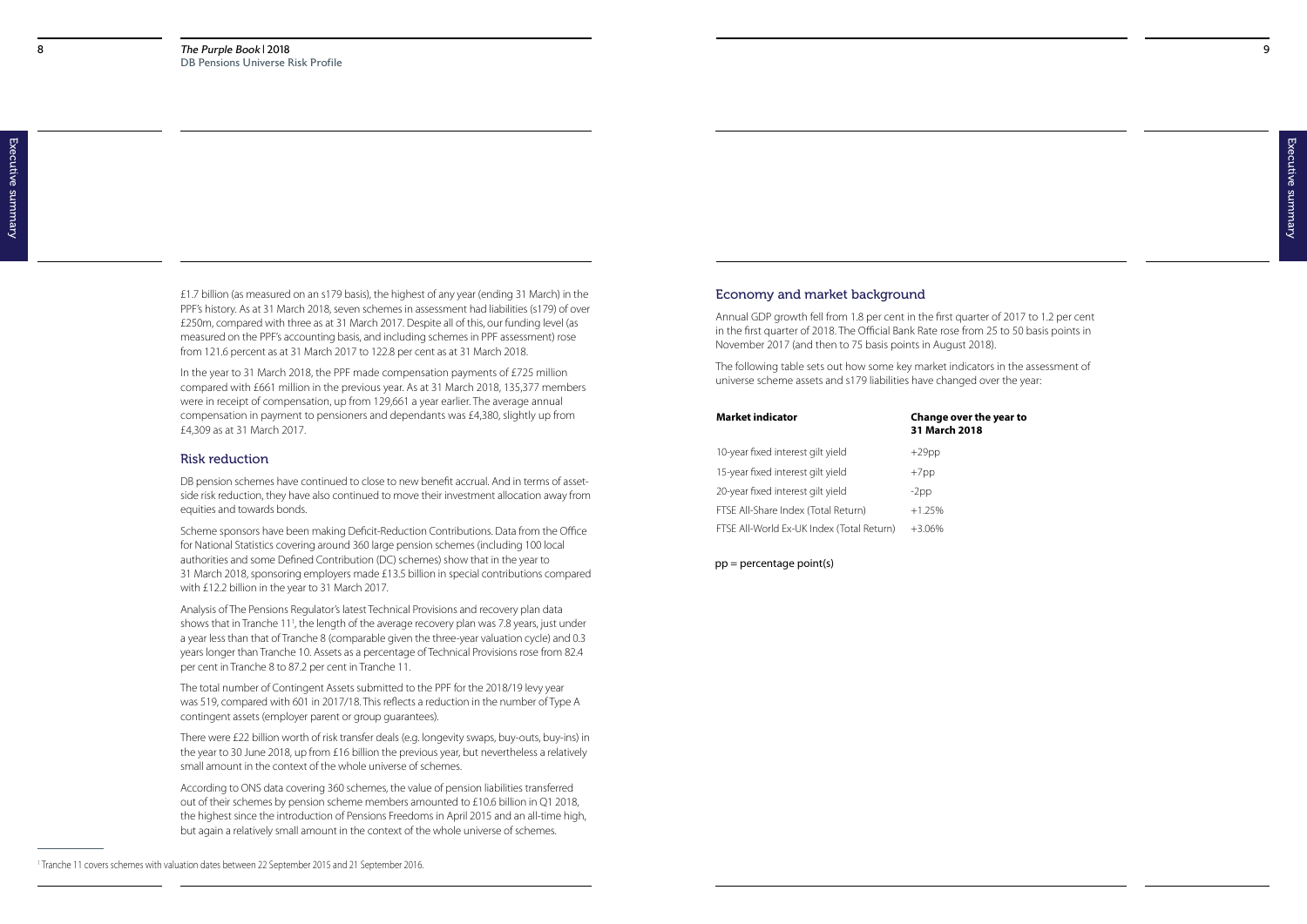> The data The data

The data

The data

## 02 The data

#### 2.1 Summary

- The main analysis in *The Purple Book 2018* is based on new scheme returns submitted to The Pensions Regulator (TPR) for a dataset of 5,450 Defined Benefit (DB) schemes, covering 10.4 million members<sup>2</sup>. This represents virtually all PPF-eligible schemes and universe liabilities. At the time of writing, complete 2018 information for the remaining schemes was not yet available and so these have been excluded from the sample. These exclusions include one (*The Purple Book 2017*: one) scheme with over 10,000 members.
- It is estimated that the eligible universe of schemes was 5,524 as at 31 March 2018, a reduction from 5,671 at 31 March 2017. The declining universe reflects schemes winding up, scheme mergers, and schemes entering PPF assessment.
- The fact that the dataset accounts for such a large proportion of the universe means that results for the whole universe would only be slightly different from those presented in *The Purple Book 2018.*
- As in previous *Purple Books*, the bulk of the analysis uses funding with pension scheme liability values measured on a section 179 (s179) basis. This is, broadly speaking, what would have to be paid to an insurance company to take on the payment of PPF levels of compensation.

#### 2.2 Sources of data

The information used in Chapters 3 to 8 of this publication comes from three primary sources, as described below.

#### Scheme returns provided to The Pensions Regulator

Most of the analysis in this year's publication is based on new scheme returns issued in December 2017 and January 2018 and returned by 31 March 2018.

#### Voluntary form reporting

Electronic forms are available on TPR's website so pension schemes can provide data regarding Contingent Assets (CAs), valuation results on an s179 basis, Deficit-Reduction Contributions (DRCs), the s179 valuation results following block transfers, and Asset-Backed Contributions. More information on DRCs and CAs is given in Chapter 12 (Risk reduction).

#### Sponsor failure scores

From the levy year 2015/16, Experian has given us scores for calculating the PPF levy using the PPF-specific model. This is a statistical model, developed using observed insolvencies among employers and guarantors of DB pension schemes. More detail on the model can be found on our website.

The starting point in establishing the insolvency risk element of the risk-based levy is normally the annual average of a scheme's Experian Monthly Scores. The average Monthly Score is then matched to one of ten levy bands and the corresponding levy rate is used.

The data used in Chapters 9 (PPF levy 2017/18), 10 (Schemes in assessment) and 11 (PPF compensation 2017/18) are derived from the PPF's business operations. The data from Chapter 12 is mostly taken from a variety of public sources, as noted underneath each figure.

#### 2.3 Scheme funding

As in previous *Purple Books*, the bulk of our analysis uses funding estimates on an s179 basis. This is, broadly speaking, what would have to be paid to an insurance company to take on PPF levels of compensation, and estimates of this are what we use in the calculation of scheme-based levies. The analysis in Chapter 4 (Scheme funding) uses data that, as far as possible, reflects the position at 31 March 2018 with the s179 assumptions that came into effect on 1 December 2016. As in previous years, PPF actuaries have also produced full buyout estimates (i.e. based on original scheme levels of compensation) of the funding position for *The Purple Book 2018* dataset.

## 2.4 The PPF-eligible DB universe and The Purple Book 2018 dataset

The PPF covers certain DB occupational schemes and DB elements of hybrid schemes. Some DB schemes will be exempt from the PPF, including<sup>3</sup>: :

- unfunded public sector schemes,
- some funded public sector schemes, for example, those providing pensions to local government employees,
- schemes to which a Minister of the Crown has given a guarantee,
- schemes with fewer than two members, and
- schemes which began to wind up, or were completely wound up, before 6 April 2005.

<sup>&</sup>lt;sup>2</sup> One individual can have multiple memberships (for example of different pension schemes). Hence the number of members exceeds the number of individuals. <sup>3</sup> For a more comprehensive list see 'eligible schemes' on our website.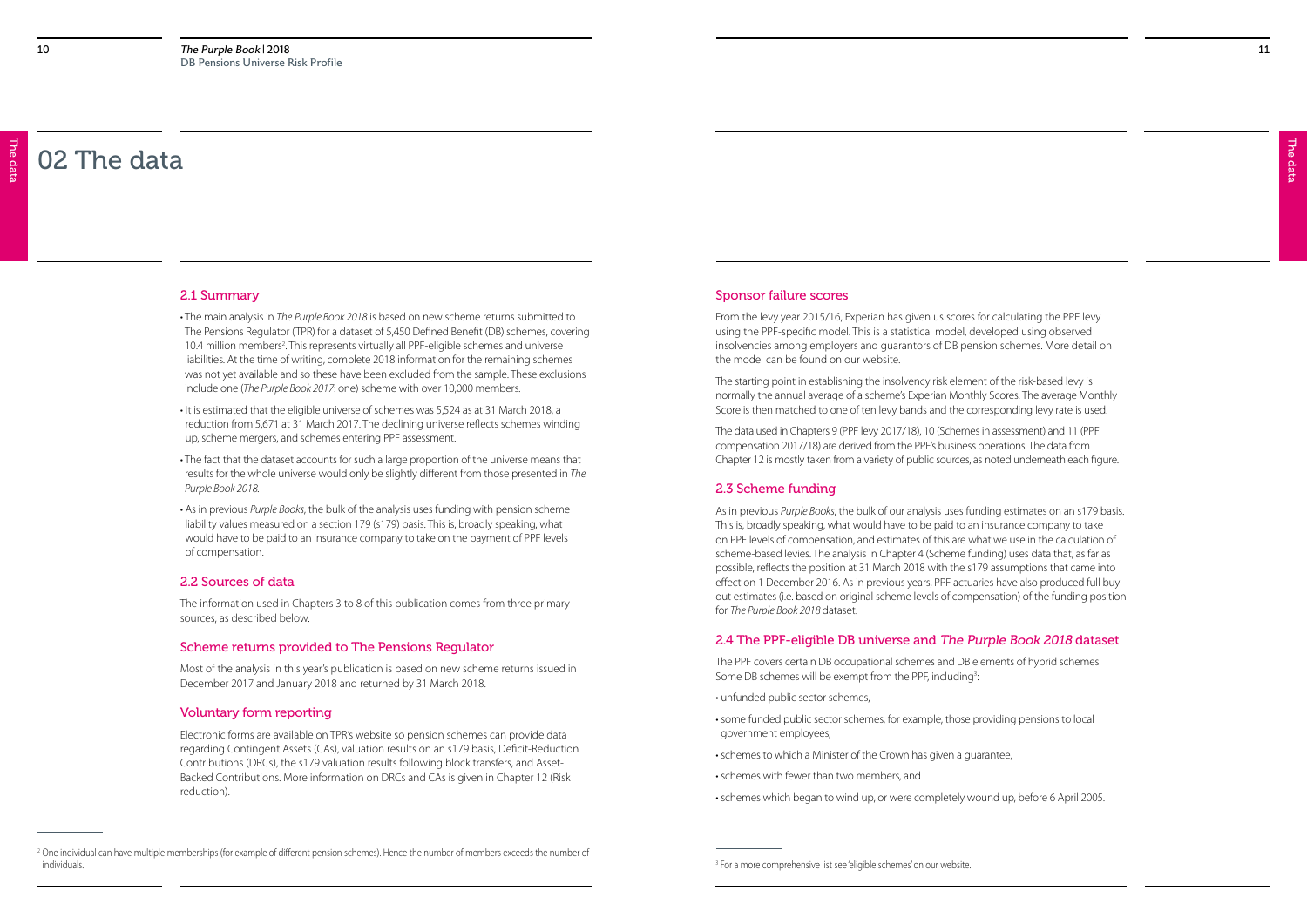Figure 2.2 | Distribution of assets, s179 liabilities and members in The Purple Book 2018 dataset as at 31 March 2018

| <b>Number of members</b>     | $2 - 99$ | 100-999 | 1,000-<br>4,999 | 5,000-<br>9,999 | $10,000+$ | Total   |
|------------------------------|----------|---------|-----------------|-----------------|-----------|---------|
| Assets (£b)                  | 16.5     | 136.1   | 258.0           | 193.5           | 969.2     | 1,573.3 |
| s179 liabilities (£b)        | 16.1     | 146.5   | 278.4           | 202.3           | 1.000.5   | 1,643.8 |
| Number of members<br>(000's) | 84       | 838     | 1,720           | 1,200           | 6,540     | 10,382  |
|                              |          |         |                 |                 |           |         |

|                                                       |          |         |                    |                 |           |       | <b>Purple Book dataset</b> | <b>Number of schemes</b> |
|-------------------------------------------------------|----------|---------|--------------------|-----------------|-----------|-------|----------------------------|--------------------------|
| <b>Number of</b><br>members                           | $2 - 99$ | 100-999 | $1,000 -$<br>4,999 | 5,000-<br>9,999 | $10,000+$ | Total | 2010                       | 6,596                    |
| Estimated 2018                                        | 1,985    | 2,411   | 759                | 171             | 198       | 5,524 | 2011                       | 6,432                    |
| universe (number of<br>schemes)                       |          |         |                    |                 |           |       | 2012                       | 6,316                    |
| The Purple Book 2018                                  | 1,934    | 2,392   | 756                | 171             | 197       | 5,450 | 2013                       | 6,150                    |
| dataset (number of<br>schemes)                        |          |         |                    |                 |           |       | 2014                       | 6,057                    |
| The Purple Book 2018                                  | 97.4%    | 99.2%   | 99.6%              | 100.0%          | 99.5%     | 98.7% | 2015                       | 5,945                    |
| dataset as a % of<br>2018 PPF-eligible DB<br>universe |          |         |                    |                 |           |       | 2016                       | 5,794                    |
|                                                       |          |         |                    |                 |           |       | 2017                       | 5,588                    |
| Source: PPF                                           |          |         |                    |                 |           |       | 2018                       | 5,450                    |

*The* Purple Book 2018 sample covers almost all of the estimated PPF-

eligible schemes.

Large schemes with over 5,000 members make up 7 per cent of the total number of schemes in *The* Purple Book 2018 dataset but around 75 per cent of each of total assets, liabilities and members.

#### Figure 2.1 | Distribution of schemes excluding those in assessment by size of scheme membership as at 31 March 2018

#### Figure 2.3 | Purple Book datasets

Source: PPF

Source: PPF

The declining universe reflects schemes winding up, scheme mergers and schemes transferring into the PPF.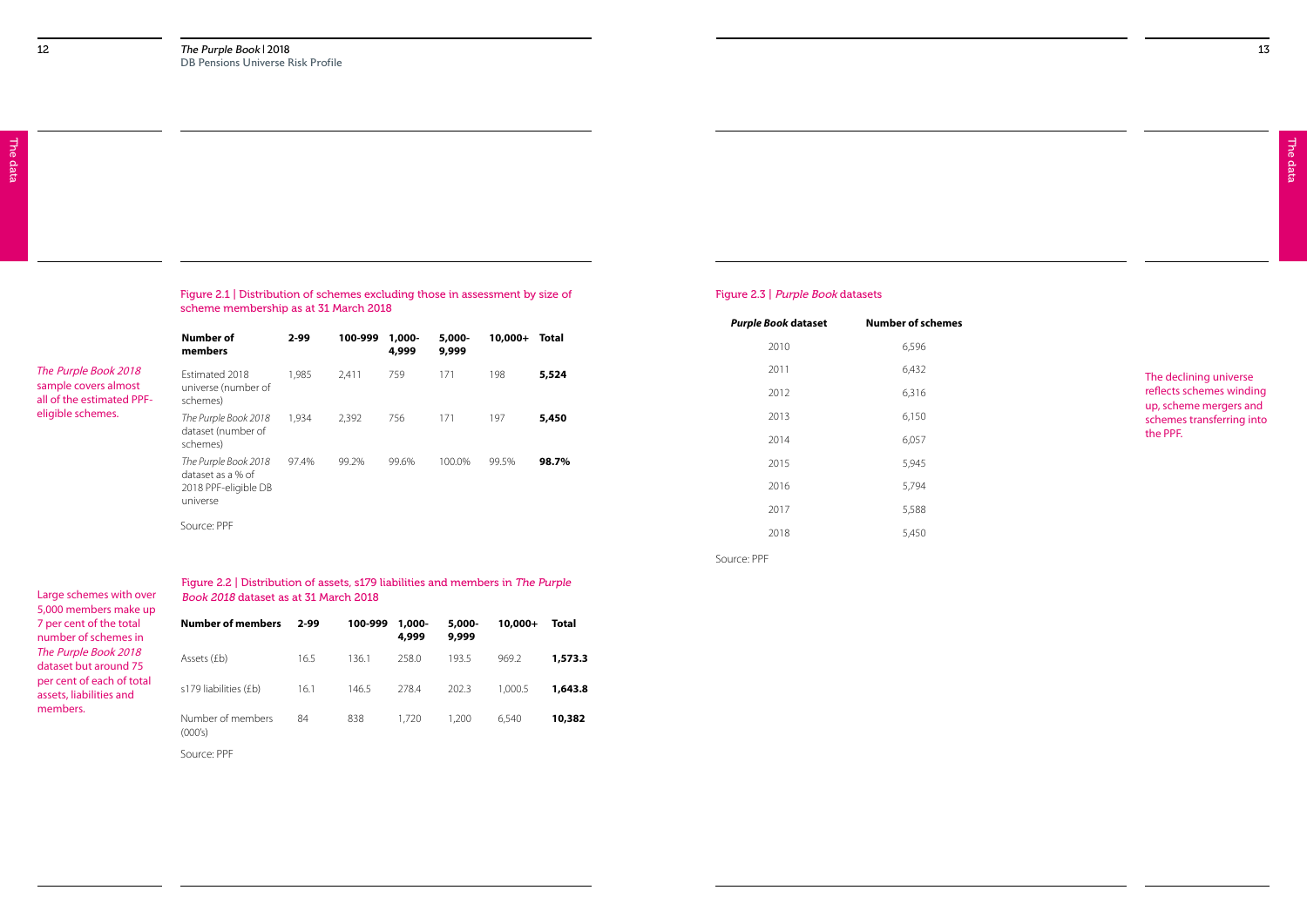Winding up (71 schemes, 1%)

## 03 Scheme demographics

#### 3.1 Summary

This chapter describes the dataset used for this year's edition of *The Purple Book* and includes some comparisons with data from previous years. Figures for the total number of schemes and total scheme membership are included, with breakdowns by scheme size, scheme status, and member status.

How we categorise schemes has varied in previous editions of *The Purple Book* as more informative breakdowns became available. For more detailed information, see the appendix.

Some statistics from this chapter are summarised in the following table:

Closed to new members (2,505 schemes, 46%)

Open (661 schemes, 12%)

|                                                                                  |                  | Date of Purple Book |
|----------------------------------------------------------------------------------|------------------|---------------------|
|                                                                                  | 31 March<br>2018 | 31 March<br>2017    |
| Number of schemes in The Purple Book dataset                                     | 5,450            | 5,588               |
| Proportion of schemes that are:                                                  |                  |                     |
| open to new members                                                              | 12%              | 12%                 |
| closed to new members (but open to new benefit<br>accrual)                       | 46%              | 47%                 |
| closed to new benefit accrual                                                    | 41%              | 39%                 |
| winding up                                                                       | 1%               | 2%                  |
| Number of members covered by schemes in<br>The Purple Book dataset,<br>of which: | 10.4m            | 10.5m               |
| pensioner members                                                                | 41%              | 40%                 |
| deferred members                                                                 | 47%              | 47%                 |
| active members (still accruing benefits)                                         | 12%              | 12%                 |

Closed to new benefit accrual (2,213 schemes, 41%)

- The number of active members is less than half of those found in the first *Purple Book* dataset in 2006.
- In line with the recent trend, there has been little change in the proportion of schemes that are open to new members, at 12 per cent (this contrasts with a rapid closure of schemes in the period 2006 to 2010). However, open schemes account for 21 per cent of universe members.
- 74 per cent of schemes have total asset values of less than £100 million.

### 3.2 Scheme status

### Figure 3.1 | Distribution of schemes by scheme status



46 per cent of schemes are closed to new members, and another 41 per cent are also closed to new benefit accrual.

Source: PPF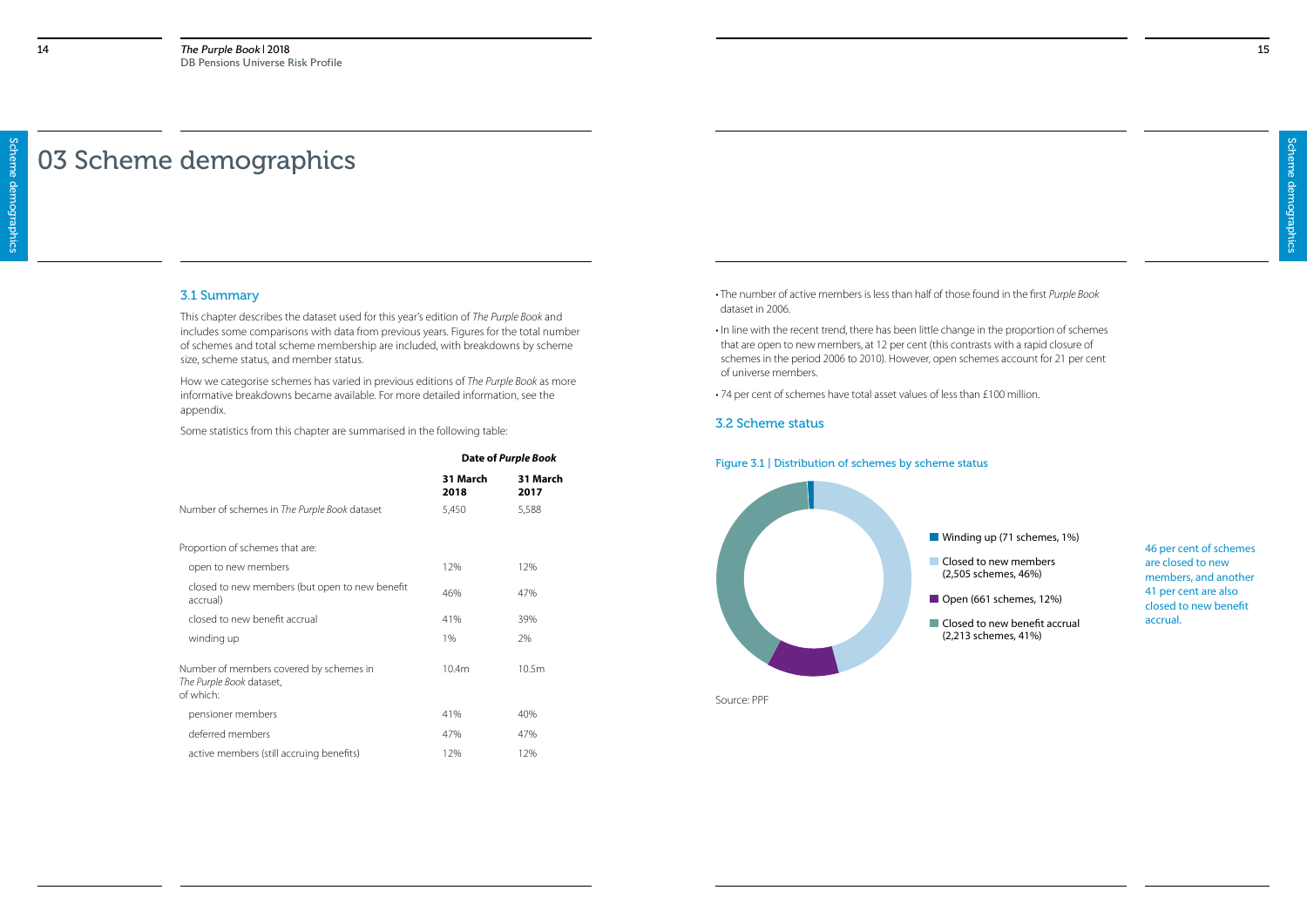Closed to new benefit accrual (25%)

17



## **Winding up Closed to new** benefit accrual

- Closed to new members
- Open



#### Figure 3.4 | Distribution of schemes by scheme status and year (excluding hybrid schemes<sup>4</sup>)

Figure 3.3 | Distribution of schemes by scheme status and year

| Closed to new<br>members                         | Percentage<br>60%<br>50%                                       | $\sim$ $\sim$ |                                 |                                                                        |               |
|--------------------------------------------------|----------------------------------------------------------------|---------------|---------------------------------|------------------------------------------------------------------------|---------------|
| Open                                             | 40%                                                            |               |                                 |                                                                        |               |
|                                                  | 30%                                                            |               |                                 | 53%                                                                    | 58%           |
| Large schemes are less<br>likely to be closed to | 42%<br>20%                                                     |               | 50%                             |                                                                        |               |
| new benefit accrual.                             | 10%<br>16%                                                     | 47%           |                                 | 19%                                                                    | 20%           |
|                                                  | 0%                                                             | 8%            | 12%                             |                                                                        |               |
|                                                  | 2 to 99                                                        | 100 to 999    | 1,000 to 4,999                  | 5,000 to 9,999                                                         | 10,000        |
|                                                  | Source: PPF                                                    |               | Number of members               |                                                                        | and over      |
|                                                  |                                                                |               |                                 | Note: the percentages may not sum to 100 per cent because of rounding. |               |
|                                                  | Figure 3.3   Distribution of schemes by scheme status and year |               |                                 |                                                                        |               |
|                                                  | <b>Percentage of</b><br>schemes                                | Open          | <b>Closed to new</b><br>members | <b>Closed to new</b><br>benefit accrual                                | Winding<br>up |
|                                                  | 2006                                                           | 43%           | 44%                             | 12%                                                                    | 1%            |
|                                                  | 2007                                                           | 36%           | 45%                             | 16%                                                                    | 2%            |
|                                                  | 2008                                                           | 31%           | 50%                             | 17%                                                                    | 2%            |
|                                                  | 2009                                                           | 27%           | 52%                             | 19%                                                                    | 2%            |
| The distribution of                              | 2010                                                           | 18%           | 58%                             | 21%                                                                    | 2%            |
| schemes by scheme                                | 2011                                                           | 16%           | 58%                             | 24%                                                                    | 2%            |
| status is broadly                                | 2012                                                           | 14%           | 57%                             | 26%                                                                    | 2%            |
| unchanged from 2017.                             | 2013                                                           | 14%           | 54%                             | 30%                                                                    | 2%            |
|                                                  | 2014                                                           | 13%           | 53%                             | 32%                                                                    | 2%            |
|                                                  | 2015                                                           | 13%           | 51%                             | 34%                                                                    | 2%            |
|                                                  | 2016                                                           | 13%           | 50%                             | 35%                                                                    | 2%            |
|                                                  | 2017                                                           | 12%           | 47%                             | 39%                                                                    | 2%            |
|                                                  | 2018                                                           | 12%           | 46%                             | 41%                                                                    | 1%            |
|                                                  | Source: PPF                                                    |               |                                 |                                                                        |               |
|                                                  |                                                                |               |                                 | Note: the percentages may not sum to 100 per cent because of rounding. |               |

Source: PPF

Source: PPF

Note: the percentages may not sum to 100 per cent because of rounding.

<sup>4</sup> A hybrid scheme is one that provides defined benefit (DB) and defined contribution (DC) benefits. The treatment of such schemes has varied in past editions of *The Purple Book* as better data has become available (see the appendix for a detailed explanation). At present we define a scheme as

| Percentage of<br>schemes                                             | <b>Open</b>                                                 | Closed to new<br>members                                    | Closed to new<br>benefit accrual                            | Winding<br>up                                      |                                                                                                                      |
|----------------------------------------------------------------------|-------------------------------------------------------------|-------------------------------------------------------------|-------------------------------------------------------------|----------------------------------------------------|----------------------------------------------------------------------------------------------------------------------|
| 2006<br>2007<br>2008<br>2009                                         | 35%<br>33%<br>26%<br>22%                                    | 49%<br>49%<br>52%<br>55%                                    | 15%<br>17%<br>19%<br>20%                                    | 1%<br>1%<br>3%<br>3%                               | The distribution of                                                                                                  |
| 2010<br>2011<br>2012<br>2013<br>2014<br>2015<br>2016<br>2017<br>2018 | 21%<br>18%<br>17%<br>16%<br>15%<br>14%<br>14%<br>13%<br>13% | 54%<br>54%<br>53%<br>51%<br>50%<br>49%<br>47%<br>45%<br>44% | 23%<br>26%<br>29%<br>31%<br>33%<br>35%<br>37%<br>40%<br>42% | 2%<br>2%<br>2%<br>2%<br>2%<br>2%<br>2%<br>2%<br>1% | schemes by status in The<br>Purple Book 2018 dataset<br>is similar whether or<br>not hybrid schemes are<br>excluded. |

### 3.3 Scheme status and scheme members



closed if the DB section is closed, even if the DC section remains open.

Figure 3.5 | Distribution of members by scheme status

21 per cent of members are in schemes that are open to new members with a further 53 per cent in schemes that are closed to new members but open to new benefit accrual.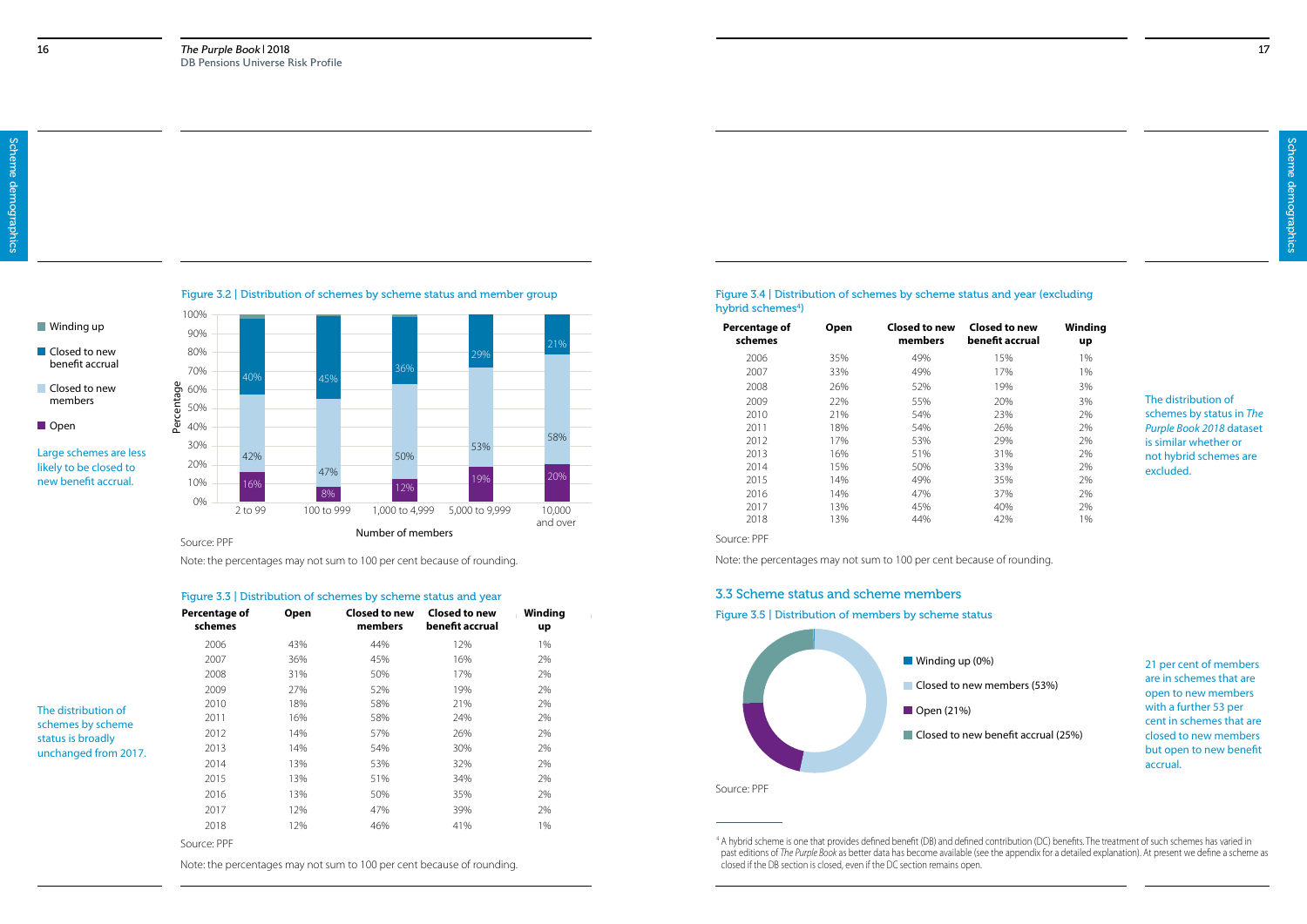#### Figure 3.6 | Distribution of members by scheme status and year

Figure 3.7 | Distribution of members by scheme status and year (excluding hybrid schemes)

|                          | Percentage of<br>members | <b>Open</b> | <b>Closed to new</b><br>members | <b>Closed to new</b><br>benefit accrual | Winding<br>up |
|--------------------------|--------------------------|-------------|---------------------------------|-----------------------------------------|---------------|
|                          | 2006                     | 66%         | 32%                             | 2%                                      | 1%            |
|                          | 2007                     | 50%         | 46%                             | 3%                                      | 0%            |
|                          | 2008                     | 44%         | 52%                             | 4%                                      | 0%            |
|                          | 2009                     | 37%         | 59%                             | 4%                                      | 0%            |
| The proportion of        | 2010                     | 34%         | 60%                             | 5%                                      | $1\%$         |
| members in open          | 2011                     | 31%         | 62%                             | 6%                                      | 0%            |
| schemes has declined     | 2012                     | 28%         | 64%                             | 8%                                      | 0%            |
| from 66 per cent in 2006 | 2013                     | 23%         | 65%                             | 12%                                     | 0%            |
| to 21 per cent in 2018.  | 2014                     | 22%         | 62%                             | 15%                                     | 0%            |
|                          | 2015                     | 22%         | 62%                             | 16%                                     | 0%            |
|                          | 2016                     | 19%         | 60%                             | 20%                                     | 1%            |
|                          | 2017                     | 21%         | 55%                             | 24%                                     | $0\%$         |
|                          | 2018                     | 21%         | 53%                             | 25%                                     | 0%            |

Source: PPF

Note: the percentages may not sum to 100 per cent because of rounding.

#### Source: PPF

Note: the percentages may not sum to 100 per cent because of rounding.

|                            | Percentage of<br>members | Open | Closed to new<br>members | <b>Closed to new</b><br>benefit accrual | Winding<br>up |
|----------------------------|--------------------------|------|--------------------------|-----------------------------------------|---------------|
| <b>Excluding hybrid</b>    | 2006                     | 35%  | 49%                      | 15%                                     | 1%            |
| schemes had a large        | 2007                     | 55%  | 41%                      | 3%                                      | 0%            |
| effect on the distribution | 2008                     | 46%  | 49%                      | 4%                                      | $0\%$         |
| of members by scheme       | 2009                     | 38%  | 57%                      | 5%                                      | $0\%$         |
| status in The Purple Book  | 2010                     | 38%  | 56%                      | 6%                                      | $1\%$         |
| 2018 dataset. This is due  | 2011                     | 34%  | 58%                      | 8%                                      | 0%            |
|                            | 2012                     | 30%  | 61%                      | $9\%$                                   | 0%            |
| to one very large scheme   | 2013                     | 27%  | 61%                      | 11%                                     | $0\%$         |
| changing from pure DB to   | 2014                     | 25%  | 60%                      | 14%                                     | $1\%$         |
| hybrid status.             | 2015                     | 24%  | 59%                      | 16%                                     | 1%            |
|                            | 2016                     | 19%  | 56%                      | 24%                                     | $1\%$         |
|                            | 2017                     | 19%  | 53%                      | 27%                                     | 1%            |
|                            | 2018                     | 14%  | 54%                      | 32%                                     | 0%            |

#### 3.4 Scheme membership

Figure 3.8 | Number and distribution of members by member type and scheme status, 31 March 2018

| <b>Number</b><br>$(1000's)/\%$ | <b>Open</b>    | <b>Closed</b><br>to new<br>members | Closed to<br>new benefit<br>accrual | Winding<br>up            | All              |                         |
|--------------------------------|----------------|------------------------------------|-------------------------------------|--------------------------|------------------|-------------------------|
| Active                         | 661.3          | 614.3                              | $\overline{\phantom{a}}$            | $\overline{\phantom{a}}$ | 1,275.6          | The distribution of     |
| members                        | 6%             | 6%                                 | $0\%$                               | 0%                       | 12%              |                         |
| Deferred                       | 808.6          | 2.474.8                            | 1.568.1                             | 11.7                     | 4,863.1          | member types is similar |
| members                        | 8%             | 24%                                | 15%                                 | $0\%$                    | 47%              | to the previous year.   |
| Pensioner                      | 711.9          | 2.449.0                            | 1.063.9                             | 18.7                     | 4,243.5          |                         |
| members                        | 7%             | 24%                                | 10%                                 | 0%                       | 41%              |                         |
| <b>Total</b>                   | 2,181.8<br>21% | 5,538.1<br>53%                     | 2,632.0<br>25%                      | 30.4<br>0%               | 10,382.2<br>100% |                         |

Source: PPF

Note: the components may not sum to the total because of rounding.

#### Figure 3.9 | Active members in Purple Book datasets

The number of active members in the PPF universe has been falling since 2006.

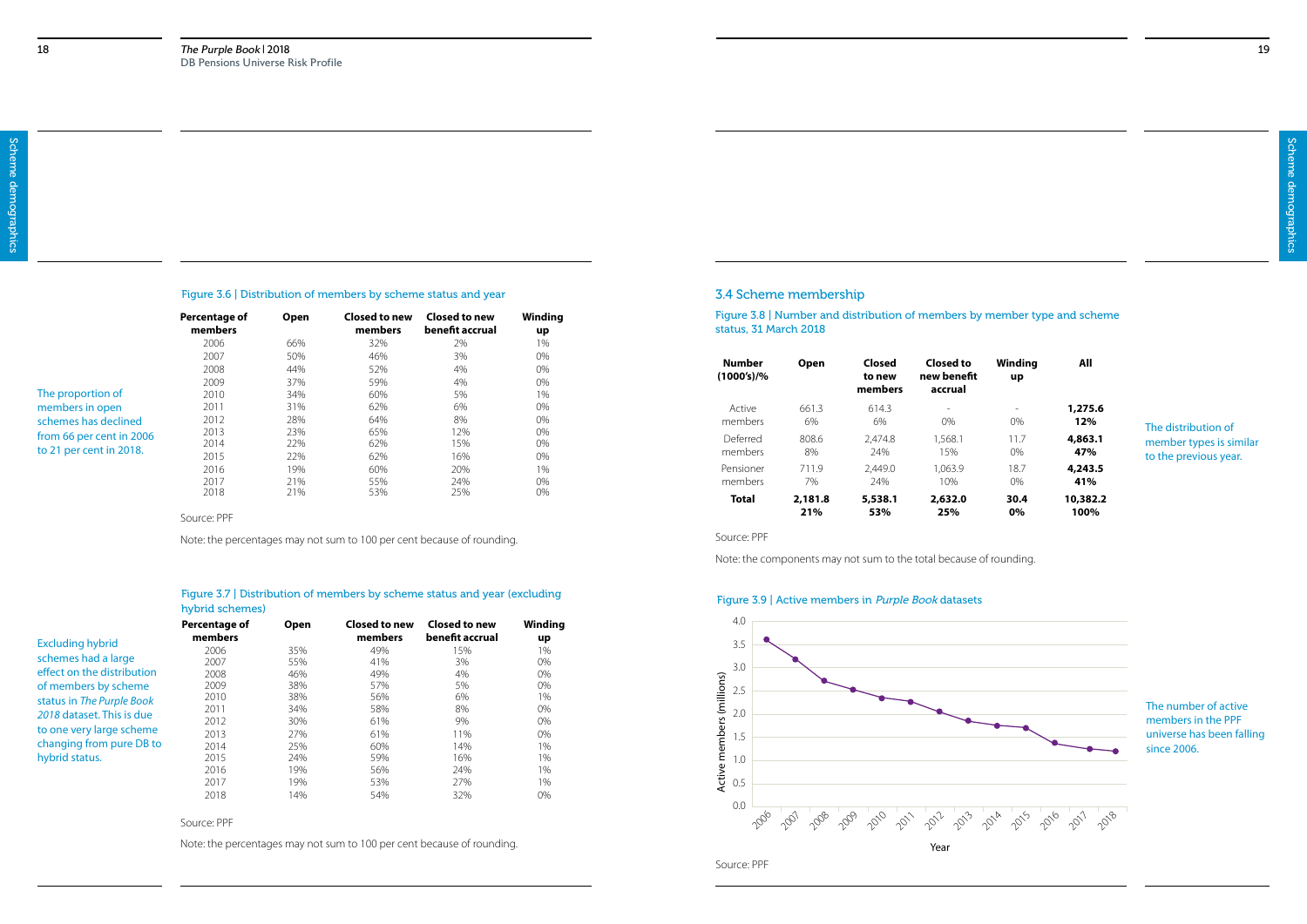## **Pensioner members**

Deferred members

**Active members** 

The proportion of active members increases as scheme membership size

schemes by scheme membership size has remained relatively stable over time.

#### Source: PPF



Note: the percentages may not sum to 100 per cent because of rounding.



Source: PPF



Note: the percentages may not sum to 100 per cent because of rounding.

## 10,000 and over 5,000 - 9,999 **Number of members**

- $1,000 4,999$
- **100 999**
- $\blacksquare$  2 99

### Figure 3.12 | Distribution of schemes by asset size



3.5 Asset size

74 per cent of schemes have assets of less than £100 million.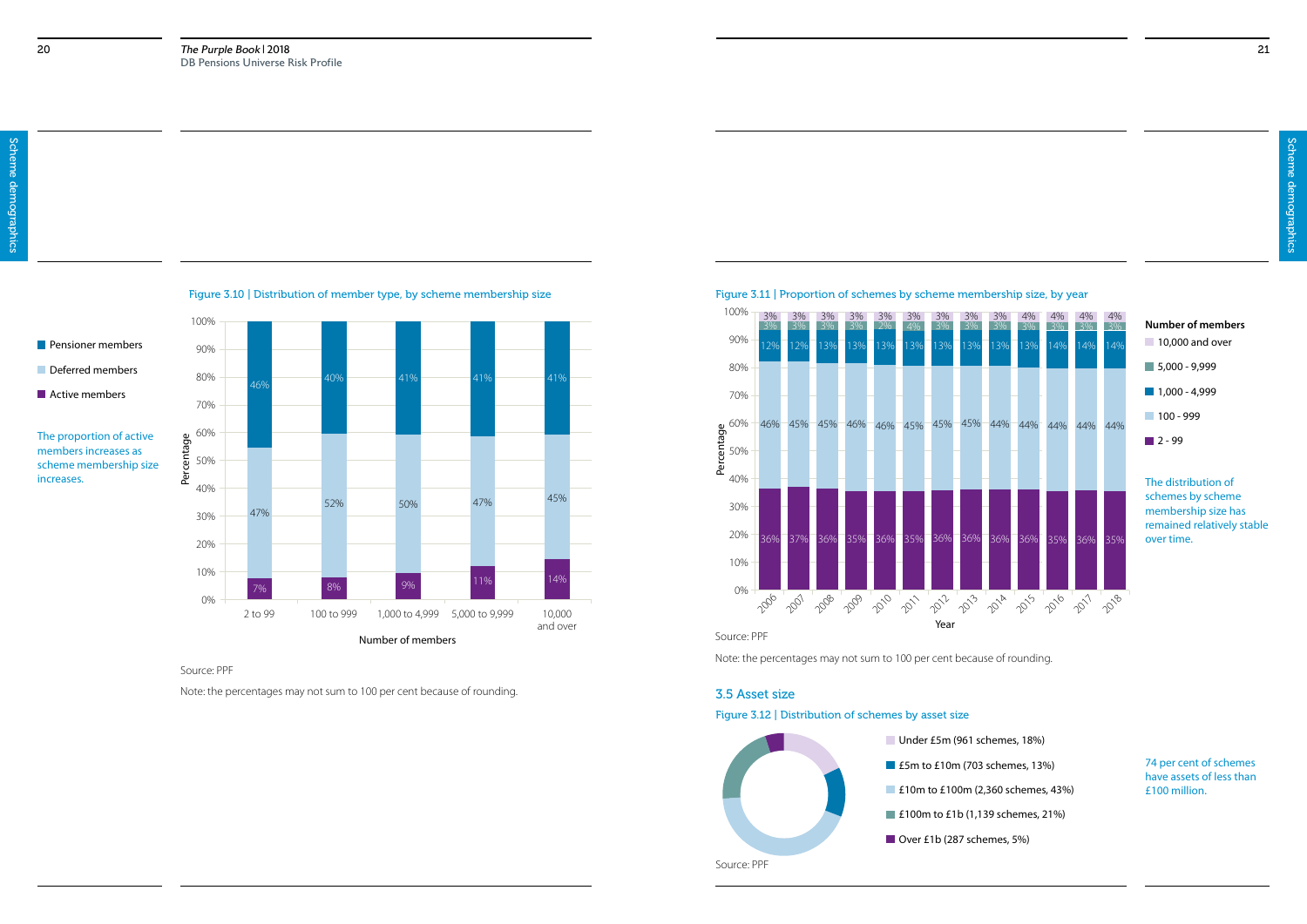Scheme funding

Scheme funding

The following table sets out how some of those market indicators used to assess and roll forward pension scheme assets and s179 liabilities have changed over the year:

#### **Market indicator Change over the year to 31 March 2018**

| <b>Market indicator</b>                   | Change ov |
|-------------------------------------------|-----------|
| 10-year fixed interest gilt yield         | $+29$ pp  |
| 15-year fixed interest gilt yield         | $+7$ pp   |
| 20-year fixed interest gilt yield         | $-2pp$    |
| 5-15-year index-linked gilt yield         | $+34$ pp  |
| FTSE All-Share Index (Total Return)       | $+1.25%$  |
| FTSE All-World Ex-UK Index (Total Return) | +3.06%    |

This chapter covers funding on an s179 basis as at 31 March 2018<sup>5</sup>. Funding information supplied in scheme returns submitted to The Pensions Regulator (TPR) is processed so the funding levels can be estimated at a common date, allowing us to use consistent totals. In *The Purple Book* we have added Deficit-Reduction Contributions (DRCs), as submitted for levy purposes, to the asset values submitted in s179 valuations.

- The impact of market movements alone would have resulted in an increase in the s179 funding level of around 2.6 percentage points, due to higher gilt yields driving down liability values and a rise in equity markets helping to increase asset values.
- The other 2.6 percentage point increase in funding level is due to us updating to the new *Purple Book 2018* dataset, which allows for more up-to-date scheme valuations and a shrinking universe.
- Funding levels are higher among:
	- more mature schemes (i.e. those with a higher proportion of liabilities that relate to pensioners), and
	- the smallest and largest schemes (compared to mid-size schemes).
- Since 2010, the proportion of liabilities that relates to pensioner members has remained relatively stable at around 40 per cent, whereas the proportion relating to active members has reduced from 32 per cent to 23 per cent.

#### 4.1 Summary

A scheme that is 100 per cent funded on an s179 basis has broadly enough assets to pay an insurance company to take on the scheme with PPF levels of compensation.

In addition, this chapter considers estimated full buy-out funding information. This has been calculated using the same valuation assumptions and underlying data as for the s179 calculations but includes an approximate allowance for the difference between the PPF level of compensation and full scheme benefits.

Some of the statistics summarising these calculations are shown below:

|                              | <b>The Purple Book</b> |               |  |  |
|------------------------------|------------------------|---------------|--|--|
| Item                         | 31 March 2018          | 31 March 2017 |  |  |
| Net funding position (£b)    | 70.5 deficit           | 161.8 deficit |  |  |
| s179 liabilities (£b)        | 1,643.8                | 1,702.9       |  |  |
| Assets (£b)                  | 1,573.3                | 1,541.1       |  |  |
| Funding level:               |                        |               |  |  |
| s179 basis                   | 95.7%                  | 90.5%         |  |  |
| Estimated full buy-out basis | 72.9%                  | 67.7%         |  |  |

## 04 Scheme funding

#### pp = percentage point(s)

<sup>&</sup>lt;sup>5</sup> Latest effective s179 assumptions quidance is available on our website.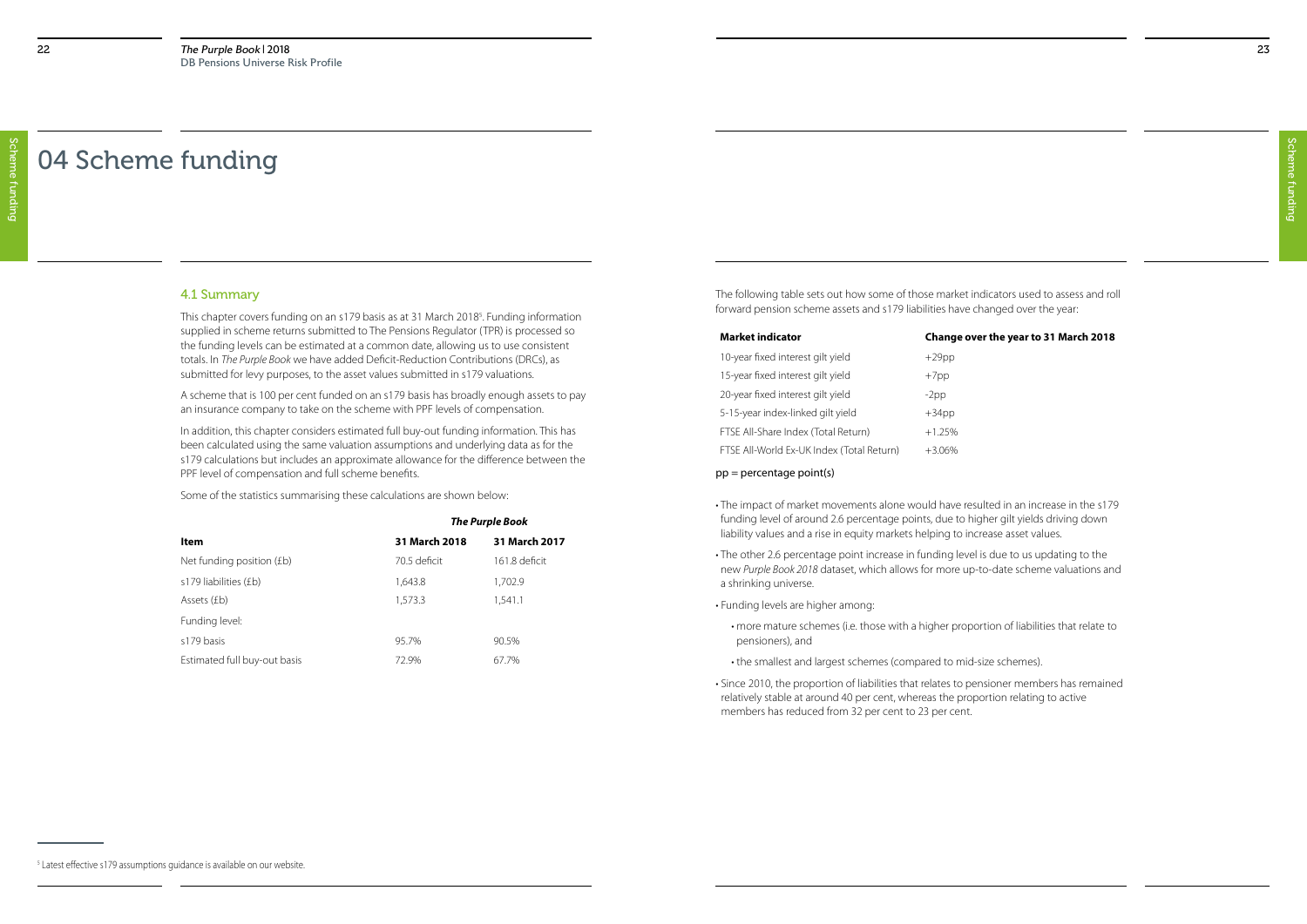### Figure 4.2 | Current and historical funding figures on an s179 basis

#### Figure 4.3 | Current and historical funding figures on an estimated full buy-out basis

|             |                                |                         |                            |                            | s179                          |                                            |                                            |
|-------------|--------------------------------|-------------------------|----------------------------|----------------------------|-------------------------------|--------------------------------------------|--------------------------------------------|
| Year        | <b>Number</b><br>οf<br>schemes | Total<br>assets<br>(Eb) | <b>Liabilities</b><br>(Eb) | Net<br>funding<br>position | Aggregate<br>funding<br>level | <b>Deficit of</b><br>schemes<br>in deficit | <b>Surplus of</b><br>schemes<br>in surplus |
|             |                                |                         |                            | (Eb)                       |                               | (Eb)                                       | (Eb)                                       |
| 2006        | 7,751                          | 769.5                   | 792.2                      | $-22.7$                    | 97.1%                         | $-76.3$                                    | 53.5                                       |
| 2007        | 7,542                          | 837.7                   | 769.9                      | 67.8                       | 108.8%                        | $-46.8$                                    | 96.5                                       |
| 2008        | 6,897                          | 837.2                   | 842.3                      | $-5.1$                     | 99.4%                         | $-67.7$                                    | 62.6                                       |
| 2009        | 6,885                          | 780.4                   | 981.0                      | $-200.6$                   | 79.6%                         | $-216.7$                                   | 16.0                                       |
| 2010        | 6,596                          | 926.2                   | 887.9                      | 38.3                       | 104.3%                        | $-49.1$                                    | 87.4                                       |
| 2011        | 6,432                          | 968.5                   | 969.7                      | $-1.2$                     | 99.9%                         | $-78.3$                                    | 77.1                                       |
| 2012        | 6,316                          | 1,026.8                 | 1,231.0                    | $-204.2$                   | 83.4%                         | $-231.3$                                   | 27.1                                       |
| 2013        | 6,150                          | 1,118.5                 | 1,329.2                    | $-210.8$                   | 84.1%                         | $-245.8$                                   | 35.0                                       |
| 2014        | 6,057                          | 1,137.5                 | 1,176.8                    | $-39.3$                    | 96.7%                         | $-119.0$                                   | 79.7                                       |
| 2015        | 5,945                          | 1,298.3                 | 1,542.5                    | $-244.2$                   | 84.2%                         | $-285.3$                                   | 41.1                                       |
| 2016        | 5,794                          | 1,341.4                 | 1,563.1                    | $-221.7$                   | 85.8%                         | $-273.5$                                   | 51.8                                       |
| 2017        | 5.588                          | 1.541.1                 | 1.702.9                    | $-161.8$                   | 90.5%                         | $-246.7$                                   | 84.9                                       |
| 2018        | 5,450                          | 1,573.3                 | 1,643.8                    | $-70.5$                    | 95.7%                         | $-187.6$                                   | 117.1                                      |
| Source: PPF |                                |                         |                            |                            |                               |                                            |                                            |

The aggregate s179 funding level as at 31 March 2018 was 95.7 per cent, up from 90.5 per cent a year earlier. Total liability values decreased by 3.5 per cent and total assets increased by 2.1 per cent.

The aggregate estimated full buy-out funding level increased from 67.7 per cent to 72.9 per cent over the year to 31 March 2018, and the net funding position improved from a deficit of £736.2 billion to a deficit of £584.0 billion.

|             |                         | <b>Estimated full buy-out</b> |                                   |                               |                                     |                                            |  |  |
|-------------|-------------------------|-------------------------------|-----------------------------------|-------------------------------|-------------------------------------|--------------------------------------------|--|--|
| Year        | Total<br>assets<br>(Eb) | <b>Liabilities</b><br>(Eb)    | <b>Net</b><br>funding<br>position | Aggregate<br>funding<br>level | Deficit of<br>schemes in<br>deficit | <b>Surplus of</b><br>schemes in<br>surplus |  |  |
|             |                         |                               | (Eb)                              |                               | (Eb)                                | (£b)                                       |  |  |
| 2006        | 769.5                   | 1.273.5                       | $-504.0$                          | 60.4%                         | n/a                                 | n/a                                        |  |  |
| 2007        | 837.7                   | 1,289.3                       | $-451.6$                          | 65.0%                         | n/a                                 | n/a                                        |  |  |
| 2008        | 837.2                   | 1,356.0                       | $-518.6$                          | 61.7%                         | $-520.4$                            | 1.6                                        |  |  |
| 2009        | 780.4                   | 1,351.6                       | $-571.2$                          | 57.7%                         | $-572.3$                            | 1.1                                        |  |  |
| 2010        | 926.2                   | 1,359.2                       | $-433.0$                          | 68.1%                         | $-436.5$                            | 3.5                                        |  |  |
| 2011        | 968.5                   | 1.435.5                       | $-467.0$                          | 67.5%                         | $-470.7$                            | 3.7                                        |  |  |
| 2012        | 1,026.8                 | 1,702.6                       | $-675.8$                          | 60.3%                         | $-677.3$                            | 1.5                                        |  |  |
| 2013        | 1,118.5                 | 1,826.7                       | $-708.2$                          | 61.2%                         | $-709.9$                            | 1.7                                        |  |  |
| 2014        | 1.137.5                 | 1,690.3                       | $-552.8$                          | 67.3%                         | $-558.2$                            | 5.4                                        |  |  |
| 2015        | 1,298.3                 | 2,099.2                       | $-800.9$                          | 61.8%                         | $-804.9$                            | 4.0                                        |  |  |
| 2016        | 1,341.4                 | 2,121.3                       | $-779.9$                          | 63.2%                         | $-784.0$                            | 4.1                                        |  |  |
| 2017        | 1,541.1                 | 2,277.3                       | $-736.2$                          | 67.7%                         | $-741.6$                            | 5.4                                        |  |  |
| 2018        | 1.573.3                 | 2.157.3                       | $-584.0$                          | 72.9%                         | $-594.3$                            | 10.3                                       |  |  |
| Source: PPF |                         |                               |                                   |                               |                                     |                                            |  |  |

## 4.2 Overall funding

#### Figure 4.1 | Key funding statistics as at 31 March 2018

|                                                  | s179    | <b>Estimated full</b> |
|--------------------------------------------------|---------|-----------------------|
|                                                  |         | buy-out               |
| Total number of schemes                          | 5,450   | 5,450                 |
| Total assets (£b)                                | 1,573.3 | 1,573.3               |
| Total liabilities (£b)                           | 1,643.8 | 2,157.3               |
| Net funding position (£b)                        | $-70.5$ | $-584.0$              |
| Aggregate funding level                          | 95.7%   | 72.9%                 |
| Number of schemes in deficit                     | 3,449   | 3,449                 |
| Number of schemes in surplus                     | 2,001   | 2,001                 |
| Net funding position for schemes in deficit (£b) | -187.6  | -594.3                |
| Net funding position for schemes in surplus (£b) | 117.1   | 10.3                  |
|                                                  |         |                       |

#### The net s179 funding position of the schemes in The Purple Book 2018 dataset at 31 March 2018 was a deficit of £70.5 billion, corresponding to a funding level of 95.7 per cent.

#### Source: PPF

Note: for this chapter we deem a scheme to be 'in deficit' if its s179 liabilities exceed its assets.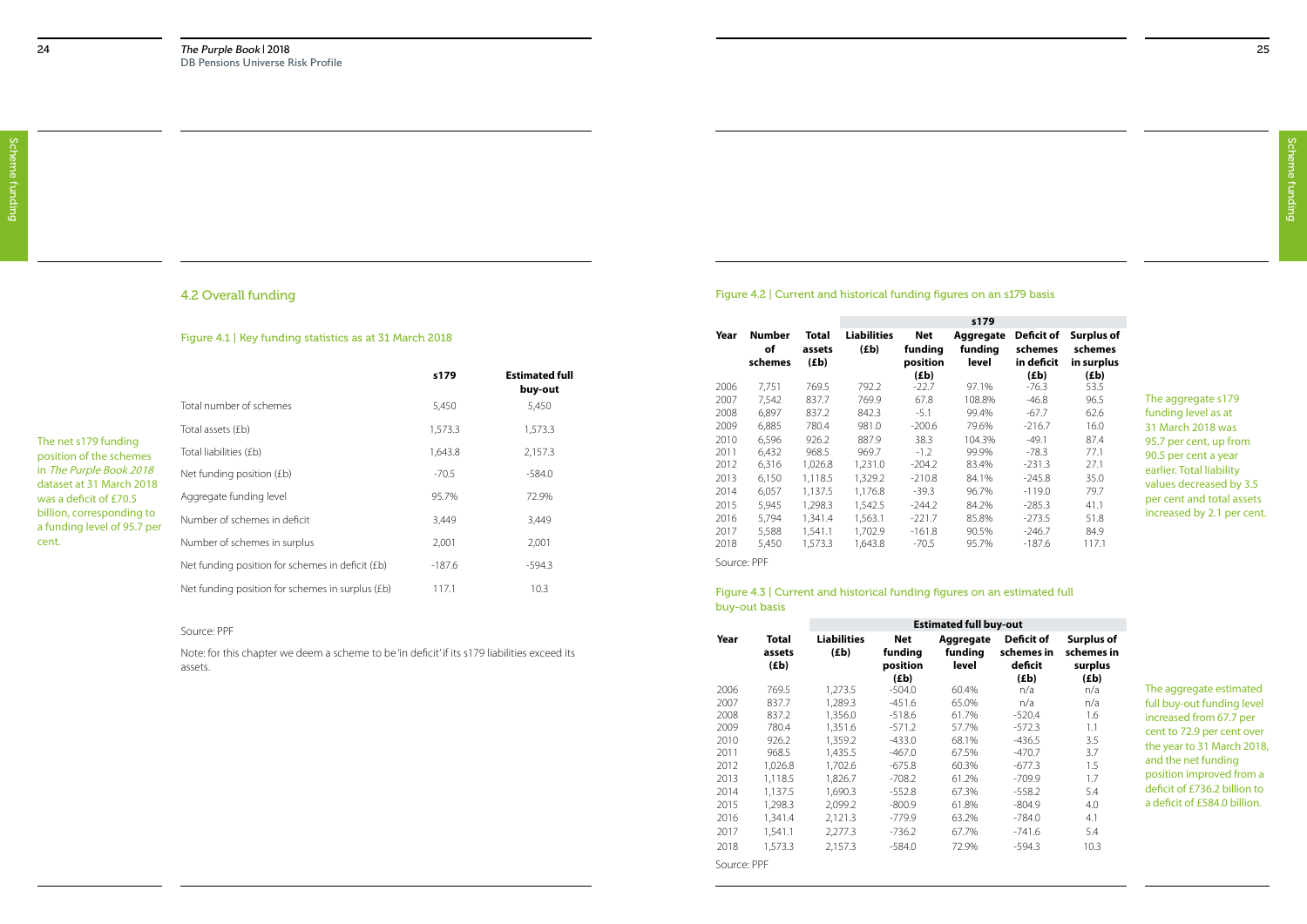#### 4.3 Analysis of funding by scheme membership size

#### Figure 4.4 | s179 funding levels by size of scheme membership as at 31 March 2018

Figure 4.5 | Distribution of s179 funding levels by size of scheme membership as at 31 March 2018

Source: PPF

\* Whereas aggregate funding levels are determined by comparing the total assets and liabilities for all schemes, the simple average funding level is the average of all of the schemes' individual funding levels. Note that 23 schemes with funding levels over 200 per cent (on an estimated full buy-out measure) were excluded from the simple averages to avoid distortions.

Note: the percentages in each column may not sum to 100 because of rounding.

- 75% to 100%
- **50% to 75%**
- **0% to 50%**



Schemes with 10,000 or more members are less likely to have an s179 funding level under 75 per cent.

|                             | Scheme size<br>(members) | Number of<br>schemes | Total<br>assets<br>(Eb) | <b>Liabilities</b><br>(Eb) | <b>Net funding Aggregate</b><br>position<br>(Eb) | fundina<br>level | Simple<br>average<br>funding |
|-----------------------------|--------------------------|----------------------|-------------------------|----------------------------|--------------------------------------------------|------------------|------------------------------|
| The best funded schemes     | 2 to 99                  | 1.934                | 16.5                    | 16.1                       | 0.4                                              | 102.5%           | level*<br>100.2%             |
| were the smallest, with an  | 100 to 999               | 2.392                | 136.1                   | 146.5                      | $-10.4$                                          | 92.9%            | 90.3%                        |
| aggregate s179 funding      | 1,000 to 4,999           | 756                  | 258.0                   | 278.4                      | $-20.4$                                          | 92.7%            | 90.6%                        |
| level of 102.5 per cent for | 5,000 to 9,999           | 171                  | 193.5                   | 202.3                      | $-8.8$                                           | 95.7%            | 93.7%                        |
| schemes with fewer than     | 10,000 and over          | 197                  | 969.2                   | 1.000.5                    | $-31.3$                                          | 96.9%            | 97.8%                        |
| 100 members.                | Total                    | 5,450                | 1,573.3                 | 1,643.8                    | $-70.5$                                          | 95.7%            | 94.2%                        |

■ Over 100% **s179 funding level**

#### Figure 4.6 | Estimated full buy-out levels by size of scheme membership as at 31 March 2018

| <b>Members</b><br>(number) | Number of<br>schemes | Total<br>assets<br>(£b) | Liabilities<br>(£b) | Net funding Aggregate<br>position<br>(£b) | funding<br>level | Simple<br>average<br>funding<br>level* |
|----------------------------|----------------------|-------------------------|---------------------|-------------------------------------------|------------------|----------------------------------------|
| 2 to 99                    | 1.934                | 16.5                    | 21.0                | $-4.5$                                    | 78.6%            | 76.8%                                  |
| 100 to 999                 | 2,392                | 136.1                   | 190.3               | $-54.2$                                   | 71.5%            | 69.1%                                  |
| 1,000 to 4,999             | 756                  | 258.0                   | 364.3               | $-106.3$                                  | 70.8%            | 69.2%                                  |
| 5,000 to 9,999             | 171                  | 193.5                   | 264.4               | $-709$                                    | 73.2%            | 69.5%                                  |
| 10,000 and over            | 197                  | 969.2                   | 1.317.3             | $-348.2$                                  | 73.6%            | 74.1%                                  |
| Total                      | 5,450                | 1,573.3                 | 2,157.3             | $-584.0$                                  | 72.9%            | 72.1%                                  |

Source: PPF

Note: the columns may not sum to the totals due to rounding.

\*23 schemes with funding levels over 200 per cent (on an estimated full buy-out measure) were excluded from the simple averages to avoid distortions.

Source: PPF

Note: the percentages in each column may not sum to 100 because of rounding.

#### Figure 4.7 | Distribution of estimated full buy-out funding levels by size of scheme membership as at 31 March 2018



The best funded schemes were the smallest, with an aggregate buy-out funding level of 78.6 per cent for schemes with fewer than 100 members.

Schemes with fewer than 100 members, or more than 10,000 members, are less likely to have an estimated full buy-out funding level under 75 per cent.

#### **Estimated full buy-out funding level**

- **Over 100%**
- 75% to 100%
- **50% to 75%**
- **0% to 50%**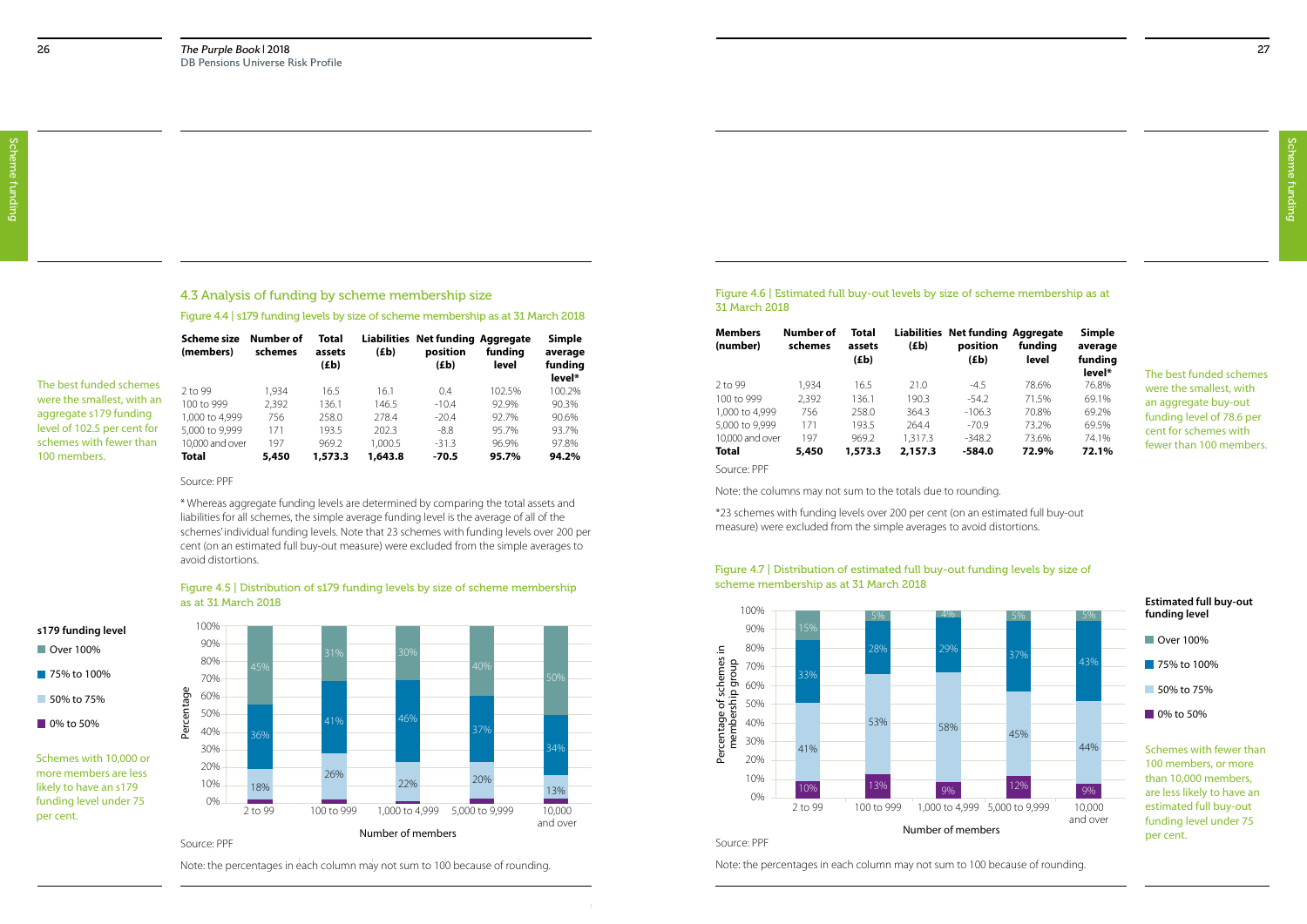Scheme funding Scheme funding

### 4.4 Analysis of funding by scheme maturity

Maturity is measured here as the percentage of the scheme liabilities relating to pensioners.

Figure 4.8 | Analysis of s179 funding levels by scheme maturity as at 31 March 2018



| <b>Proportion</b><br>of s179<br><b>liabilities</b><br>relating to<br>pensioners | Number of<br>schemes | Total<br>assets<br>(Eb) | (Eb)    | Liabilities Net funding Aggregate<br>position<br>(Eb) | funding<br>level | <b>Simple</b><br>average<br>funding<br>level* |
|---------------------------------------------------------------------------------|----------------------|-------------------------|---------|-------------------------------------------------------|------------------|-----------------------------------------------|
| 25% and less                                                                    | 1,512                | 224.9                   | 285.8   | $-61.0$                                               | 78.7%            | 82.8%                                         |
| Between 25%<br>and 50%                                                          | 2.692                | 962.9                   | 1.006.5 | $-43.6$                                               | 95.7%            | 91.9%                                         |
| Between 50%<br>and 75%                                                          | 1.040                | 349.9                   | 324.3   | 25.5                                                  | 107.9%           | 110.6%                                        |
| Between 75%<br>and 100%                                                         | 206                  | 35.7                    | 27.1    | 8.6                                                   | 131.7%           | 128.4%                                        |
| <b>Total</b>                                                                    | 5,450                | 1,573.3                 | 1,643.8 | $-70.5$                                               | 95.7%            | 94.2%                                         |
| $Con="C$                                                                        |                      |                         |         |                                                       |                  |                                               |

More mature schemes tend to have higher funding levels.

> Funding levels improve with scheme maturity. For the most mature group, 84 per cent of schemes are over 100 per cent

Note: the components may not sum to the totals because of rounding.

\*23 schemes with funding levels over 200 per cent (on an estimated full buy-out measure) were excluded from the simple averages to avoid distortions.

Source: PPF

Note: the percentages of each column may not sum to 100 because of rounding.

Percentage of scheme liability that relates to current pensioners



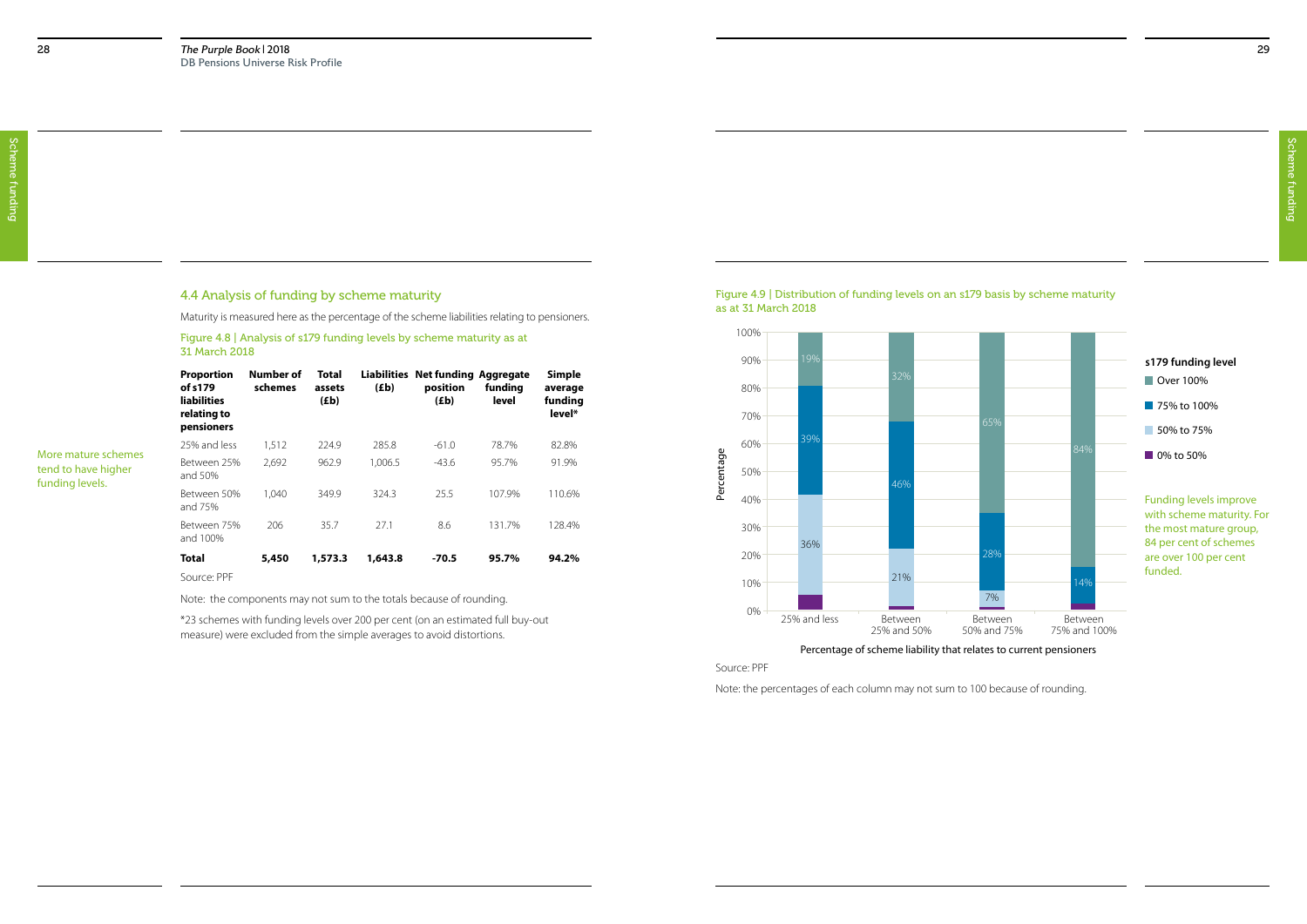### 4.5 Analysis of funding by scheme status

#### Figure 4.10 | Analysis of s179 funding levels by scheme status as at 31 March 2018

Figure 4.11 | Distribution of schemes by s179 funding levels within scheme status groups as at 31 March 2018

Source: PPF

|                                                 | <b>Status</b>                    | Number of<br>schemes | Total<br>assets<br>(Eb) | (Eb)           | Liabilities Net funding Aggregate<br>position<br>(Eb) | funding<br>level | <b>Simple</b><br>average<br>funding<br>level* |
|-------------------------------------------------|----------------------------------|----------------------|-------------------------|----------------|-------------------------------------------------------|------------------|-----------------------------------------------|
| Schemes that were open                          | Open<br>Closed to new<br>members | 661<br>2,505         | 281.0<br>969.5          | 333.2<br>971.2 | $-52.1$<br>$-1.6$                                     | 84.3%<br>99.8%   | 88.1%<br>96.3%                                |
| to new members were<br>the worst funded, with   | Closed to new<br>benefit accrual | 2.213                | 319.2                   | 336.1          | $-16.9$                                               | 95.0%            | 93.2%                                         |
| an aggregate funding<br>level of 84.3 per cent. | Winding up<br>Total              | 71<br>5,450          | 3.6<br>1,573.3          | 3.4<br>1,643.8 | 0.2<br>$-70.5$                                        | 105.9%<br>95.7%  | 111.5%<br>94.2%                               |

Note: the components may not sum to the totals because of rounding.

\*23 schemes with funding levels over 200 per cent (on an estimated full buy-out measure) were excluded from the simple averages to avoid distortions.

Note: the percentages of each column may not sum to 100 because of rounding.



Source: PPF

Open schemes tend to be worse funded than schemes that are closed to new members or new benefit accrual.

#### ■ Over 100% **s179 funding level**

- 75% to 100%
- 50% to 75%
- 0% to 50%

Figure 4.12 | Analysis of estimated full buy-out funding levels by scheme status as at 31 March 2018

| <b>Status</b>                    | Number of<br>schemes | Total<br>assets<br>(£b) | (Eb)    | Liabilities Net funding Aggregate<br>position<br>(Eb) | funding<br>level | Simple<br>average<br>funding<br>level* |
|----------------------------------|----------------------|-------------------------|---------|-------------------------------------------------------|------------------|----------------------------------------|
| Open                             | 661                  | 281.0                   | 429.7   | $-148.7$                                              | 65.4%            | 70.4%                                  |
| Closed to new<br>members         | 2,505                | 969.5                   | 1,281.2 | $-311.6$                                              | 75.7%            | 73.6%                                  |
| Closed to new<br>benefit accrual | 2.213                | 319.2                   | 4418    | $-1226$                                               | 72.2%            | 70.6%                                  |
| Winding up                       | 71                   | 3.6                     | 4.7     | $-1.1$                                                | 76.6%            | 83.1%                                  |
| Total                            | 5,450                | 1,573.3                 | 2,157.3 | $-584.0$                                              | 72.9%            | 72.1%                                  |

Open schemes are worse funded than closed schemes, as measured by the aggregate buy-out funding level.

Source: PPF

Note: the components may not sum to the totals because of rounding.

\*23 schemes with funding levels over 200 per cent (on a full buy-out measure) were excluded from the simple averages to avoid distortions.

#### Figure 4.13 | Distribution of schemes by estimated full buy-out funding levels within scheme status groups as at 31 March 2018

Note: the percentages of each column may not sum to 100 per cent because of rounding.



|     | <b>Estimated full buy-out</b> |
|-----|-------------------------------|
|     | funding level                 |
|     | $\blacksquare$ Over 100%      |
|     | $-75\%$ to 100%               |
|     | 50% to 75%                    |
|     | 0% to 50%                     |
|     | The distribution of           |
|     | funding level on a buy-       |
| ⊇W  | out basis is similar across   |
| ual | scheme status groups.         |
|     |                               |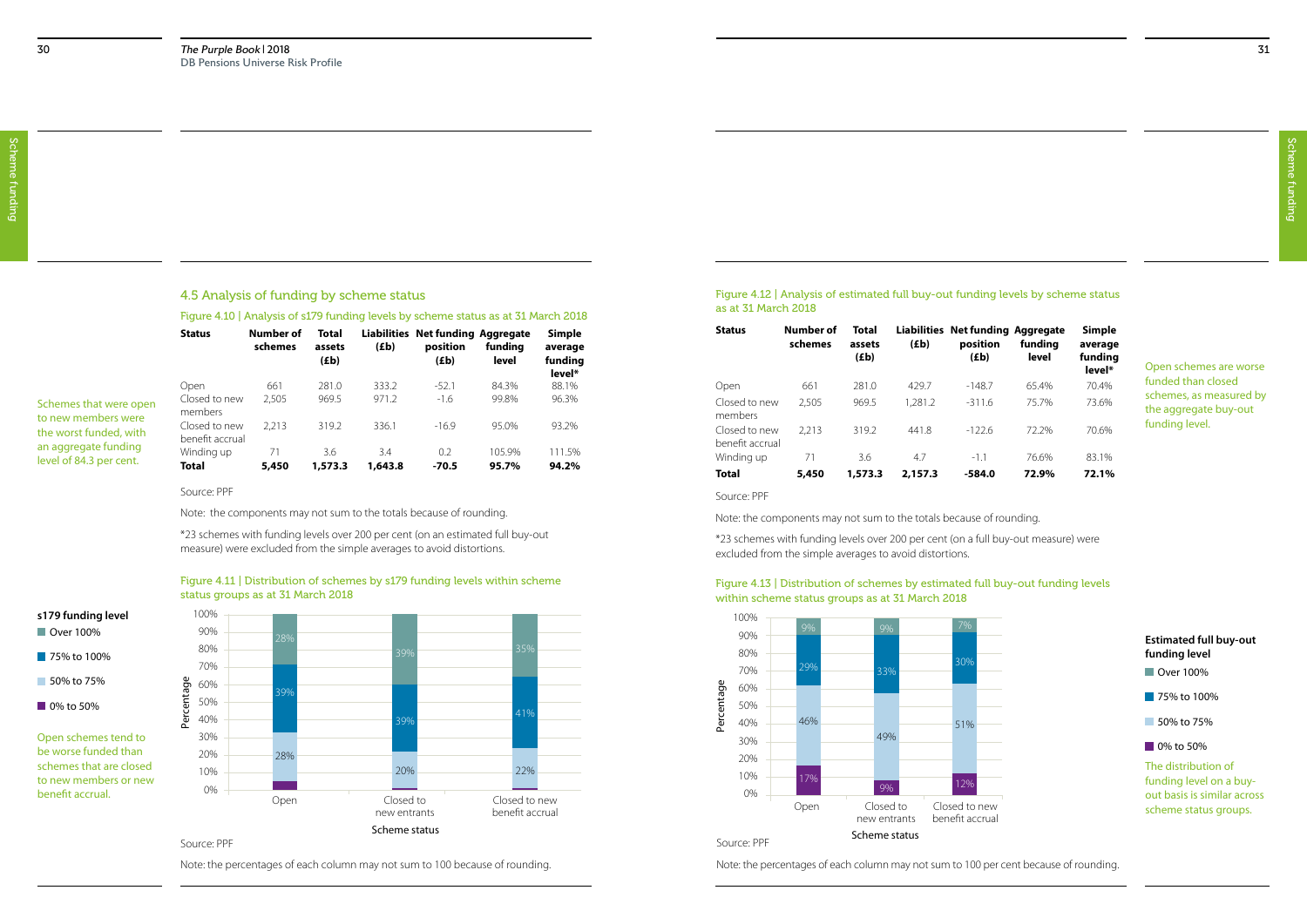Funding sensitivities Funding sensitivities

### Figure 4.14 | s179 liabilities by member status in current and historical Purple Book datasets

Since 2010, the proportion of liabilities that relates to pensioners has been relatively stable at around 40 per cent. The proportion relating to active members has fallen from 32 per cent to 23 per cent.

Source: PPF

Note: the percentages in each column may not sum to 100 per cent because of rounding.

## 05 Funding sensitivities

## 5.1 Summary

- Section 5.2 of Chapter 5 gives the historical changes in section 179 (s179) scheme funding since 2006. The series in this section take the estimated funding position at 31 March in previous years' *Purple Books*.
- The estimated funding position of the universe of schemes can change over time owing to changes in a number of factors including financial markets, actuarial assumptions, the decline in the number of Defined Benefit (DB) schemes, and sponsoring employers' special contributions.
- Section 5.3 gives various funding sensitivities. All of these are on an s179 basis, taking the funding position as at 31 March 20186 as the base and using *The Purple Book 2018* dataset.

*Change in s179 funding position over time*



- Both the historical net funding position (total assets less total liabilities) and funding level had been trending downwards since 2006, although by March 2018 both had increased from their all-time lows in August 2016 to levels last seen in spring 2014.
- The proportion of schemes in deficit on an s179 basis was around 63 per cent in March 2018, which is lower than the average (since March 2006) of 73 per cent.

*Funding sensitivities as at 31 March 2018*

- A 0.1 percentage point (10 basis point) rise in both nominal and real gilt yields improves the 31 March 2018 net funding position by £21.2 billion from -£70.5 billion to -£49.3 billion. A five per cent rise in equity prices would improve the net funding position by a similar amount.
- A 0.1 percentage point (10 basis point) reduction in both nominal and real gilt yields raises aggregate scheme liabilities by 2.0 per cent and raises aggregate scheme assets by 0.7 per cent. A five per cent rise in equity markets raises scheme assets by 1.4 per cent.
- An increase in life expectancy such that the experienced life expectancy is now equivalent to that of individuals two years younger would increase schemes' liabilities by 7.3 per cent, or £120.4 billion.

## **Member status**

**Pensioner** 

## **Deferred Active**

<sup>6</sup> Using the valuation guidance as in Chapter 4. For more information, see our website.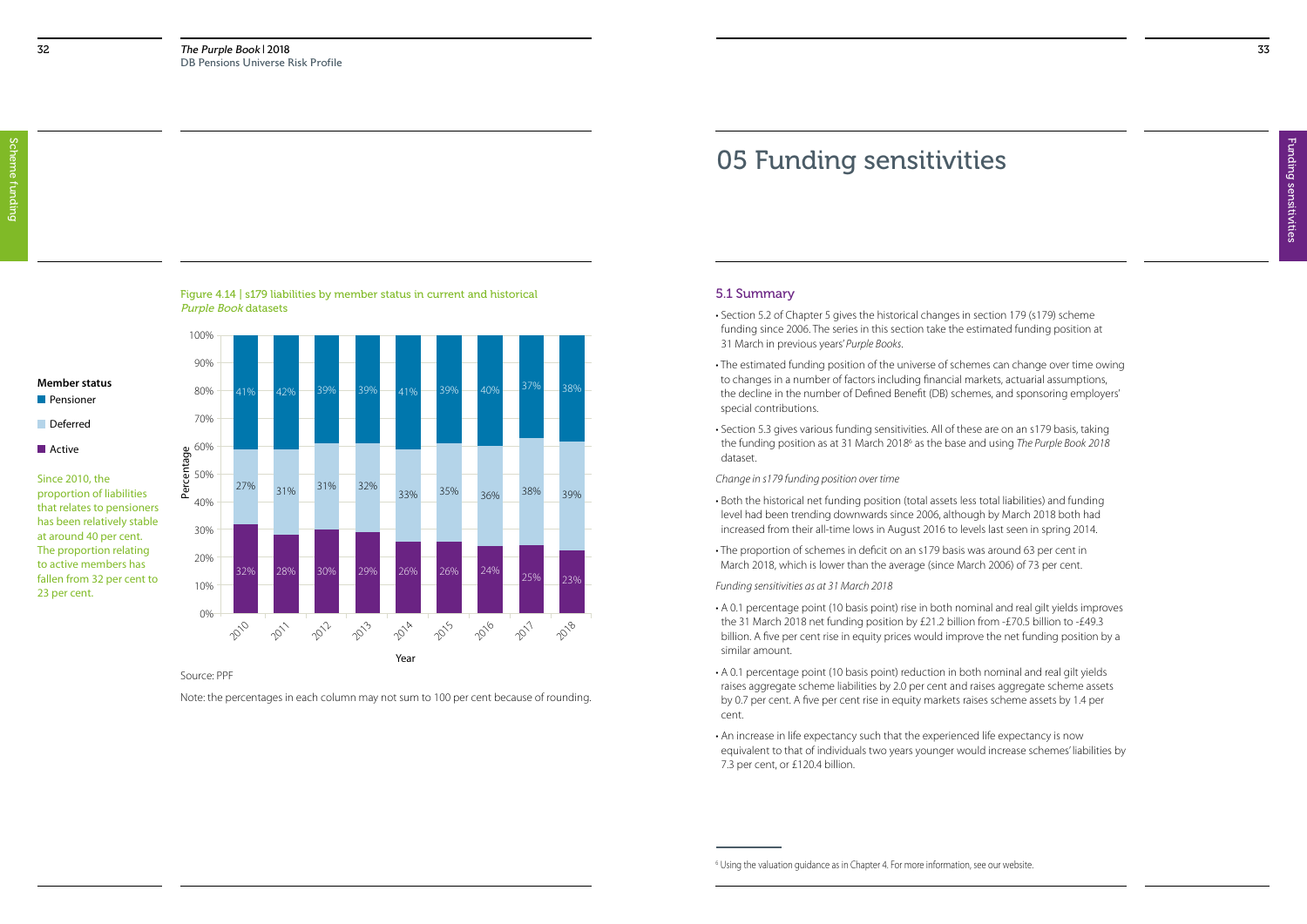### 5.2 Historical changes in s179 scheme funding since 2006

The estimated funding position of schemes can change over time owing to changes in a number of factors including financial markets, actuarial assumptions, the decline in the number of DB schemes, and sponsoring employers' special contributions. The historical series in this section take the estimated funding position at 31 March from previous *Purple Books*. The monthly profiles between end-March of one year and end–February of the next are obtained by rolling forward the assets and liabilities using movements in nominal and real gilt yields and equity markets.

Net funding position (£b) (LHS)

**Funding level (%) (RHS)** 

#### Figure 5.1 | Historical s179 aggregate funding level and net funding position of pension schemes in The Purple Book datasets

Figure 5.2 | Historical movements in assets and s179 liabilities of schemes in The Purple Book datasets



The aggregate s179 funding level and net funding position are at levels last seen in spring 2014.

Source: PPF

Source: PPF

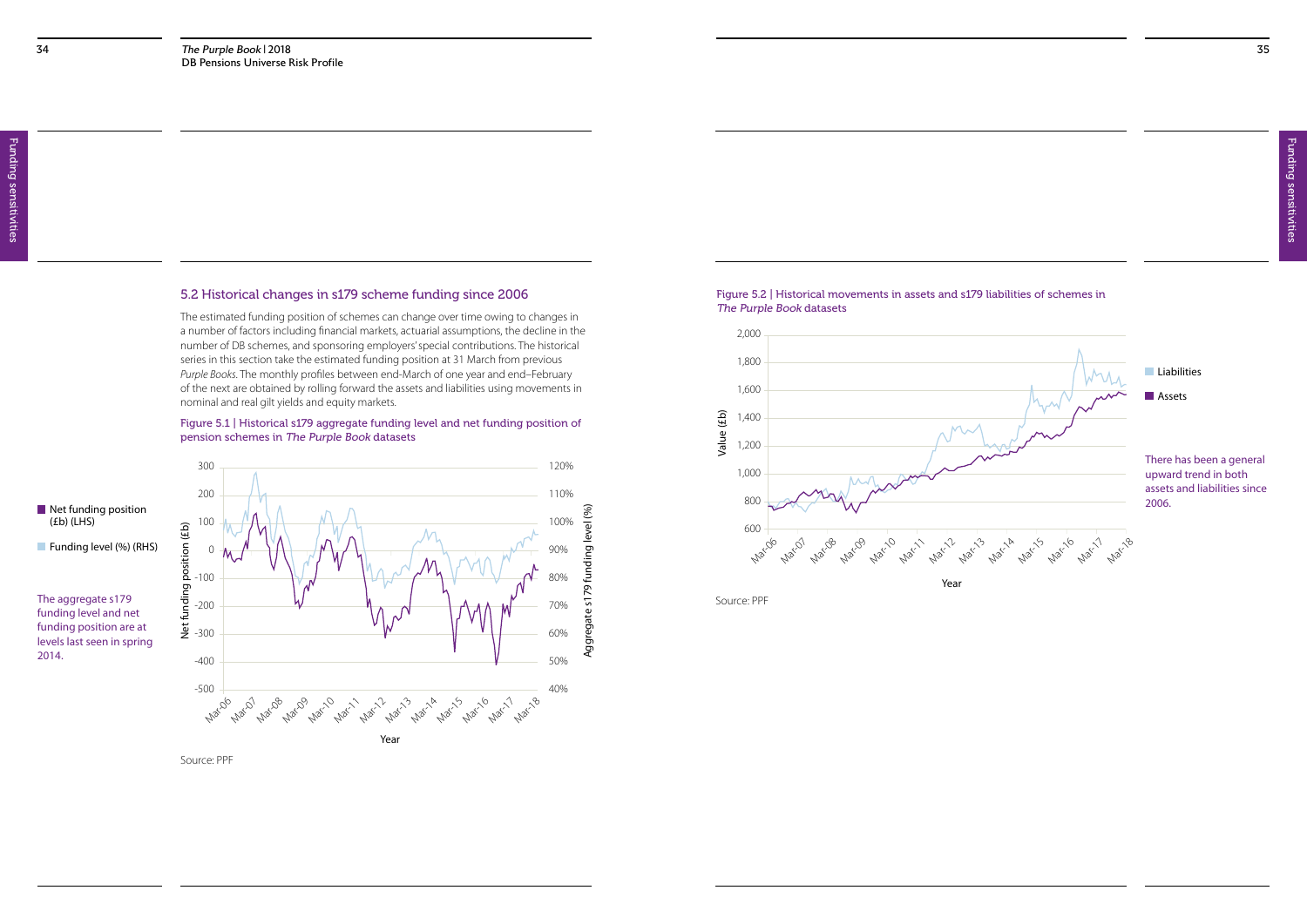Net funding position (£b)





 $\blacksquare$  Schemes in surplus Schemes in deficit

#### Figure 5.4 | Historical percentage of schemes in deficit each month in The Purple Book datasets\*

The deficit of schemes in deficit was at its largest in August 2016 at £451 billion. At 31 March 2018 this deficit had fallen to around £190 billion.

In March 2018, around 63 per cent of schemes were in deficit.



Source: PPF

\*The changes to assumptions in March 2008 and October 2009 reduced the number of schemes in deficit by 412 and 566, respectively, while the changes to assumptions in April 2011 and May 2014 raised the number of schemes in deficit by 107 and 259, respectively. The changes to assumptions in November 2016 reduced the number of schemes in deficit by 157.

Source: PPF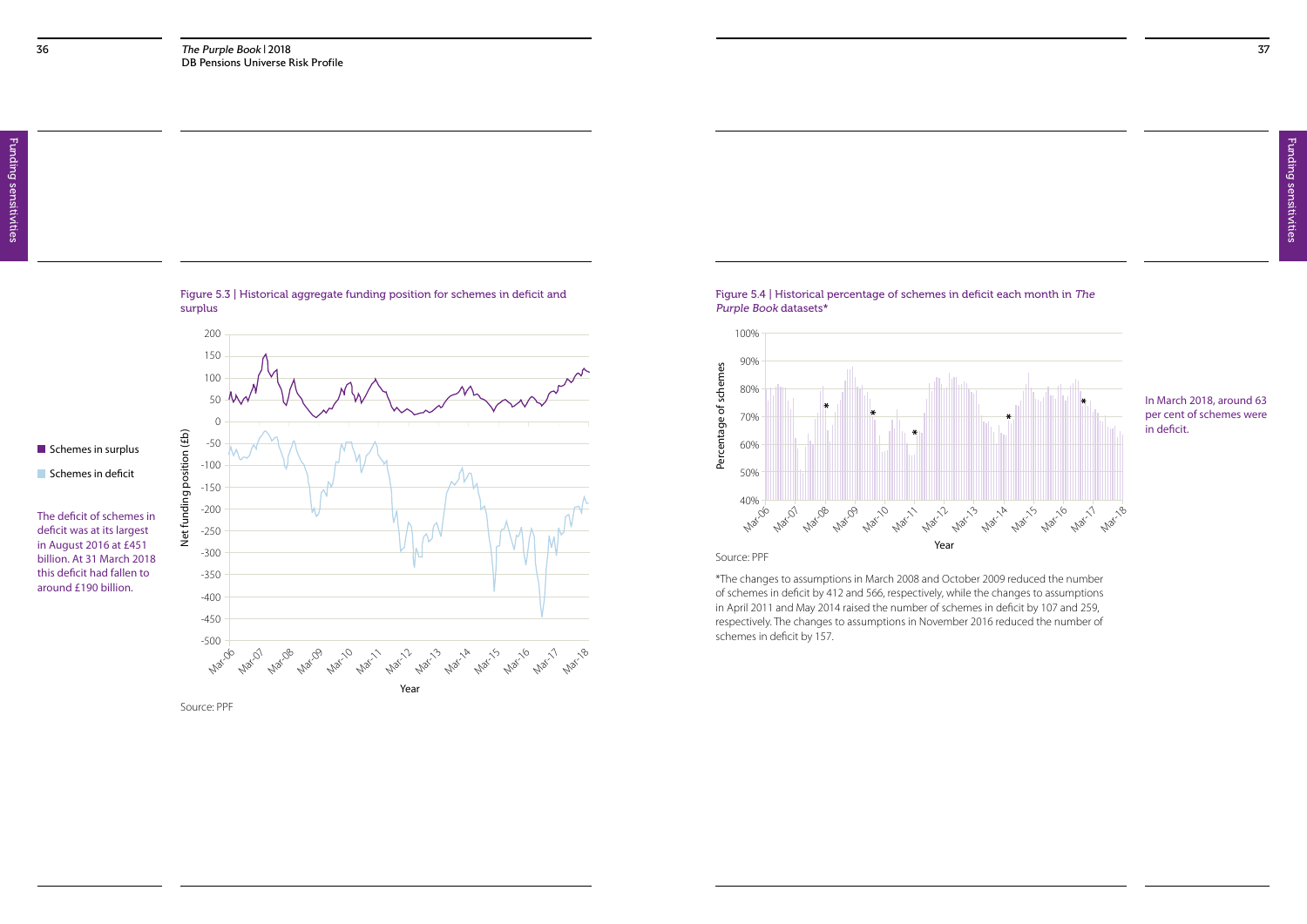#### 10-year gilt yield

15-year gilt yield

20-year gilt yield

Figure 5.5 | Movements in gilt yields

Gilt yield (% pa)

Gilt yield (% pa)



Gilt yields reached their all-time low in August 2016, but have since recovered a little.

Source: Bloomberg

### 5.3 Funding sensitivities: rules of thumb

Funding levels are sensitive to movements in financial markets, with equity and gilt prices in particular having a major impact upon scheme assets, and gilt yields affecting liability values. In this section we show the effect on scheme funding positions of changes in equity and gilt markets. We have accurately calculated the impact of a change of a 7.5 per cent rise in equity prices and a 0.3 percentage point increase in gilt yields, and interpolated to obtain the rest of the results.

**FTSE All-World Ex-UK** Total Return Index (RHS)

The sensitivities do not take into account the use of derivative instruments to hedge changes in interest rates, inflation, equity levels or life expectancy.

The FTSE All-Share and All-World Ex-UK Total Return Indices reached all-time highs in January 2018, but had reduced slightly by 31 March.

Figure 5.6 | Movements in equity indices

FTSE All-Share Index





#### Figure 5.7 | Impact of changes in gilt yields and equity prices on s179 funding positions from a base net funding position of -£70.5 billion as at 31 March 2018

Source: PPF

| Net funding position (assets less s179 liabilities) (£b) |           |           |           |                   |                                          |          |                   |  |  |  |
|----------------------------------------------------------|-----------|-----------|-----------|-------------------|------------------------------------------|----------|-------------------|--|--|--|
| Movement                                                 |           |           |           |                   | Movement in nominal and real gilt yields |          |                   |  |  |  |
| in equity<br>prices                                      | $-0.3$ pp | $-0.2$ pp | $-0.1$ pp | 0.0 <sub>pp</sub> | $0.1$ pp                                 | $0.2$ pp | 0.3 <sub>pp</sub> |  |  |  |
| 7.5%                                                     | $-100.5$  | $-79.7$   | $-58.8$   | $-37.9$           | $-16.7$                                  | 45       | 25.8              |  |  |  |
| 5.0%                                                     | $-111.3$  | $-90.6$   | $-69.7$   | $-48.7$           | $-276$                                   | $-6.4$   | 15.0              |  |  |  |
| 2.5%                                                     | $-122.2$  | $-101.5$  | $-80.6$   | $-59.6$           | $-38.5$                                  | $-17.3$  | 4.1               |  |  |  |
| $0.0\%$                                                  | $-133.1$  | $-112.3$  | $-91.4$   | $-70.5$           | $-49.3$                                  | $-28.1$  | $-6.8$            |  |  |  |
| $-2.5%$                                                  | $-143.9$  | $-123.2$  | $-102.3$  | $-81.3$           | $-60.2$                                  | $-39.0$  | $-17.6$           |  |  |  |
| $-5.0\%$                                                 | $-154.8$  | $-134.1$  | $-113.2$  | $-92.2$           | $-71.1$                                  | $-499$   | $-28.5$           |  |  |  |
| $-7.5%$                                                  | $-165.7$  | $-1449$   | $-124.1$  | $-103.1$          | $-81.9$                                  | $-60.7$  | $-39.4$           |  |  |  |

A 0.1 percentage point rise in both nominal and real gilt yields would have improved the end-March 2018 s179 net funding position by £21.2 billion from -£70.5 billion (bold) to -£49.3 billion (shaded). That's around the same impact as a five per cent increase in equity prices (shaded).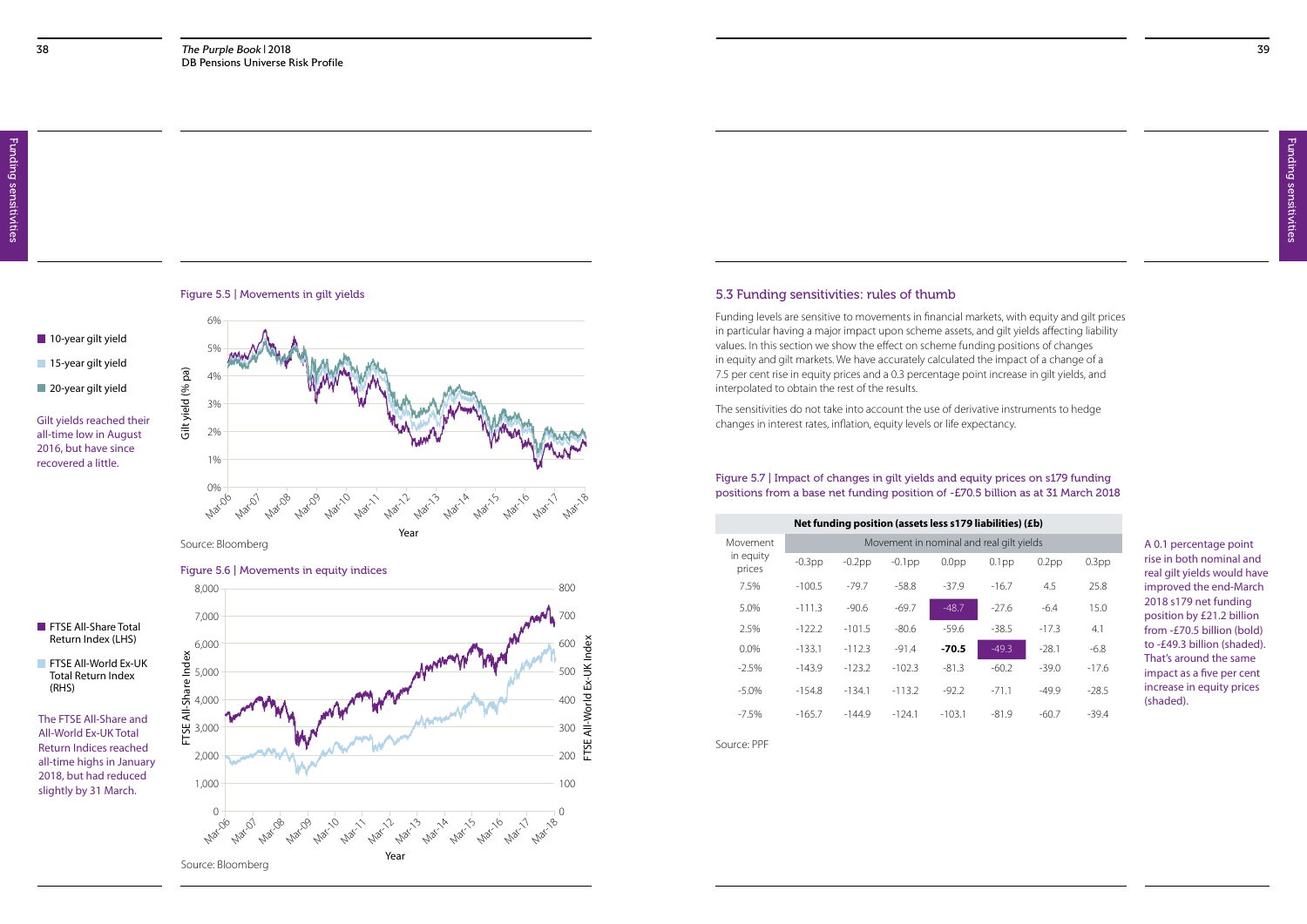Figure 5.8 | Impact of changes in gilt yields and equity prices on assets from a

base of 100 as at 31 March 2018

Source: PPF

#### Figure 5.11 | Impact of changes in life expectancy assumptions on s179 liabilities as at 31 March 2018 (base =  $E1,643.8$  billion)

### Figure 5.10 | Impact of changes in nominal or real gilt yields on s179 liabilities as at 31 March 2018 (base =  $E1,643.8$  billion)

|                                                  | Movement            | Movement in gilt yields |           |           |                   |          |          |                   |  |
|--------------------------------------------------|---------------------|-------------------------|-----------|-----------|-------------------|----------|----------|-------------------|--|
| A five per cent increase                         | in equity<br>prices | $-0.3$ pp               | $-0.2$ pp | $-0.1$ pp | 0.0 <sub>pp</sub> | $0.1$ pp | $0.2$ pp | 0.3 <sub>pp</sub> |  |
| in equity prices would                           | 7.5%                | 104.3                   | 103.5     | 102.8     | 102.1             | 101.4    | 100.7    | 100.0             |  |
| raise scheme assets by<br>1.4 per cent (shaded). | 5.0%                | 103.6                   | 102.8     | 102.1     | 101.4             | 100.7    | 100.0    | 99.3              |  |
| A 0.1 percentage point                           | 2.5%                | 102.9                   | 102.1     | 101.4     | 100.7             | 100.0    | 99.3     | 98.6              |  |
| decrease in gilt yields                          | 0.0%                | 102.2                   | 101.4     | 100.7     | 100.0             | 99.3     | 98.6     | 97.9              |  |
| would increase scheme<br>assets by 0.7 per cent  | $-2.5%$             | 101.5                   | 100.8     | 100.0     | 99.3              | 98.6     | 97.9     | 97.2              |  |
| (shaded).                                        | $-5.0\%$            | 100.8                   | 100.1     | 99.3      | 98.6              | 97.9     | 97.2     | 96.5              |  |
|                                                  | $-7.5\%$            | 100.1                   | 99.4      | 98.6      | 97.9              | 97.2     | 96.5     | 95.8              |  |
|                                                  | Source: PPF         |                         |           |           |                   |          |          |                   |  |

#### Figure 5.9 | Impact of changes in gilt yields on s179 liabilities as at 31 March 2018

| <b>Impact on s179 liabilities</b> |           |           |           |                                               |          |                   |  |  |  |
|-----------------------------------|-----------|-----------|-----------|-----------------------------------------------|----------|-------------------|--|--|--|
|                                   |           |           |           | Movement in both nominal and real gilt yields |          |                   |  |  |  |
|                                   | $-0.3$ pp | $-0.2$ pp | $-0.1$ pp | 0.1 <sub>pp</sub>                             | $0.2$ pp | 0.3 <sub>pp</sub> |  |  |  |
| Percentage<br>change              | 5.9%      | 3.9%      | 20%       | $-2.0\%$                                      | $-3.9%$  | $-5.9\%$          |  |  |  |

A 0.1 percentage point movement in gilt yields would impact s179 liabilities by around two per cent.

If individuals' life expectancies were to increase to those of someone two years younger, total scheme s179 liabilities would increase by £120.4 billion, or 7.3 per cent.

As at 31 March 2018, the s179 liabilities were over twice as sensitive to changes in nominal yields as to changes in real yields.

#### Source: PPF

Note: s179 liabilities are assessed using a combination of various nominal and real gilt yields. Whereas Figure 5.9 shows the impact of universal stresses across both nominal and real yields, Figure 5.10 stresses the nominal and real gilt yields separately.

#### **s179 liabilities % change from base**

|                       | s179 liabilities | % change fro |
|-----------------------|------------------|--------------|
| Age rating $+2$ years | 1,524.6          | $-7.3%$      |
| Age rating - 2 years  | 1.764.2          | 7.3%         |

| npact on s179 liabilities |          |                       |          |
|---------------------------|----------|-----------------------|----------|
| Change in nominal yields  |          | Change in real yields |          |
| $-0.1$ pp                 | $0.1$ pp | $-0.1$ pp             | $0.1$ pp |
| 1,667.3                   | 1,620.2  | 1,653.7               | 1,633.9  |
| 1.4%                      | $-1.4%$  | 0.6%                  | $-0.6\%$ |

| <b>Impact on s179 liabilities</b> |                          |          |                       |          |  |  |  |
|-----------------------------------|--------------------------|----------|-----------------------|----------|--|--|--|
|                                   | Change in nominal yields |          | Change in real yields |          |  |  |  |
|                                   | $-0.1$ pp                | $0.1$ pp | $-0.1$ pp             | $0.1$ pp |  |  |  |
| £b                                | 1,667.3                  | 1,620.2  | 1,653.7               | 1,633.9  |  |  |  |
| Percentage change                 | 1.4%                     | $-1.4%$  | 0.6%                  | $-0.6\%$ |  |  |  |

Source: PPF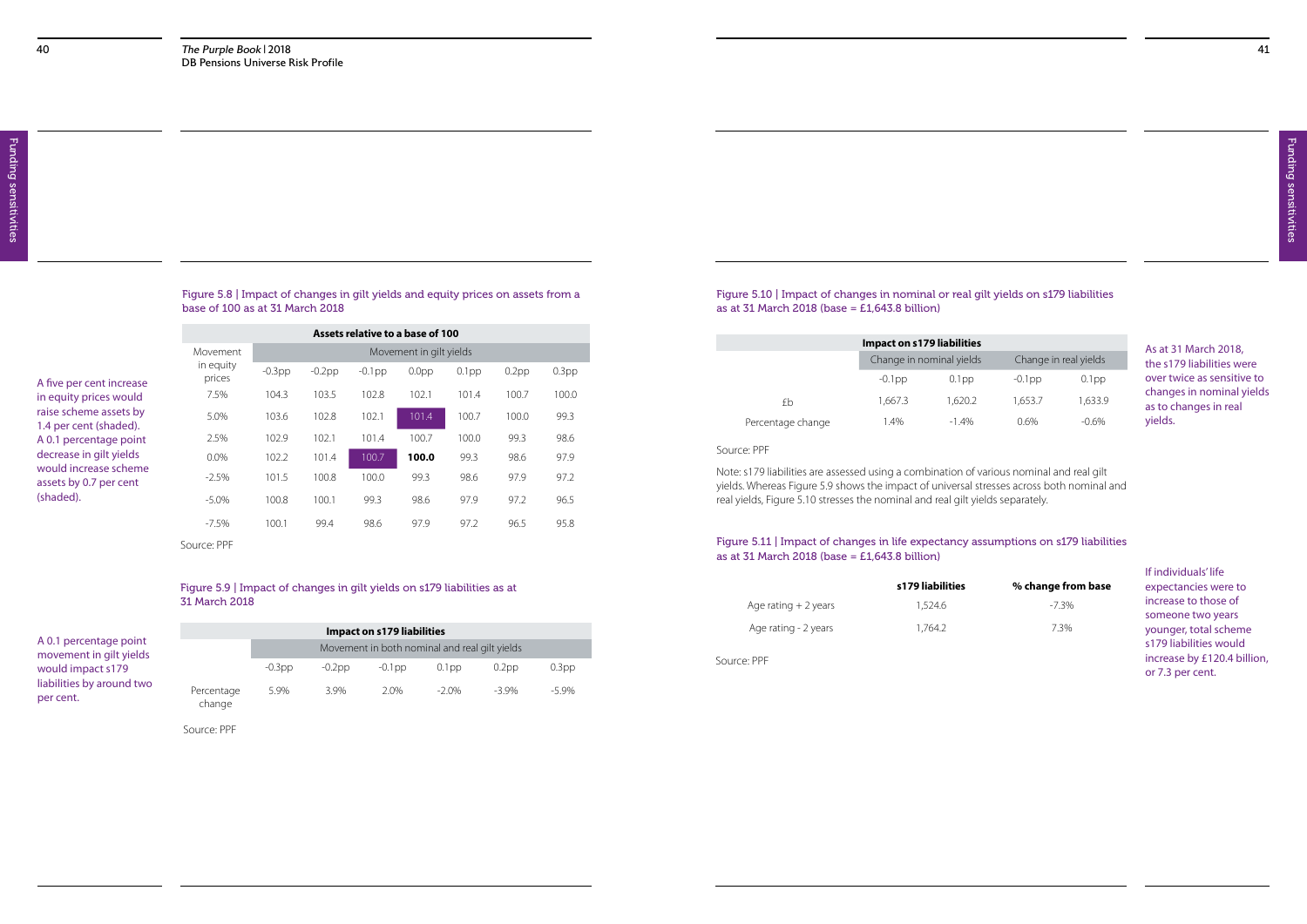Insolvency risk Insolvency risk

## 06 Insolvency risk

#### 6.1 Summary

- The average insolvency rate in the PPF universe fell sharply between the second quarter of 2013 and the fourth quarter of 2014, since when it has been broadly flat.
- UK growth has slowed since the end of 2014. Real GDP growth stood at around 1.2 per cent in Q1 2018, down from 1.8 per cent in Q1 2017.
- The number of whole UK economy insolvencies has increased slightly since last year.
- Schemes with the fewest members tend to have sponsors with higher insolvency probabilities.

The number of PPF universe insolvencies fell sharply between the second quarter of 2013 and the fourth quarter of 2014 since when they have levelled out.

#### $\blacksquare$  Insolvency events in deficit at assessment date (LHS)

 $\blacksquare$  Insolvency events in surplus at assessment date (LHS)

 $\blacksquare$  Four-quarter average insolvency rate (RHS)

#### Figure 6.1 | PPF universe insolvency rates\*

- Real GDP growth yearon-year (LHS)
- **Number of insolvencies** quarterly (RHS)



#### Source: PPF

\*There are around 14,000 companies in the PPF universe compared with around three million companies in the UK.

#### Figure 6.2 | UK company insolvencies



Source: Office for National Statistics (ONS) and the UK Insolvency Service

Note: the spikes in Q4 2016 and Q3 2017 result from large numbers of connected companies all entering insolvency procedures at the same time.

Note: as the ONS and UK Insolvency Service revise their methodologies and receive new data, the figures for previous time periods may be updated.

GDP growth at Q1 2018 stood at around 1.2 per cent, still lower than seen in 2014.

- 
- 
-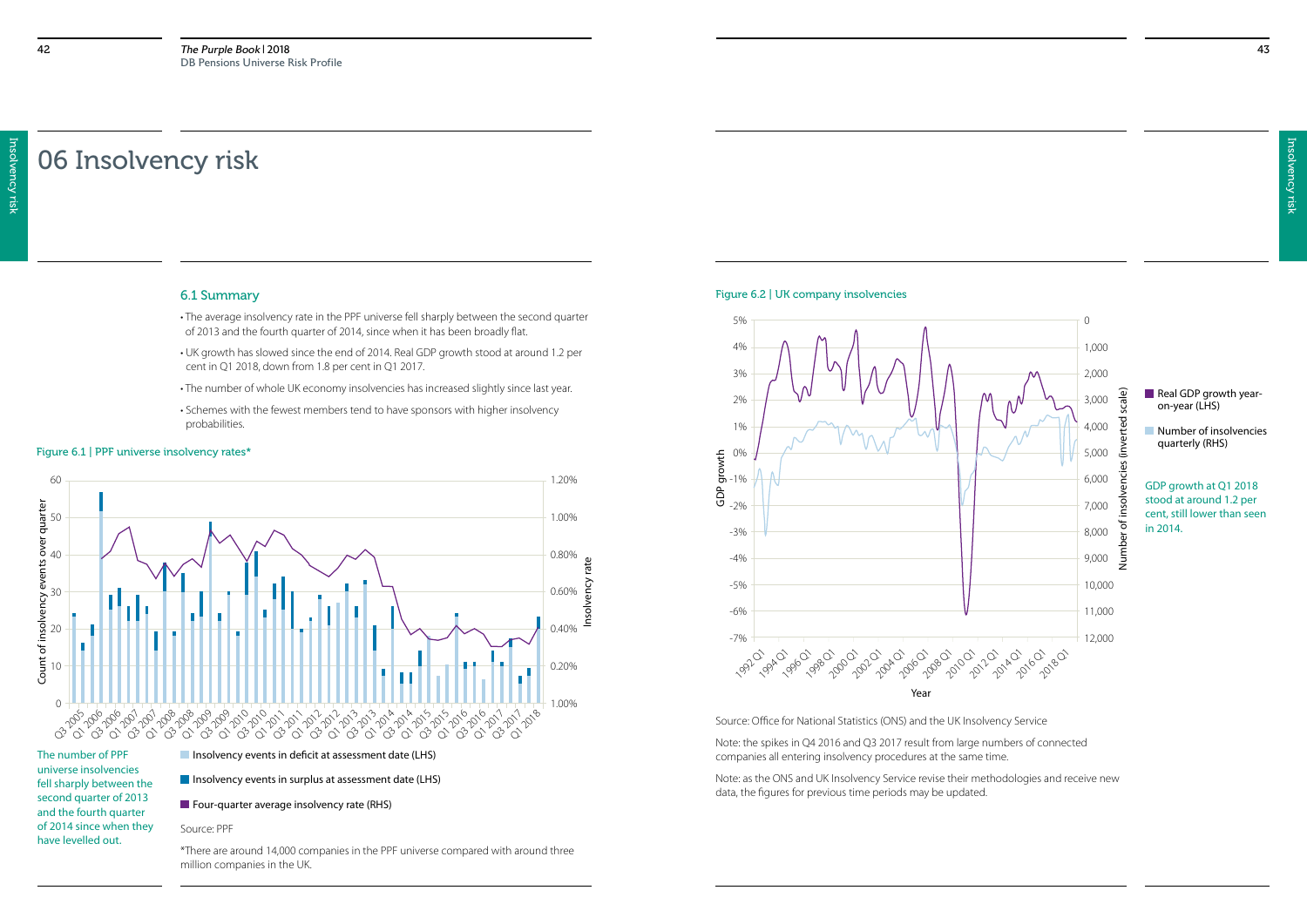#### Figure 6.3 | Average levy rates of sponsoring companies by scheme membership size, as at 31 March 2018\*

members tend to have sponsors with higher

#### Source: PPF

\*We have used the schemes' levy rates, as used in calculating the PPF levy, as a proxy for the insolvency probabilities. As such, please note the above chart has been presented differently to previous years' *Purple Books* (except 2017).

#### Number of members



## 07 Asset allocation

### 7.1 Summary

- Around 99 per cent of schemes' asset allocations in *The Purple Book 2018* dataset were less than two years old as at 31 March 2018.
- The following table looks at some of the movements in asset allocations from the 2017 to the 2018 *Purple Book* datasets:

opears that the proportion of I in securities other than bonds ies has declined, this reflected egative proportion held in cash (-2.5% compared with -0.9%), probably related to swap and gilt repurchase arrangements.

#### **Aggregate proportion (weighted) held in** *The Purple Book* **dataset**

#### **2018 2017 Commentary**

held in fixed interest gilts ed between *Purple Books* 2018 following five years of

Iong-term trend of moving ity, and into bonds.

|                              | 2018  | 2017  | Comment                                                   |
|------------------------------|-------|-------|-----------------------------------------------------------|
| <b>Bonds</b><br>of which:    | 59.0% | 55.7% | Proportion<br>unchanged                                   |
| Government<br>fixed interest | 24.1% | 24.1% | 2017 and 2<br>increases.                                  |
| Corporate                    | 28.8% | 31.4% |                                                           |
| Index-linked                 | 47.1% | 44.5% |                                                           |
| Equities<br>of which:        | 27.0% | 29.0% | Continues<br>out of equi                                  |
| UK-quoted                    | 18.6% | 20.5% |                                                           |
| Overseas                     | 69.4% | 69.0% |                                                           |
| Unquoted/<br>private         | 12.0% | 10.5% |                                                           |
| Other                        | 14.0% | 15.3% | While it ap<br>assets held<br>and equitie<br>a larger nee |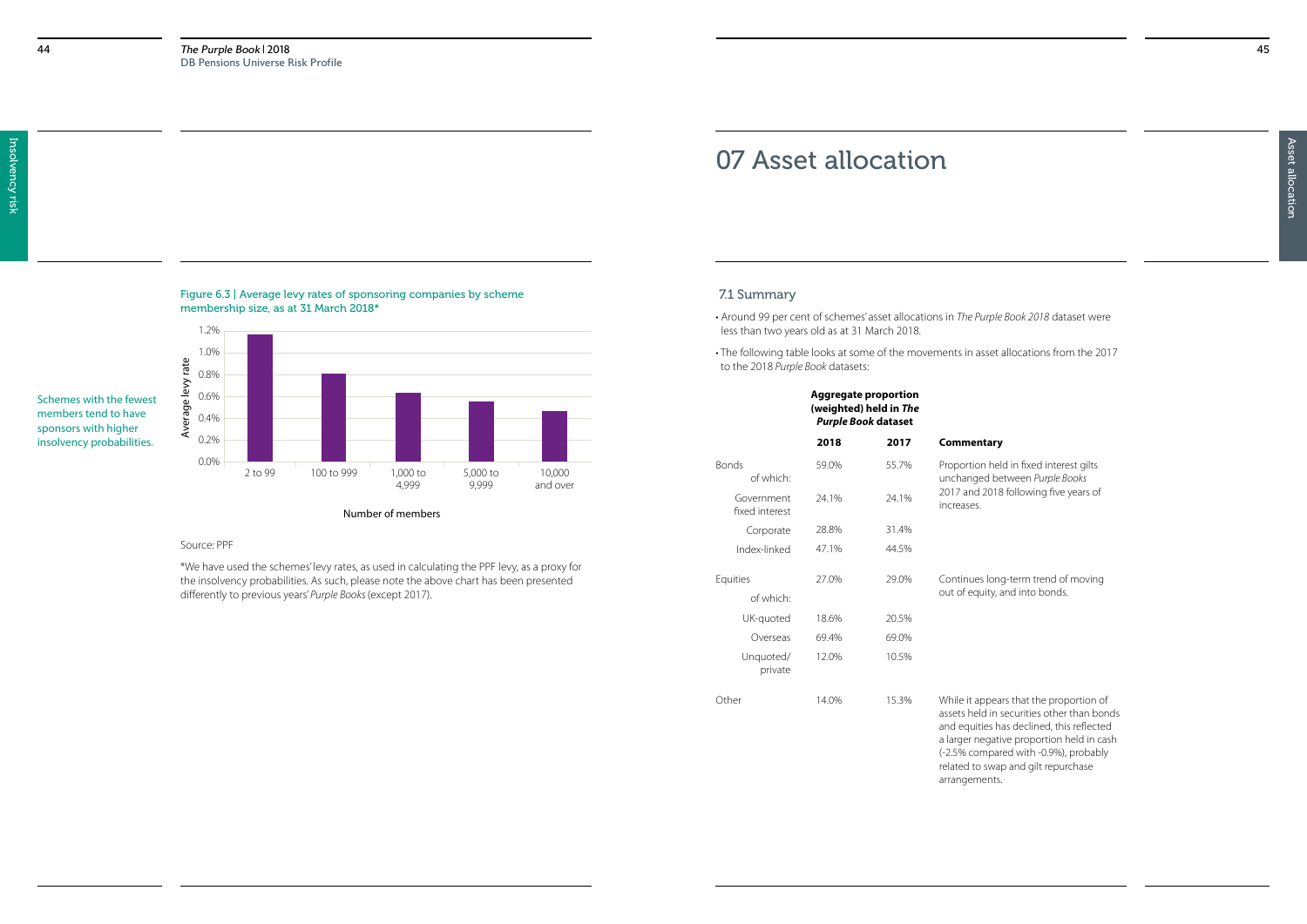| . Within equities, smaller schemes tend to hold higher proportions in UK equities with |
|----------------------------------------------------------------------------------------|
| smaller proportions in overseas and unquoted/private equities.                         |

- Within bonds, smaller schemes tend to have higher proportions in government and corporate fixed interest bonds than in index-linked bonds.
- The best funded schemes tend to have the greatest proportion of their assets invested in bonds and a smaller proportion invested in equities.
- As scheme maturity increases, the proportion of bonds rises and the proportions of equities and hedge funds fall.

#### 7.2 Asset data<sup>7</sup>

Figure 7.1 | Distribution of schemes by asset allocation date\*

#### Source: PPF

Note: the percentage column does not sum to 100 per cent due to rounding.

|                                                   | <b>Asset allocation year</b> | <b>Number of schemes</b> | <b>Percentage of The Purple</b><br><b>Book 2018 dataset</b> |
|---------------------------------------------------|------------------------------|--------------------------|-------------------------------------------------------------|
|                                                   | 2006-2012                    | 8                        | 0.1%                                                        |
|                                                   | 2013                         | 5                        | $0.1\%$                                                     |
| Around 99 per cent of                             | 2014                         | 13                       | 0.2%                                                        |
| schemes provided an<br>asset allocation less than | 2015                         | 37                       | 0.7%                                                        |
| two years old.                                    | 2016                         | 1,820                    | 33.4%                                                       |
|                                                   | 2017                         | 3,545                    | 65.0%                                                       |
|                                                   | 2018                         | 22                       | 0.4%                                                        |
|                                                   | <b>Total</b>                 | 5,450                    | 100%                                                        |

\*There can be a significant gap between the date of the scheme return and the date at which the asset allocation was taken. This means that the date at which asset allocation data is provided differs from scheme to scheme.

Figure 7.2 | Weighted average asset allocation in total assets

## **Asset class**

|                                                       |                 |              |                             |                 | <b>Asset class</b>   |                                       |                       |                |
|-------------------------------------------------------|-----------------|--------------|-----------------------------|-----------------|----------------------|---------------------------------------|-----------------------|----------------|
| Year/                                                 |                 |              |                             |                 |                      | <b>Breakdown of other investments</b> |                       |                |
| <b>The</b><br><b>Purple</b><br><b>Book</b><br>dataset | <b>Equities</b> | <b>Bonds</b> | <b>Other</b><br>investments | <b>Property</b> | Cash and<br>deposits | <i><b>Insurance</b></i><br>policies   | <b>Hedge</b><br>funds | Miscellaneous* |
| 2006                                                  | 61.1%           | 28.3%        | 10.6%                       | 4.3%            | 2.3%                 | 0.9%                                  | n/a                   | 3.1%           |
| 2007                                                  | 59.5%           | 29.6%        | 10.9%                       | 5.2%            | 2.3%                 | 0.8%                                  | n/a                   | 2.5%           |
| 2008                                                  | 53.6%           | 32.9%        | 13.5%                       | 5.6%            | 3.0%                 | 1.1%                                  | n/a                   | 3.8%           |
| 2009                                                  | 46.4%           | 37.1%        | 16.5%                       | 5.2%            | 3.9%                 | 1.4%                                  | 1.5%                  | 4.5%           |
| 2010                                                  | 42.0%           | 40.4%        | 17.6%                       | 4.6%            | 3.9%                 | 1.4%                                  | 2.2%                  | 5.4%           |
| 2011                                                  | 41.1%           | 40.1%        | 18.8%                       | 4.4%            | 4.1%                 | 1.6%                                  | 2.4%                  | 6.3%           |
| 2012                                                  | 38.5%           | 43.2%        | 18.3%                       | 4.9%            | 5.1%                 | 0.2%                                  | 4.5%                  | 3.6%           |
| 2013                                                  | 35.1%           | 44.8%        | 20.1%                       | 4.7%            | 6.7%                 | 0.1%                                  | 5.2%                  | 3.5%           |
| 2014                                                  | 35.0%           | 44.1%        | 20.9%                       | 4.6%            | 6.1%                 | 0.1%                                  | 5.8%                  | 4.3%           |
| 2015                                                  | 33.0%           | 47.7%        | 19.3%                       | 4.9%            | 3.5%                 | 0.1%                                  | 6.1%                  | 4.7%           |
| 2016                                                  | 30.3%           | 51.3%        | 18.4%                       | 4.8%            | 3.0%                 | 0.1%                                  | 6.6%                  | 3.8%           |
| 2017                                                  | 29.0%           | 55.7%        | 15.3%                       | 5.3%            | $-0.9%$              | 0.1%                                  | 6.7%                  | 4.1%           |
| 2018                                                  | 27.0%           | 59.0%        | 14.0%                       | 4.8%            | $-2.5%$              | 0.1%                                  | 7.0%                  | 4.6%           |
|                                                       |                 |              |                             |                 |                      |                                       |                       |                |

#### Source: PPF

\* Other alternative investments excluding hedge funds. 3.4 per cent of the total 2018 figure relates to annuity policies held in the schemes' names, sometimes referred to as 'buy-ins'.

The weighted average proportion of assets held in cash and deposits being negative represents a number of large schemes with significant negative cash holdings which are likely to be related to investments such as swaps and repurchase agreements.

Note: figures may not sum to 100 per cent or the 'other investments' total due to rounding.

In *The Purple Book 2018* dataset, the proportion invested in bonds rose while the proportion in equities fell, continuing the long-term trend.

<sup>&</sup>lt;sup>7</sup> Asset allocations submitted by schemes are not adjusted for market movements. Most of this chapter uses weighted average asset allocations. For example, the weighted average share of equities is the total amount of equities across all schemes divided by the total amount of assets across all schemes. The simple average takes the arithmetic average of each scheme's proportion of its assets held in equities.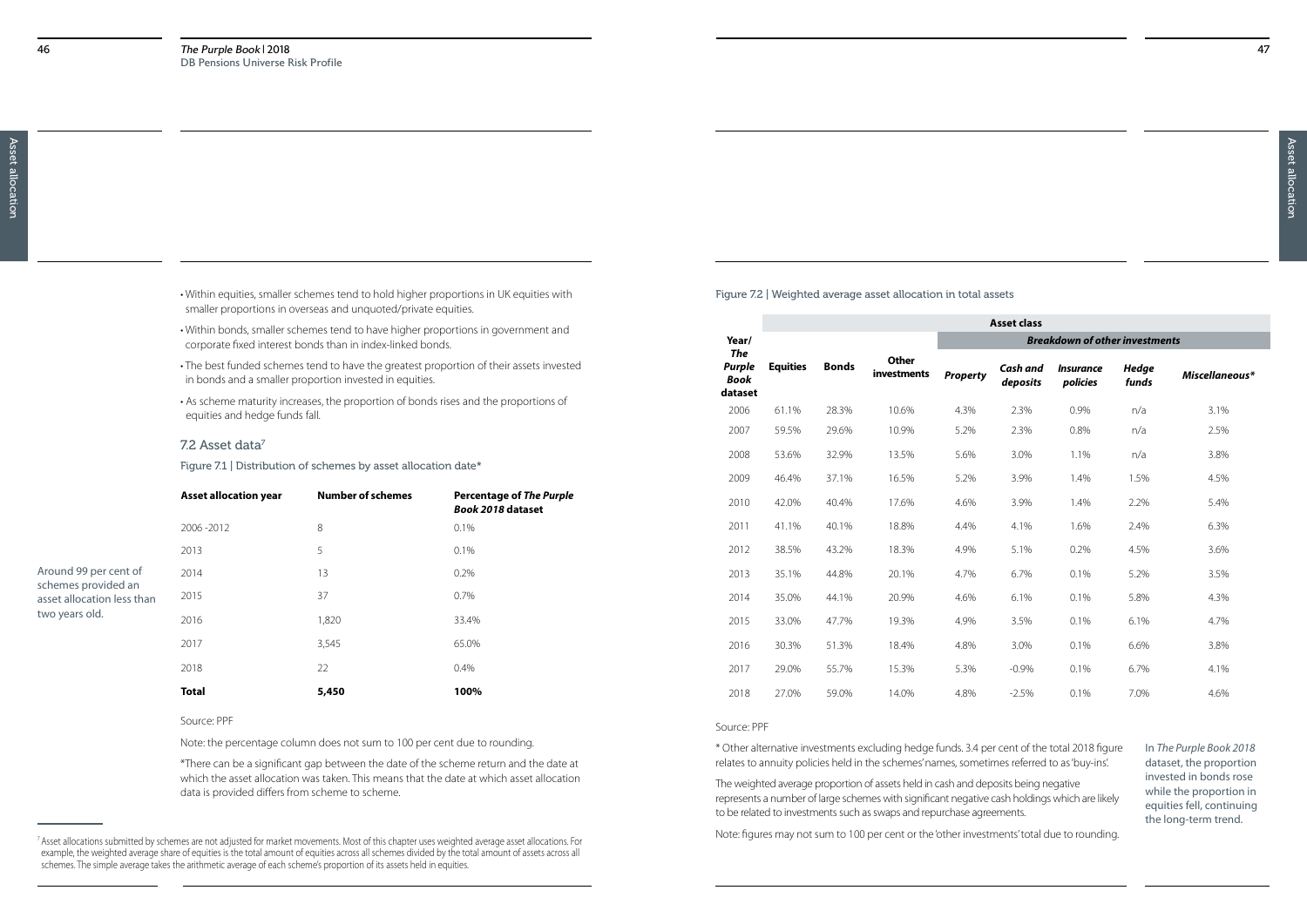Figure 7.3 | Asset allocation: simple averages

|                                                       |                 |              |                                    |                 | <b>Asset class</b>   |                                       |                       |                |
|-------------------------------------------------------|-----------------|--------------|------------------------------------|-----------------|----------------------|---------------------------------------|-----------------------|----------------|
| Year/                                                 |                 |              |                                    |                 |                      | <b>Breakdown of other investments</b> |                       |                |
| <b>The</b><br><b>Purple</b><br><b>Book</b><br>dataset | <b>Equities</b> | <b>Bonds</b> | <b>Other</b><br><b>investments</b> | <b>Property</b> | Cash and<br>deposits | <i><b>Insurance</b></i><br>policies   | <b>Hedge</b><br>funds | Miscellaneous* |
| 2006                                                  | 52.6%           | 22.6%        | 24.8%                              | 2.1%            | 3.9%                 | 14.9%                                 | n/a                   | 3.6%           |
| 2007                                                  | 53.5%           | 24.0%        | 22.5%                              | 2.5%            | 3.7%                 | 13.7%                                 | n/a                   | 2.6%           |
| 2008                                                  | 50.2%           | 26.5%        | 23.3%                              | 2.9%            | 4.4%                 | 13.0%                                 | n/a                   | 2.9%           |
| 2009                                                  | 46.6%           | 29.2%        | 24.2%                              | 2.8%            | 5.6%                 | 12.4%                                 | 0.7%                  | 2.6%           |
| 2010                                                  | 43.1%           | 32.6%        | 24.3%                              | 2.6%            | 5.7%                 | 12.3%                                 | 0.9%                  | 2.8%           |
| 2011                                                  | 43.7%           | 32.6%        | 23.7%                              | 2.7%            | 4.9%                 | 11.8%                                 | 1.0%                  | 3.3%           |
| 2012                                                  | 43.7%           | 36.1%        | 20.2%                              | 3.5%            | 5.5%                 | 4.4%                                  | 3.7%                  | 3.2%           |
| 2013                                                  | 40.6%           | 39.1%        | 20.3%                              | 3.6%            | 6.2%                 | 2.0%                                  | 5.0%                  | 3.5%           |
| 2014                                                  | 39.4%           | 39.0%        | 21.6%                              | 3.5%            | 6.4%                 | 1.8%                                  | 6.2%                  | 3.9%           |
| 2015                                                  | 38.8%           | 39.4%        | 21.8%                              | 3.6%            | 5.7%                 | 1.7%                                  | 7.3%                  | 3.7%           |
| 2016                                                  | 36.8%           | 41.1%        | 22.1%                              | 3.7%            | 5.4%                 | 1.2%                                  | 7.9%                  | 3.9%           |
| 2017                                                  | 34.5%           | 41.4%        | 24.1%                              | 3.7%            | 3.6%                 | 0.7%                                  | 7.9%                  | 8.1%           |
| 2018                                                  | 32.4%           | 43.1%        | 24.5%                              | 3.3%            | 1.8%                 | 0.6%                                  | 8.5%                  | 10.3%          |

#### Source: PPF

\* Other alternative investments excluding hedge funds. 8.9 per cent of the total 2018 figure relates to annuity policies held in the schemes' names, sometimes referred to as 'buy-ins'.

A comparison of simple and weighted averages in 2018 shows there is a greater weighted allocation to bonds and smaller allocations to equities and other investments.

Figure 7.4 | Bond splits

Note: the rows may not sum to 100 per cent due to rounding.

|                                                | <b>Bonds</b>                    |                                |                  |                                 |                                |                  |  |
|------------------------------------------------|---------------------------------|--------------------------------|------------------|---------------------------------|--------------------------------|------------------|--|
| Year/                                          |                                 | <b>Weighted average</b>        |                  | Simple average                  |                                |                  |  |
| The<br><b>Purple</b><br><b>Book</b><br>dataset | Government<br>fixed<br>interest | Corporate<br>fixed<br>interest | Index-<br>linked | Government<br>fixed<br>interest | Corporate<br>fixed<br>interest | Index-<br>linked |  |
| 2008                                           | 33.2%                           | 32.6%                          | 33.9%            | 47.2%                           | 33.0%                          | 19.8%            |  |
| 2009                                           | 29.0%                           | 38.3%                          | 32.6%            | 45.6%                           | 37.3%                          | 17.1%            |  |
| 2010                                           | 24.6%                           | 42.2%                          | 33.1%            | 37.3%                           | 43.0%                          | 19.8%            |  |
| 2011                                           | 19.6%                           | 44.3%                          | 36.1%            | 31.2%                           | 47.1%                          | 21.7%            |  |
| 2012                                           | 17.7%                           | 44.8%                          | 37.5%            | 28.2%                           | 49.4%                          | 22.4%            |  |
| 2013                                           | 18.5%                           | 40.6%                          | 40.9%            | 27.0%                           | 49.6%                          | 23.4%            |  |
| 2014                                           | 18.6%                           | 40.3%                          | 41.1%            | 23.8%                           | 51.9%                          | 24.4%            |  |
| 2015                                           | 20.3%                           | 37.7%                          | 42.0%            | 23.8%                           | 51.2%                          | 25.0%            |  |
| 2016                                           | 21.9%                           | 33.7%                          | 44.4%            | 24.4%                           | 49.0%                          | 26.6%            |  |
| 2017                                           | 24.1%                           | 31.4%                          | 44.5%            | 25.9%                           | 46.8%                          | 27.3%            |  |
| 2018                                           | 24.1%                           | 28.8%                          | 47.1%            | 27.2%                           | 42.1%                          | 30.8%            |  |
| Source: PPF                                    |                                 |                                |                  |                                 |                                |                  |  |

Within bonds, the proportion invested in corporate bonds declined in 2018 for the sixth consecutive year, while the proportion invested in index-linked bonds rose.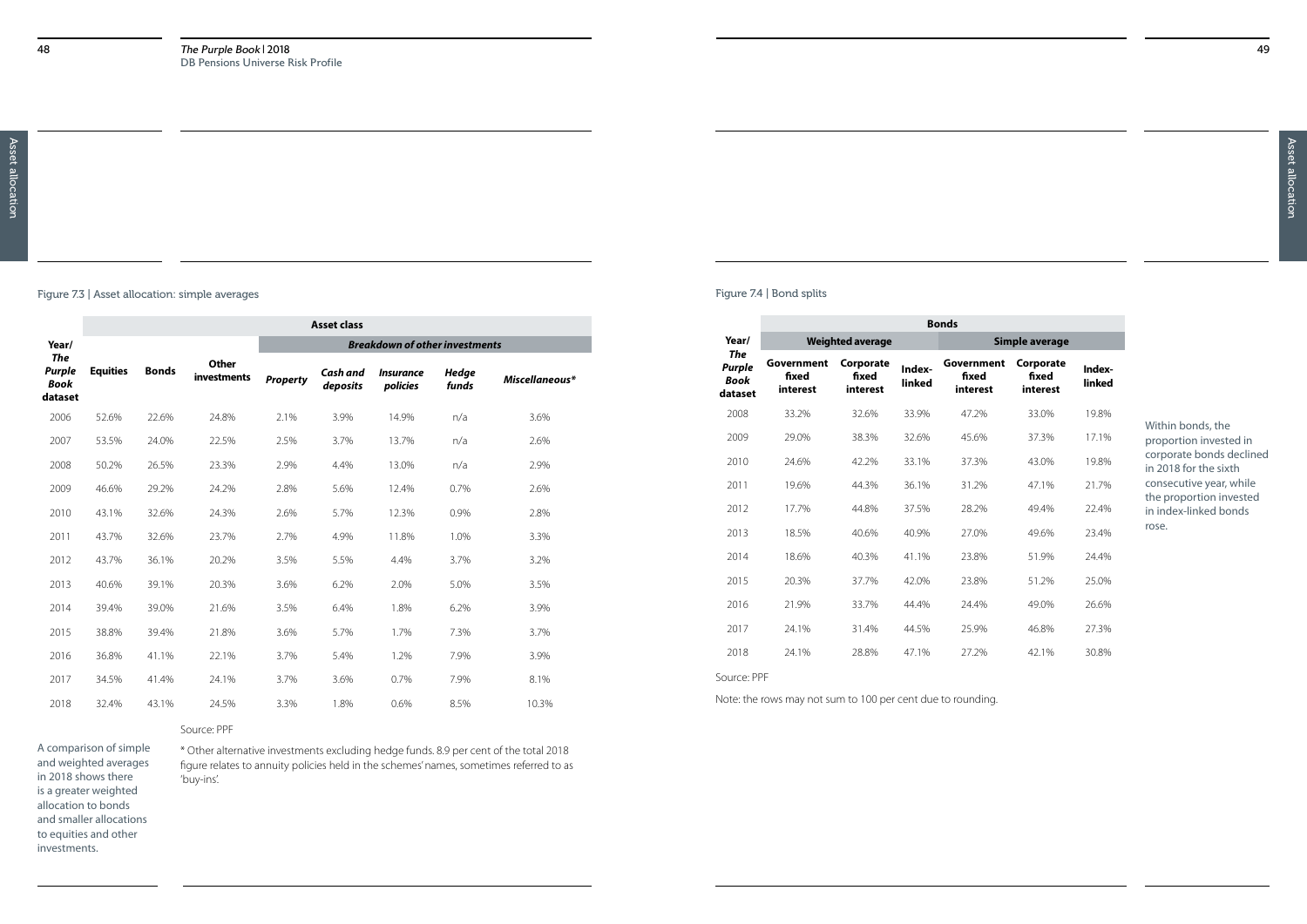Figure 7.5 | Equity splits

Source: PPF

\*Most of the unquoted/private equity investment is carried out by the largest schemes – see figure 7.7.

|                                                       |                                                | <b>Equities</b> |                           |                             |                |                           |                             |  |
|-------------------------------------------------------|------------------------------------------------|-----------------|---------------------------|-----------------------------|----------------|---------------------------|-----------------------------|--|
|                                                       | Year/                                          |                 | <b>Weighted average</b>   |                             | Simple average |                           |                             |  |
| Within equities, the                                  | The<br><b>Purple</b><br><b>Book</b><br>dataset | UK<br>quoted    | <b>Overseas</b><br>quoted | Unquoted/<br><b>Private</b> | UK<br>quoted   | <b>Overseas</b><br>quoted | Unquoted/<br><b>Private</b> |  |
| proportions invested                                  | 2008                                           | 48.0%           | 51.6%                     | n/a                         | 60.4%          | 39.6%                     | n/a                         |  |
| in overseas and in<br>unquoted/private                | 2009                                           | 44.2%           | 53.8%                     | 1.9%                        | 57.6%          | 41.7%                     | 0.7%                        |  |
| equities continued to                                 | 2010                                           | 40.1%           | 55.3%                     | 4.4%                        | 55.3%          | 43.7%                     | 1.0%                        |  |
| rise, while the proportion<br>invested in UK equities | 2011                                           | 38.0%           | 57.2%                     | 4.8%                        | 52.7%          | 46.1%                     | 1.2%                        |  |
| continued to fall.                                    | 2012                                           | 33.9%           | 60.0%                     | 6.1%                        | 49.9%          | 48.5%                     | 1.7%                        |  |
|                                                       | 2013                                           | 31.0%           | 61.3%                     | 7.7%                        | 47.5%          | 50.3%                     | 2.2%                        |  |
|                                                       | 2014                                           | 28.9%           | 62.4%                     | 8.7%                        | 44.9%          | 52.7%                     | 2.4%                        |  |
|                                                       | 2015                                           | 25.6%           | 65.4%                     | 9.0%                        | 42.2%          | 55.3%                     | 2.5%                        |  |
|                                                       | 2016                                           | 22.4%           | 68.6%                     | 9.0%                        | 38.8%          | 58.6%                     | 2.6%                        |  |
|                                                       | 2017                                           | 20.5%           | 69.0%                     | 10.5%                       | 36.3%          | 61.0%                     | 2.7%                        |  |
|                                                       | 2018                                           | 18.6%           | 69.4%                     | 12.0%*                      | 32.1%          | 65.0%                     | $3.0\%$ *                   |  |

\*Other alternative investments excluding hedge funds.





#### Under £5m  $E5m-E10m$ **E10m-£100m** £100m-£1b **Over £1b s179 funding level**

The proportion of assets held in bonds tends to increase with scheme asset size, while equities display the opposite relationship.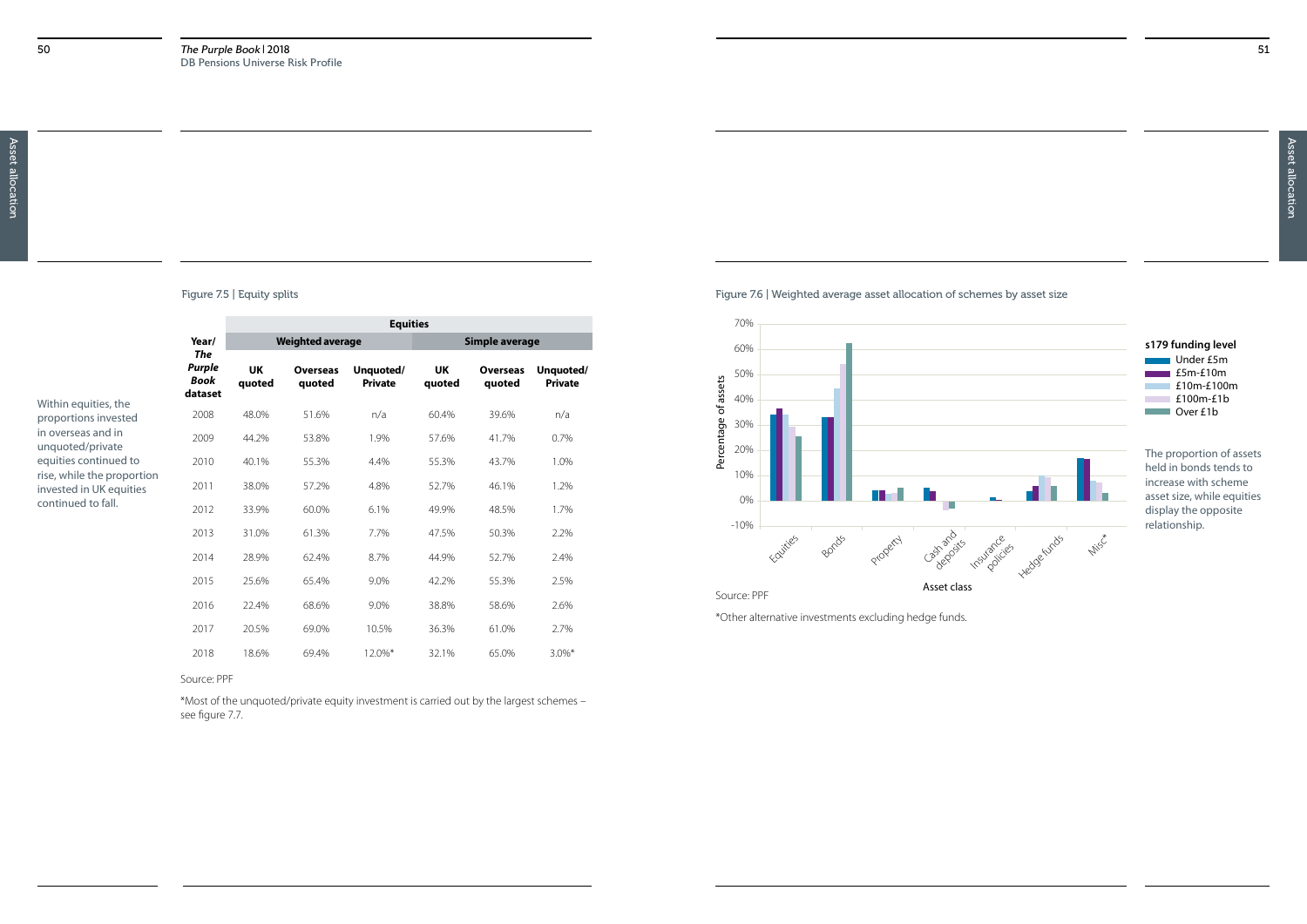Asset allocation Asset allocation

Figure 7.7 | Weighted averages of equity and bond holdings split by asset size

Source: PPF





Larger schemes tend to hold more in overseas equities than in UK equities and more in index-linked securities than in conventional government bonds and corporate bonds.

#### Under 50%  $50\% - 75\%$ 75%-100% **100% and over s179 funding level**

Source: PPF

\*Other alternative investments, excluding hedge funds.

Figure 7.8 | Weighted average asset allocation by s179 funding level



The best funded schemes tend to have the greatest proportion of assets invested in bonds, with a smaller proportion invested in equities.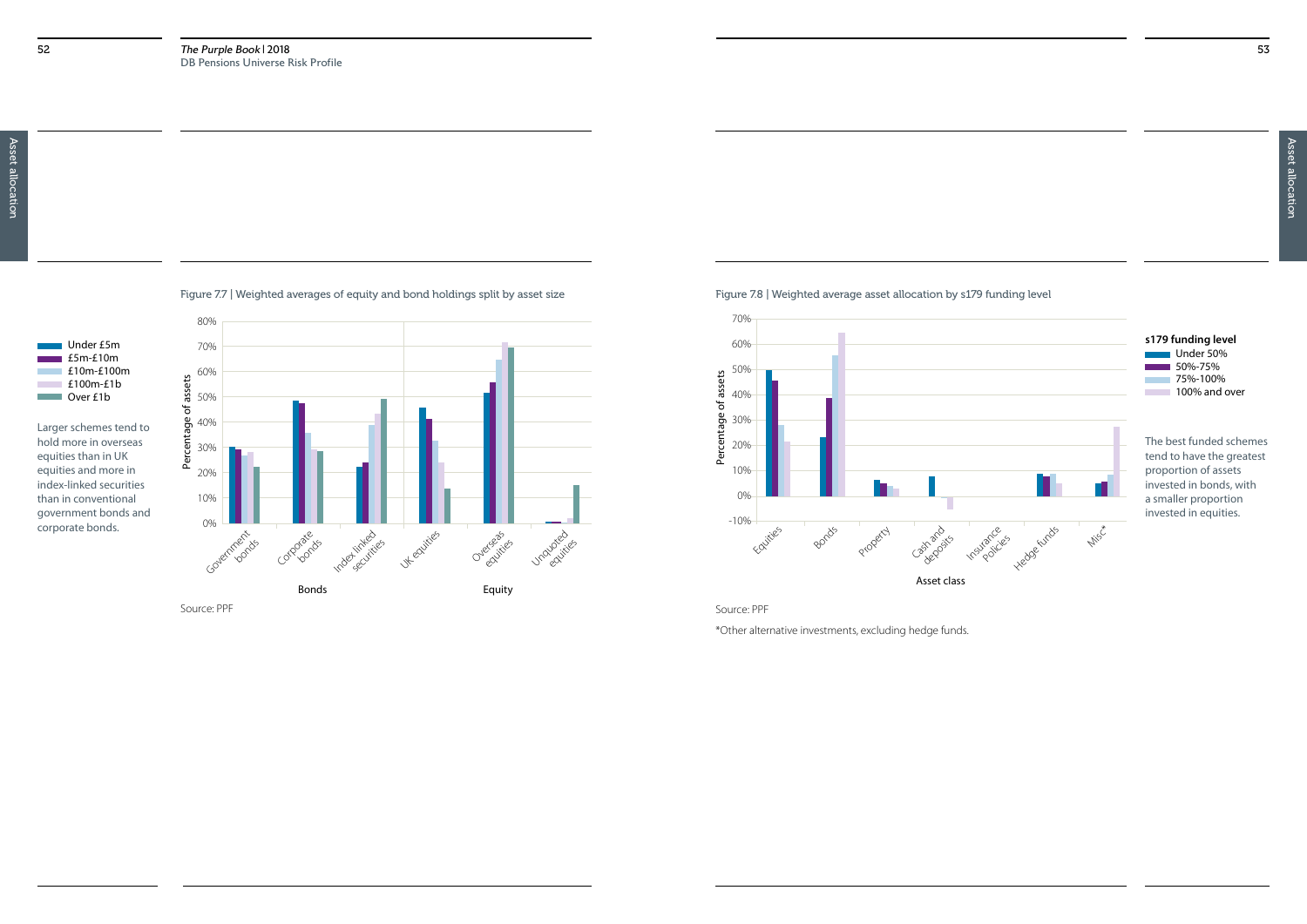

#### Source: PPF

\*Other alternative investments, excluding hedge funds.

Note: the heavy concentration in 'misc' for mature schemes is explained by one large scheme with a heavy concentration in annuity policies.





As scheme maturity increases, the proportion of bonds rises and the proportions of equities and hedge funds fall.

55

#### 8.1 Summary

- We published our long-term funding strategy in August 2010<sup>8</sup> and our most recent annual update was in July 2018<sup>9</sup>. The strategy established a long-term funding objective and a framework for monitoring progress towards this target.
- Our long-term funding objective is to be self-sufficient by our target funding horizon, currently set to be the year 2030. Self-sufficiency means that the PPF is fully-funded with minimal exposure to market, inflation and interest rate risk, and is protected against a number of risks beyond the funding horizon (in 9 out of 10 modelled scenarios). Currently we consider that this protection could be afforded by a funding reserve equivalent to 10 per cent of PPF liabilities.
- We use the 'probability of success' and 'downside risk'10 statistics to monitor progress against our funding objective. As at 31 March 2018, our model results showed a 91 per cent probability of meeting our funding objective, down two percentage points from 31 March 2017, while the 'downside risk' remained unchanged at £2 billion.
- The decrease in the reported probability of success over the year was caused by a deterioration in the economic outlook in the projections, offset to an extent by improvements in the funding level (as measured in the PPF 7800 Index) and the insolvency outlook of schemes in the universe.
- Claims on the PPF in the year to 31 March 2018 neared £1.2 billion (as measured for the purpose of our Annual Report and Accounts), the highest in any year since the PPF's inception.

## 08 PPF risk developments

<sup>8</sup> For more information see our website. 9 For more information see our website.

<sup>&</sup>lt;sup>10</sup> See section 8.3 for definitions of these terms.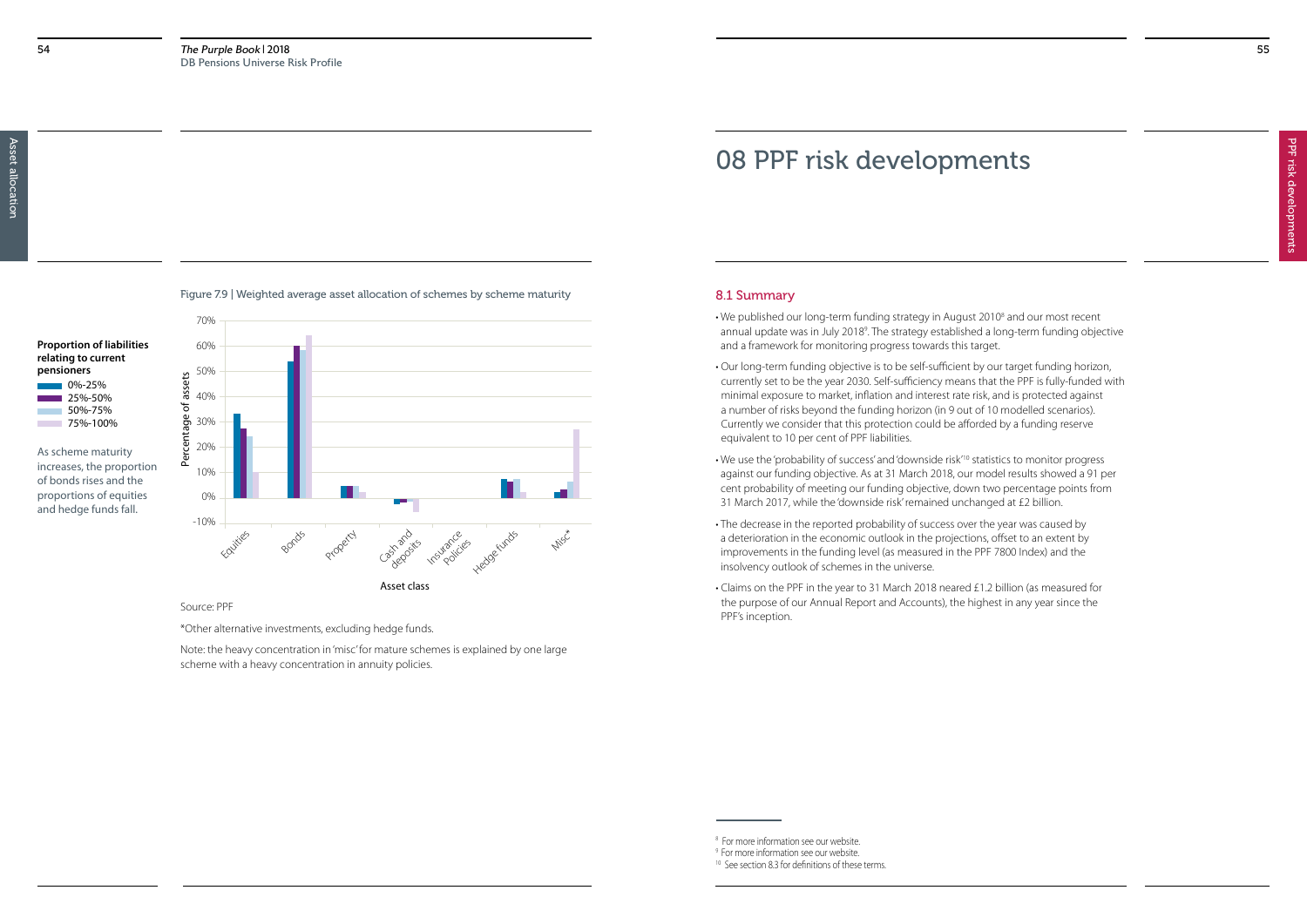#### 8.2 Long-term risk

Figure 8.1 | Historical amount of claims made on the PPF and projected deficits of schemes entering the PPF from 31 March 2018\*

#### Source: PPF

\*As projected in the PPF's internal model. Claims on the PPF are the pension deficits that are brought into the PPF when scheme sponsors suffer insolvency. The fan chart depicts the probability that the cumulative deficits of schemes entering the PPF from 31 March 2018 will be within certain boundaries.



95th/5th percentile

The PPF faces a significant tail-risk, i.e. high impact, low probability claims. Expected (mean) claims are some way above the median level.

#### 8.3 The PPF's long-term funding strategy

- We published our long-term funding strategy in August 2010 and our most recent annual update was in July 2018. The strategy established a long-term funding objective and a framework for monitoring progress towards this target.
- Our long-term funding objective is to be self-sufficient by our target funding horizon, currently set to be the year 2030. Self-sufficiency means that the PPF is fully-funded with minimal exposure to market, inflation and interest rate risk and is protected against risks beyond the funding horizon such as future claims, members living longer than expected, the PPF's RPIlinked assets not exactly tracking its CPI-linked liabilities, and operational risk. The assumption is that from 2030 the PPF levy will be set at a level to match future expected claims.
- Exposure to market, inflation and interest rate risk can be reduced using conventional hedging arrangements and investment in low-risk securities. Analysis of output from our internal model described below suggests that a funding reserve equivalent to 10 per cent of PPF liabilities at the current funding horizon of 2030 would be enough to cover unexpected claims, life expectancy, operational and matching risk (over the lifetime of the PPF) in 9 out of 10 scenarios.
- We use two key measures to monitor progress against its funding objective the 'probability of success' and the 'downside risk'.

#### **Probability of success Downside risk**



- To measure these statistics, we have developed an internal model that projects the level of PPF assets and liabilities in future years. It generates an extensive range of claims from eligible schemes, asset returns, insolvency and longevity scenarios and then projects a range of PPF balance sheet outcomes. The process of using a large number of modelled scenarios to create a distribution of outcomes is called stochastic analysis. It is widely used in the financial services industry and has a primary advantage over deterministic or 'single point' forecasts because having a distribution of outcomes allows us to assess not just our best estimate of the future, but also the likelihood of specific variations from that outcome.
- As with any financial model, it is important to exercise an appropriate degree of caution when analysing output. To help assess the level of model and parameter risk, we carry out multiple runs to test how sensitive the output is to changes in the key assumptions – see Figure 8.2.
- Figure 8.3 shows the history of claims made on the PPF (measured for the purpose of the Annual Report and Accounts at the relevant time), as well as expected levy collections (as published in the Levy Determination) since its inception.

The chances of being self-sufficient at the funding horizon if the PPF continues on its current course to self-sufficiency with no change to our investment strategy or to the PPF levy formula. A measure of how poorly funded the PPF might become on its path to self-sufficiency. We calculate such that in 10 per cent of modelled scenarios the PPF's deficit will reach at least that level at some point before it reaches its funding horizon.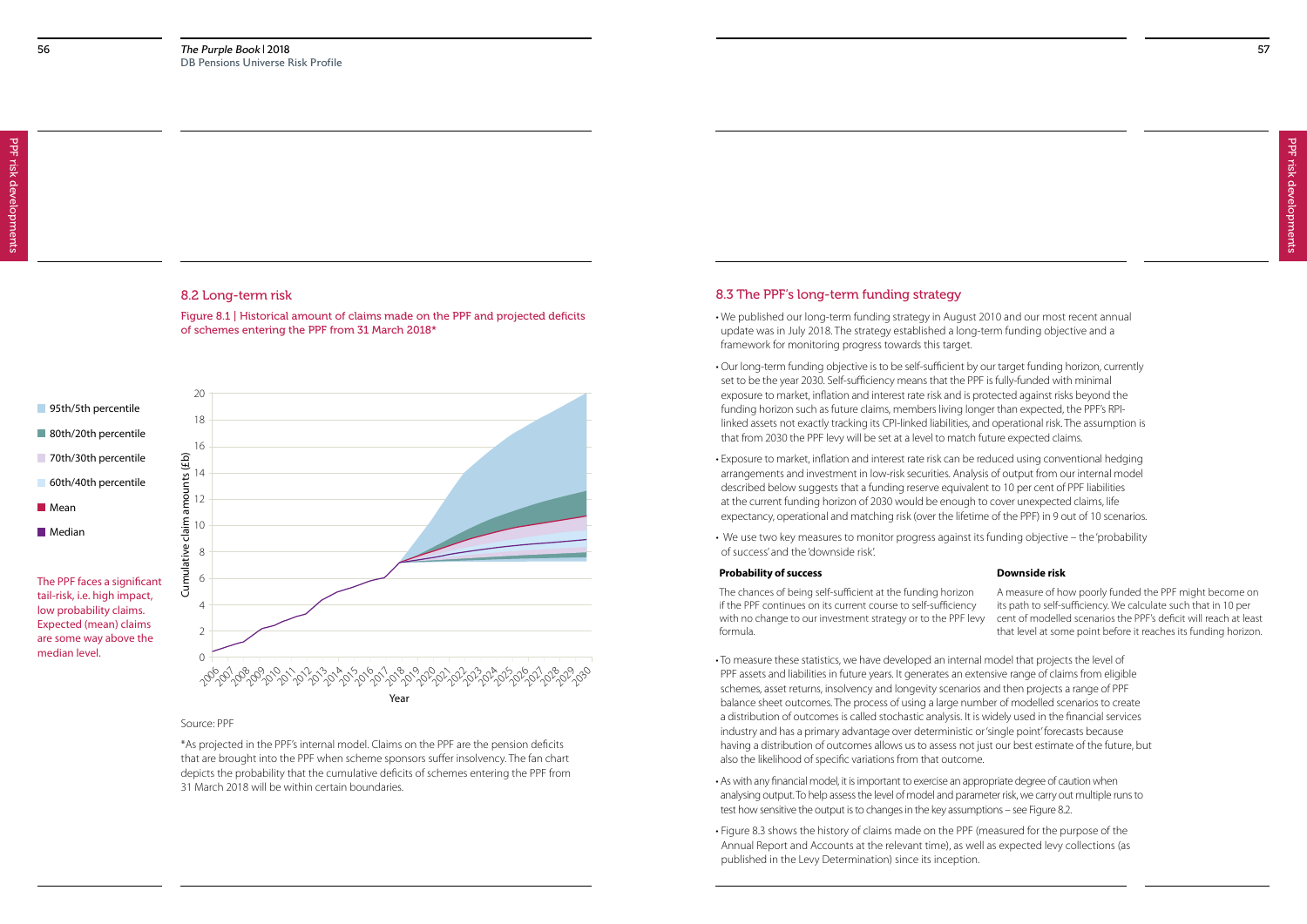#### Figure 8.2 | Sensitivities of the probability of the PPF meeting its funding objective, and downside risk, to key assumptions, as at 31 March 2018

|                                                                                | <b>Scenario</b>                                                                                                                                         | <b>Change in probability</b><br>of meeting<br>funding objective<br>(percentage points) | Downside risk<br>(Eb) |
|--------------------------------------------------------------------------------|---------------------------------------------------------------------------------------------------------------------------------------------------------|----------------------------------------------------------------------------------------|-----------------------|
|                                                                                | Base case                                                                                                                                               | 91%                                                                                    | $\overline{2}$        |
|                                                                                | Scheme s179 funding levels reduce by 10<br>percentage points as a result of a decrease in<br>asset values                                               | $-5$                                                                                   | $+4$                  |
|                                                                                | Recovery plans five years longer                                                                                                                        | $-1$                                                                                   | $+1$                  |
|                                                                                | Technical Provision levels targeted by schemes<br>reduced by 10% (relative to s179 basis) leading<br>to lower Deficit-Reduction Contribution<br>amounts | $-2$                                                                                   | $+1$                  |
| The probability of the<br>PPF meeting its funding<br>objective was 91 per cent | Schemes close to new benefit accruals<br>immediately                                                                                                    | <1 improvement                                                                         | <1 improvement        |
| as at 31 March 2018.                                                           | Sponsor credit rating falls by one rating notch                                                                                                         | $-2$                                                                                   | $+2$                  |
|                                                                                | Simulated large claim (immediate claim with<br>liabilities of £10b and assets of £5b)                                                                   | $-9$                                                                                   | $+6$                  |
|                                                                                | Initial PPF funding reduced by 10 percentage<br>points as a result of decrease in asset values                                                          | $-6$                                                                                   | $+4$                  |
|                                                                                | Size of the PPF increases by 20% (assets and<br>liabilities)                                                                                            | <1 improvement                                                                         | <1 improvement        |
|                                                                                | PPF levies lower by 10%                                                                                                                                 | <1 worsening                                                                           | <1 worsening          |
|                                                                                | Reduction in asset returns of 1.0 percentage<br>point pa (excluding cash and government<br>bonds)                                                       | -6                                                                                     | $+2$                  |
|                                                                                | CPI is 50 basis points pa lower than best-<br>estimate pa (difference between RPI and CPI<br>widens from 1.0% to 1.5% pa)                               | $+3$                                                                                   | $-1$                  |
| Source: PPF                                                                    | CPI is 50 basis points pa higher than best-<br>estimate (difference between RPI and CPI                                                                 | $-5$                                                                                   | $+2$                  |
| *See Funding Strategy                                                          | narrows from 1.0% to 0.5% pa)                                                                                                                           |                                                                                        |                       |
| Update, July 2018 for more                                                     | Continued low interest rate*                                                                                                                            | $-5$                                                                                   | $+3$                  |
| detail of how this was<br>modelled.                                            | Life expectancy sensitivity (probability of death<br>in any single year reduced by 20%)                                                                 | $-5$                                                                                   | $+5$                  |

Source: PPF

#### Figure 8.3 | History of claims made on the PPF and published levy estimate



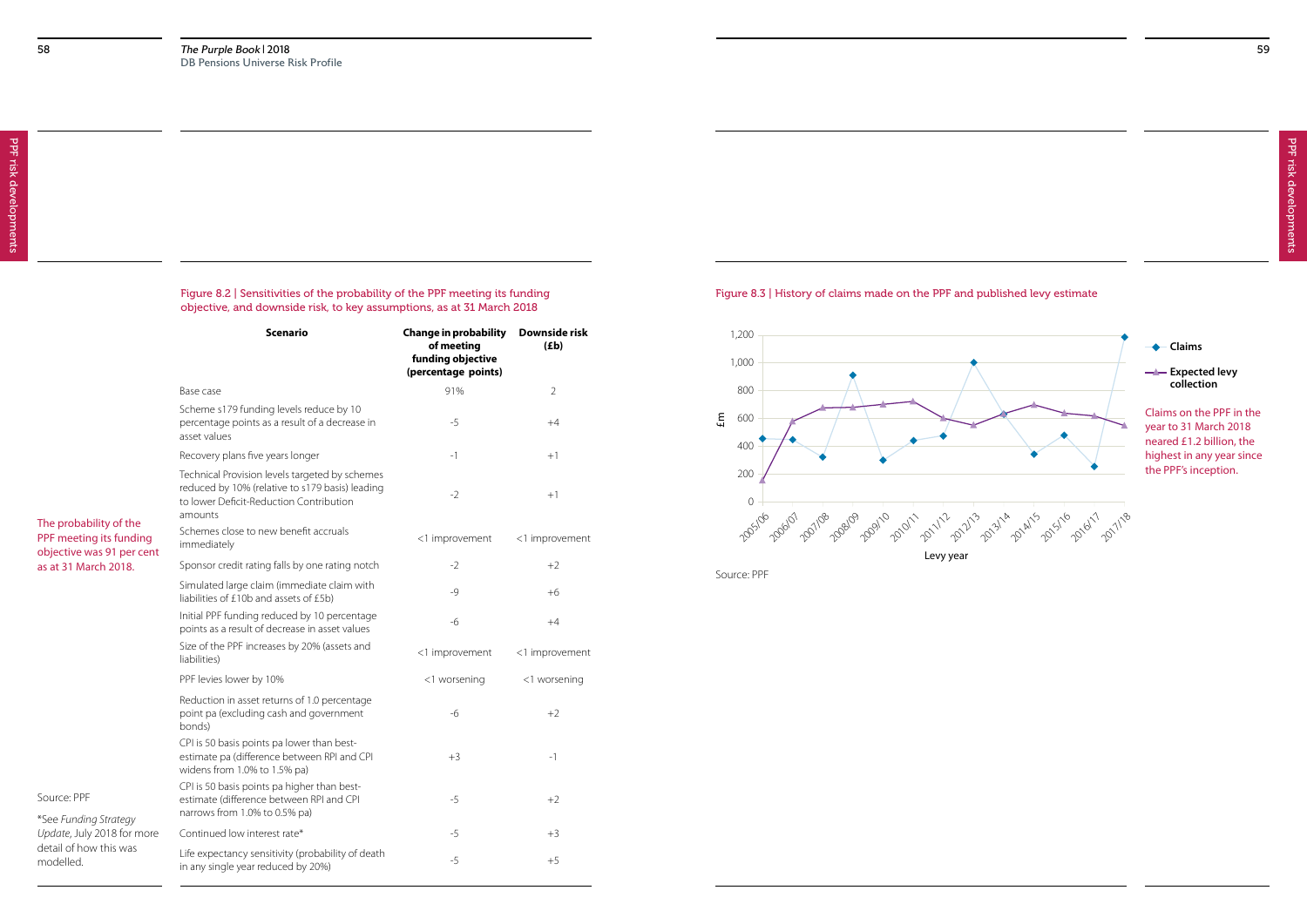#### 9.1 Summary

• Since 2006/7, the PPF has collected a total of £6.8 billion through levies determined mainly by the risk schemes pose to the PPF.

• Some of the key statistics from this chapter are summarised in the following table:

<sup>11</sup> Whereas this is the total amount of levy invoiced, the figure disclosed in the PPF's Annual Report and Accounts (ARA) is the amount collected, which in places includes levies collected in the year to 31 March 2018 in respect of the previous year. The ARA also makes an allowance for credit notes, accrued invoices, and bad debt provisions, which *The Purple Book* does not.

\* year from 1 April to 31 March

\*\* i.e. those where the levy would otherwise have been larger than 0.75 per cent of smoothed liabilities

|                                                                                                                                                                           | 2017/18* | 2016/17*          |
|---------------------------------------------------------------------------------------------------------------------------------------------------------------------------|----------|-------------------|
| Total levy since 2006/7                                                                                                                                                   | £6.8b    | £6.3 <sub>b</sub> |
| Total levy in year <sup>11</sup>                                                                                                                                          | £541m    | £563m             |
| Proportion of total scheme assets                                                                                                                                         | 0.04%    | 0.05%             |
| Number of schemes which contributed to this                                                                                                                               | 5,639    | 5,773             |
| Amount and proportion of total levy contributed by the top                                                                                                                | £226m    | £237m             |
| 100 levy payers (by size of levy)                                                                                                                                         | 42%      | 42%               |
| Proportion of schemes which paid no risk-based levy                                                                                                                       | 18%      | 17%               |
| Number of schemes with a capped risk-based levy**                                                                                                                         | 147      | 187               |
| Proportion of total number of schemes                                                                                                                                     | 3%       | 3%                |
| PPF levy band whose schemes made the largest contribution in<br>the year                                                                                                  | 1        | 1                 |
| Levy contribution made by these schemes                                                                                                                                   | £187m    | £192m             |
| Proportion of total levy contribution                                                                                                                                     | 35%      | 34%               |
| Proportion of total liabilities accounted for by schemes in<br>this category                                                                                              | 56%      | 58%               |
| Proportion of PPF levy that came from schemes sponsored by<br>employers categorised as Large/Complex or Group with<br>a turnover of £50m+ for Experian scorecard purposes | Over 75% | Over 75%          |

## 09 PPF levy 2017/18

• Assets and liabilities, and therefore funding levels, in this chapter are on a smoothed, stressed basis unless otherwise stated and exclude Deficit-Reduction Contributions (DRCs). For more information on these and other terms and definitions used in this chapter, see the 17/18 Levy Determination, and its associated appendices, available on our website.

#### 9.2 Total levy by year

In this section we compare total levy by levy year, starting from levy year 2012/13 when the New Levy Framework was introduced, up to 2017/18. We look at the distribution across schemes broken down by size and levy band, considering the risk-based levy and scheme-based levy separately.

#### Figure 9.1 | Total levy

#### Source: PPF

Notes:

a) The figures quoted in this chapter are based on the total levy for the dataset of 5,639 schemes in 2017/18, or from prior years' *Purple Books*.

| Levy<br>year | <b>Total levy</b><br>$(\text{fm})^{\text{a}}$ | Levy as a<br>percentage of<br>assetsb | <b>Number of capped</b><br>schemes <sup>c</sup> |                                              |
|--------------|-----------------------------------------------|---------------------------------------|-------------------------------------------------|----------------------------------------------|
| 2012/13      | 648                                           | $0.08\%$                              | 427                                             | The total levy in 2017/18                    |
| 2013/14      | 577                                           | 0.06%                                 | 302                                             | is the lowest since                          |
| 2014/15      | 579                                           | $0.06\%$                              | 274                                             | 2012/13, continuing<br>the general downwards |
| 2015/16      | 560                                           | 0.05%                                 | 211                                             | trend.                                       |
| 2016/17      | 563                                           | 0.05%                                 | 187                                             |                                              |
| 2017/18      | 541                                           | $0.04\%$                              | 147                                             |                                              |
|              |                                               |                                       |                                                 |                                              |

b) Total levy as a percentage of levy-paying schemes' total assets. c) Refers to schemes to which the risk-based levy cap (0.75 per cent of smoothed liabilities for levy year 2017/18) applied.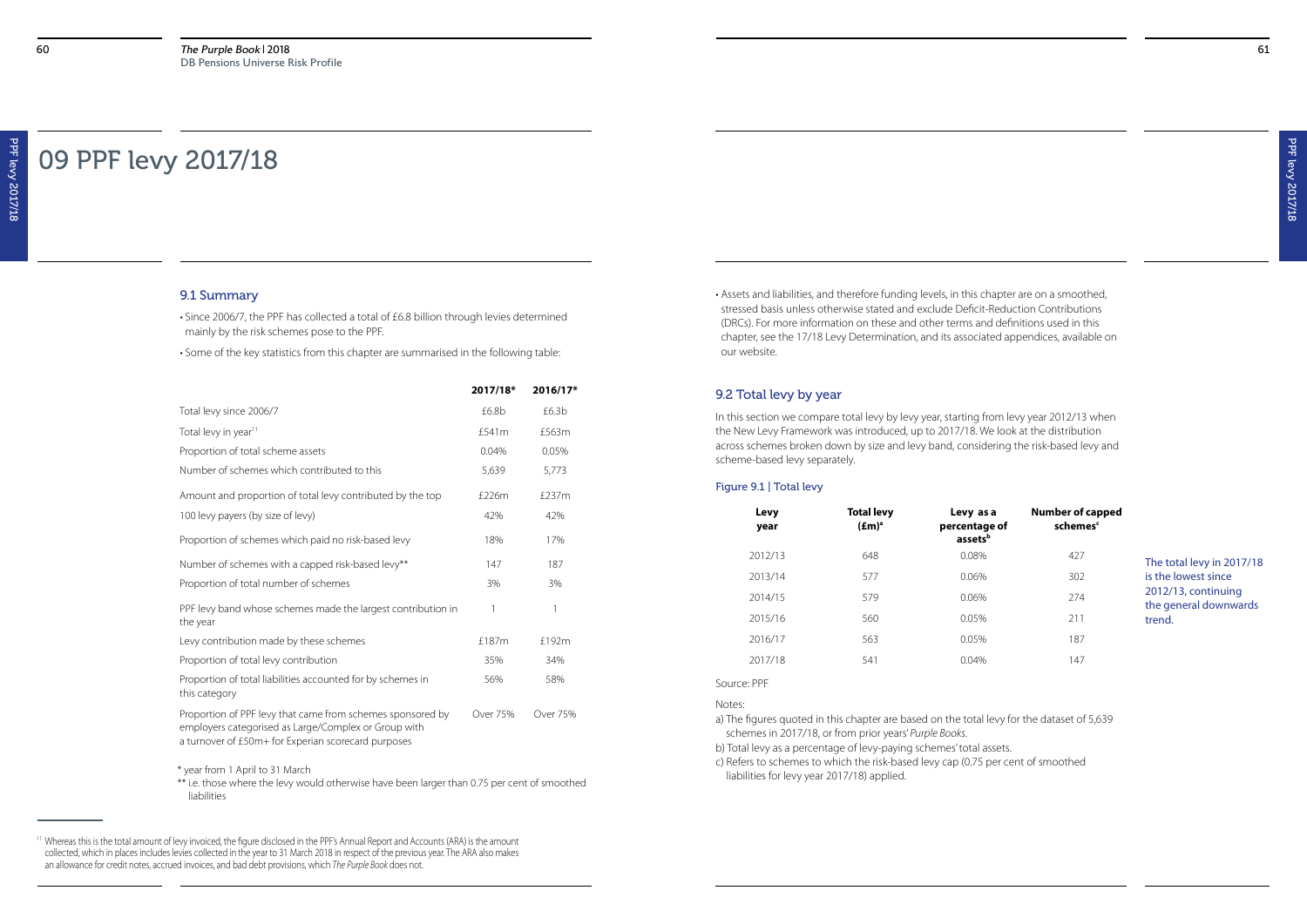#### Source: PPF

Note: the 1,001+ category accounts for a relatively large percentage of the total levy as it contains just over 4,600 schemes.







**Levy (LHS)** 

#### Figure 9.3 | Schemes with no risk-based levy by levy year

| The percentage of                                   | Levy<br>year | Number of<br>schemes | Percentage of<br>total schemes | s 179 liabilities <sup>12</sup><br>(Eb) | s179 liabilities as<br>percentage of total |
|-----------------------------------------------------|--------------|----------------------|--------------------------------|-----------------------------------------|--------------------------------------------|
| schemes with no risk-                               | 2012/13      | 1.191                | 19%                            | 199                                     | 19%                                        |
| based levy has remained                             | 2013/14      | 1,056                | 17%                            | 171                                     | 15%                                        |
| at a similar level since<br>the introduction of the | 2014/15      | 1,113                | 18%                            | 206                                     | 17%                                        |
| New Levy Framework in                               | 2015/16      | 985                  | 17%                            | 195                                     | 14%                                        |
| 2012/13.                                            | 2016/17      | 961                  | 17%                            | 239                                     | 16%                                        |
|                                                     | 2017/18      | 1.011                | 18%                            | 405                                     | 25%                                        |
|                                                     | Source: PPF  |                      |                                |                                         |                                            |

#### <sup>12</sup> Liabilities are stressed and smoothed.

#### Figure 9.4 | Number of schemes with capped risk-based levies by levy band

| lumber<br>capped<br>hemes $^{\rm 15}$ | Percentage of<br>schemes in levy<br>band which are<br>capped |
|---------------------------------------|--------------------------------------------------------------|
| 0                                     | $0.0\%$                                                      |
|                                       |                                                              |
| $\Omega$                              | $0.0\%$                                                      |
| $\Omega$                              | $0.0\%$                                                      |
| $\Omega$                              | 0.0%                                                         |
| $\Omega$                              | $0.0\%$                                                      |
| $\overline{O}$                        | $0.0\%$                                                      |
| 3                                     | 0.5%                                                         |
| 16                                    | 7.3%                                                         |
| 59                                    | 28.6%                                                        |
| 69                                    | 41.6%                                                        |
| 147                                   | $2.6\%$                                                      |

| Levy band <sup>13</sup> | Levy rate <sup>14</sup> | <b>Total number</b><br>of schemes | <b>Number</b><br>of capped<br>schemes <sup>15</sup> | Percentag<br>schemes ir<br>band whic<br>cappe |
|-------------------------|-------------------------|-----------------------------------|-----------------------------------------------------|-----------------------------------------------|
|                         | 0.17%                   | 1,482                             | $\Omega$                                            | 0.0%                                          |
| $\overline{2}$          | 0.23%                   | 666                               | $\Omega$                                            | 0.0%                                          |
| 3                       | 0.30%                   | 705                               | $\Omega$                                            | $0.0\%$                                       |
| $\overline{4}$          | 0.40%                   | 562                               | $\Omega$                                            | 0.0%                                          |
| 5                       | 0.53%                   | 507                               | $\Omega$                                            | $0.0\%$                                       |
| 6                       | 0.81%                   | 580                               | $\Omega$                                            | 0.0%                                          |
| 7                       | 1.26%                   | 546                               | 3                                                   | 0.5%                                          |
| 8                       | 1.76%                   | 219                               | 16                                                  | 7.3%                                          |
| 9                       | 2.39%                   | 206                               | 59                                                  | 28.6%                                         |
| 10                      | 3.83%                   | 166                               | 69                                                  | 41.6%                                         |
| Total                   |                         | 5,639                             | 147                                                 | 2.6%                                          |

Source: PPF

Note: schemes with multiple employers have had their insolvency probability calculated as an average of the corresponding employers, mapped back to the nearest levy band.

The proportion of schemes with a restricted risk-based levy (so as not to exceed the risk-based levy cap) fell from 3.2 per cent in 2016/17 to 2.6 per cent in 2017/18.

### Figure 9.5 | Number of schemes with capped risk-based levies by funding level (on a stressed and smoothed basis)

| <b>Funding level</b> | <b>Number of capped</b><br>schemes | Percentage<br>of schemes in<br>funding band<br>which are capped | <b>Total number of</b><br>schemes |                                              |
|----------------------|------------------------------------|-----------------------------------------------------------------|-----------------------------------|----------------------------------------------|
| Less than 50%        | 86                                 | 11.3%                                                           | 760                               | No scheme over 75 per<br>cent funded had its |
| 50%-75%              | 61                                 | 2.5%                                                            | 2,448                             | 2017/18 risk-based levy                      |
| Greater than 75%     | $\Omega$                           | $0.0\%$                                                         | 2,431                             | capped.                                      |
| <b>Total</b>         | 147                                | 2.6%                                                            | 5,639                             |                                              |
|                      |                                    |                                                                 |                                   |                                              |

Source: PPF

<sup>&</sup>lt;sup>13</sup> For full details of the levy bands, or

<sup>&</sup>lt;sup>14</sup> for the definition of scheme and risk-based levy, and details of the derivation of levy bands, or <sup>15</sup> for the definition of capped schemes, please see the 17/18 Levy Determination.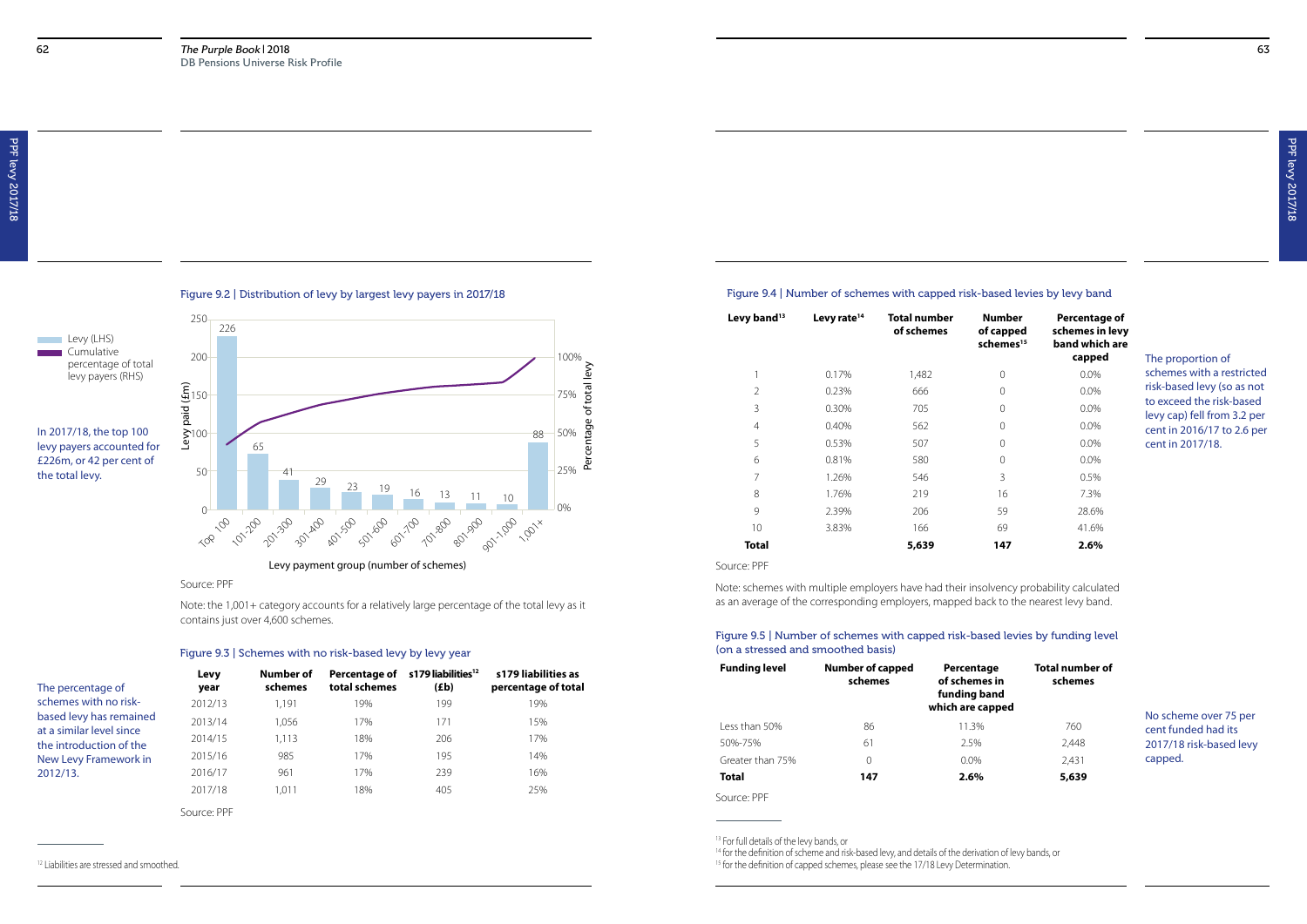

### Source: PPF

Schemes in levy band 1 made the largest contribution to the total levy, paying 35 per cent.





#### Figure 9.7 | Liabilities by levy band



Figure 9.9 | Percentage of total levy that is scheme-based<sup>16</sup> by levy band

### Levy as % of assets (LHS)







Number of schemes (RHS)

The PPF levy is overall very small compared with the value of total assets. The average proportion was 0.04% per cent in 2017/18.



Source: PPF

#### In general, the proportion of total levy that is scheme-based falls as the band increases.

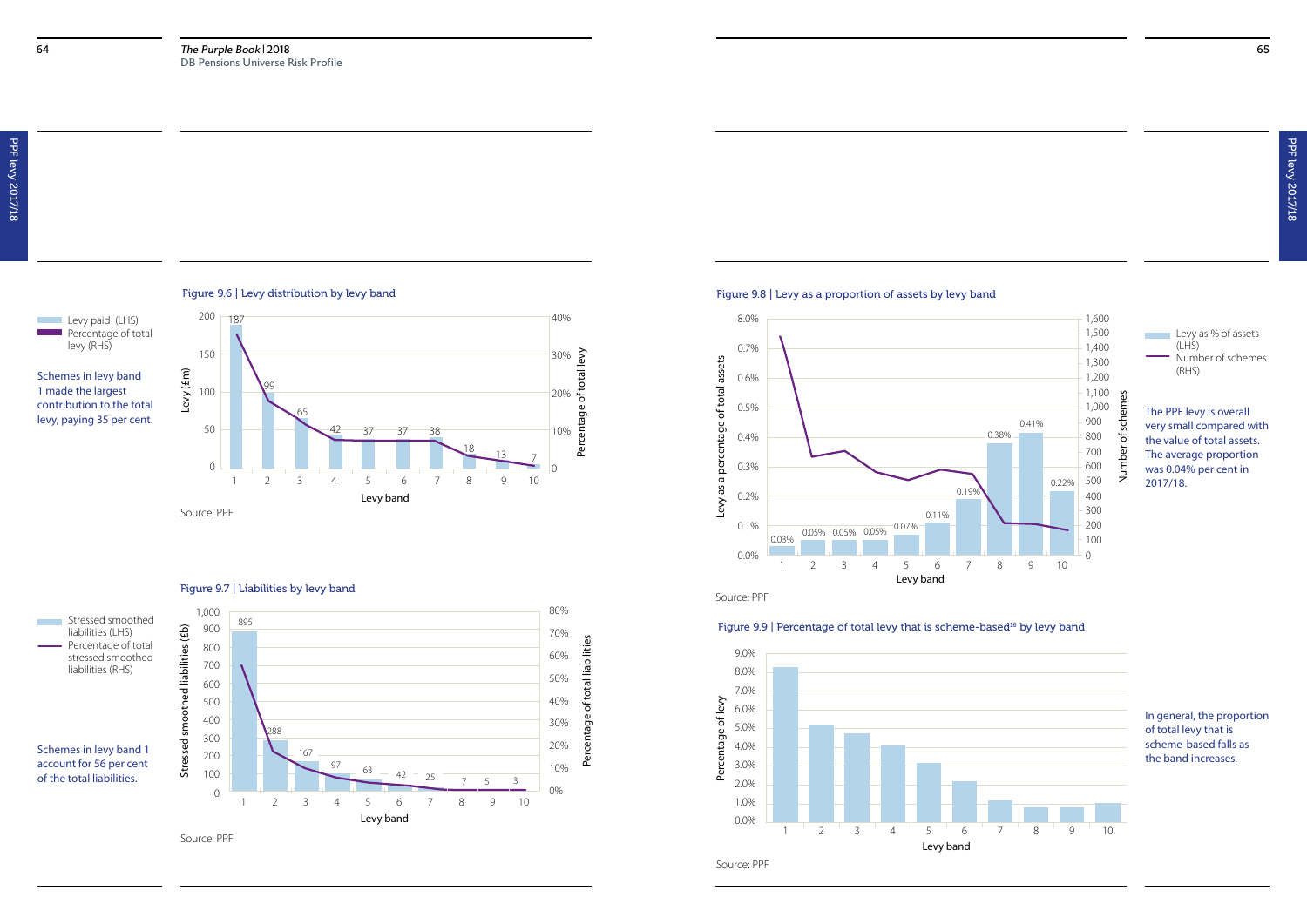67

| The proportion of total<br>levy made up by the                    | <b>Funding level</b>                          | Less than 50 $\%$ | 50%-75% | 75%-100% | <b>Over 100%</b> |
|-------------------------------------------------------------------|-----------------------------------------------|-------------------|---------|----------|------------------|
| scheme-based levy<br>increases as the funding<br>level increases. | Percentage<br>of levy that is<br>scheme-based | 1.7%              | 3.7%    | 11.9%    | 96.3%            |
|                                                                   | Source: PPF                                   |                   |         |          |                  |

Figure 9.10 | Percentage of total levy that is scheme-based by funding level (on a stressed and smoothed basis)

<sup>17</sup> For more information on the scorecard criteria, see the 17/18 Levy Determination on our website, as well as Experian's document 'Developing a specific measure of insolvency risk for the PPF'.

<sup>18</sup> For multi-employer schemes (with employers on different scorecards), the levy was split proportionately by membership numbers.

The charts in this section show how many sponsoring employers in the PPF universe are assigned to each scorecard, and how much of the total 2017/18 PPF levy was collected in respect of schemes sponsored by the employers in these categories<sup>18</sup>.

#### Source: PPF

<sup>16</sup> For the definition of scheme-based levy, please visit our website.

#### 9.3 Experian scorecards

For the 2017/18 levy year, we used Experian for assessing insolvency risk of schemes in the universe. Experian categorised sponsoring employers in one of eight main 'scorecards' (or one of a further two in some circumstances), according to certain criteria17.



0 500 1,000 1,500 2,000 2,500 3,000 3,500 Dead 151 Average 1,863 Not-For-Profit 3,081 Independent Small Independent Full 835 Group Small 453  $Group < £10m$  1,468 Group £10m to £50m Group £50m+ 2,065 Large/Complex 2,116 Number of employers organisations make up the greatest number of sponsoring employers in

Not-For-Profit

the PPF universe.





Over three quarters of the levies paid in the 2017/18 levy year came from schemes sponsored by employers categorised as Large/Complex or Group £50 million+.

Figure 9.13 | Number of schemes with sponsoring employers in each Experian scorecard

Source: PPF



46 per cent of schemes had sponsors categorised as Large/Complex or Group £50 million+.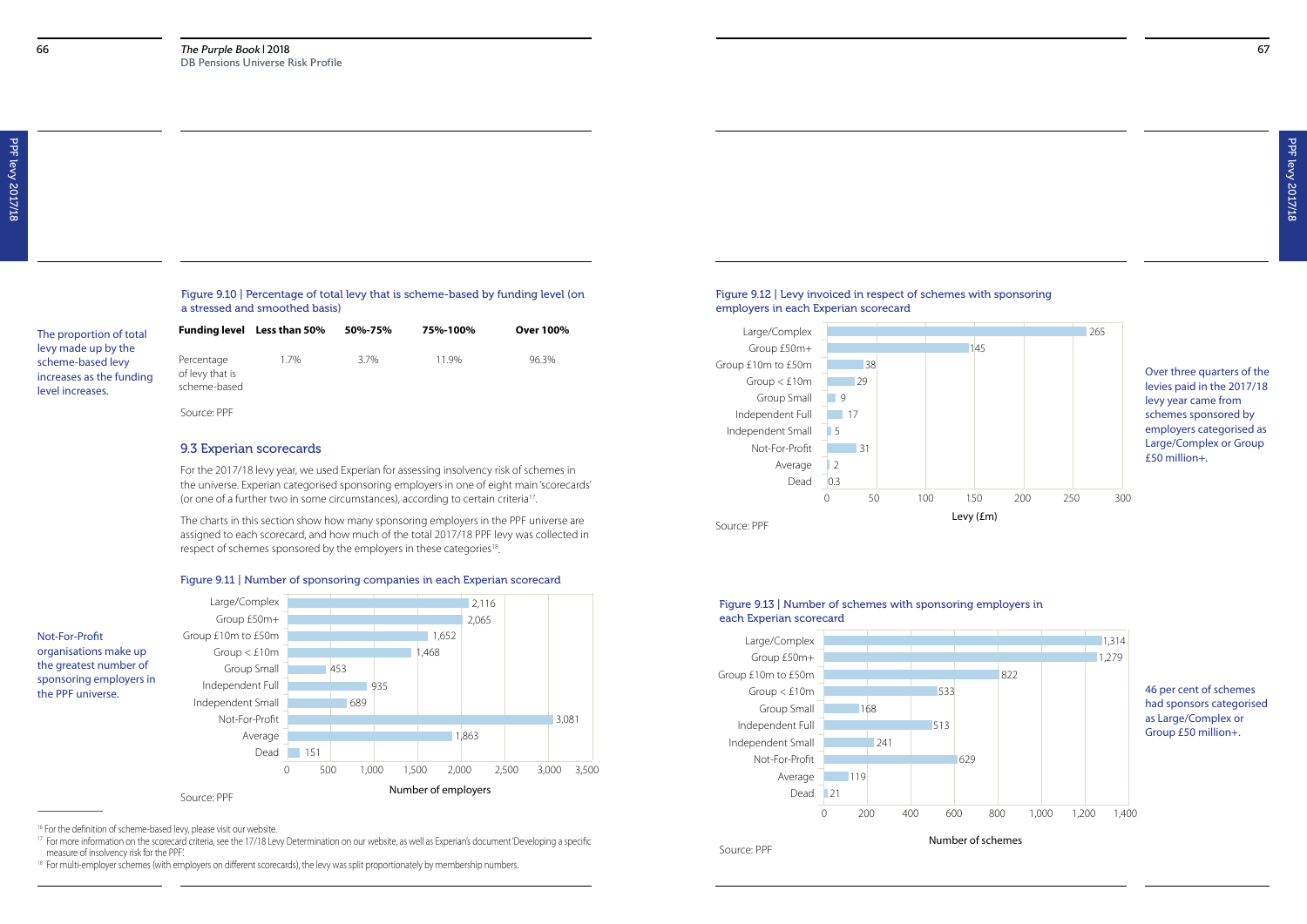### Figure 9.14 | Average funding level (unstressed and unsmoothed) of schemes with sponsoring employers in each Experian scorecard

Schemes with sponsoring employers categorised as Independent Small or Not-For-Profit have the lowest average funding levels.

Source: PPF



## 10 Schemes in assessment

#### 10.1 Summary

- Before transferring into the PPF, all schemes go through an assessment period to determine their ability to pay PPF levels of compensation.
- In this chapter, we consider the schemes<sup>19</sup> that were in a PPF assessment period as at 31 March 2018. The changes over the year since 31 March 2017 reflect new schemes entering and remaining in assessment, schemes transferring into the PPF and schemes being rescued, rejected or withdrawn.
- The following table sets out some of the statistics about schemes in PPF assessment as at 31 March 2018, including comparisons with both the previous year and schemes in the universe/PPF itself.

# **31 March 2018 31 March 2017** Number of members 106,000 88,000

|                                     | Number of schemes        | 91      | 78     |
|-------------------------------------|--------------------------|---------|--------|
|                                     | Number of members        | 106,000 | 88,000 |
| Schemes in assessment <sup>20</sup> | Total assets             | £6.9b   | £5.6b  |
|                                     | <b>Total liabilities</b> | £9.3b   | £6.6b  |
|                                     | Funding level            | 74%     | 85%    |
| Schemes in universe                 | Funding level            | 96%     | 91%    |

<sup>&</sup>lt;sup>19</sup> For the purpose of this chapter we treat separate sections and segregated parts of the same scheme as one single scheme. We also include overfunded schemes. This is different from the approach in the PPF's Annual Report and Accounts which treats all segregated parts of schemes as separate schemes, and generally excludes overfunded schemes. <sup>20</sup> These figures differ from those in the Annual Report and Accounts because of the exclusion of expected reapplications in *The Purple Book* and the use of a different set of actuarial assumptions.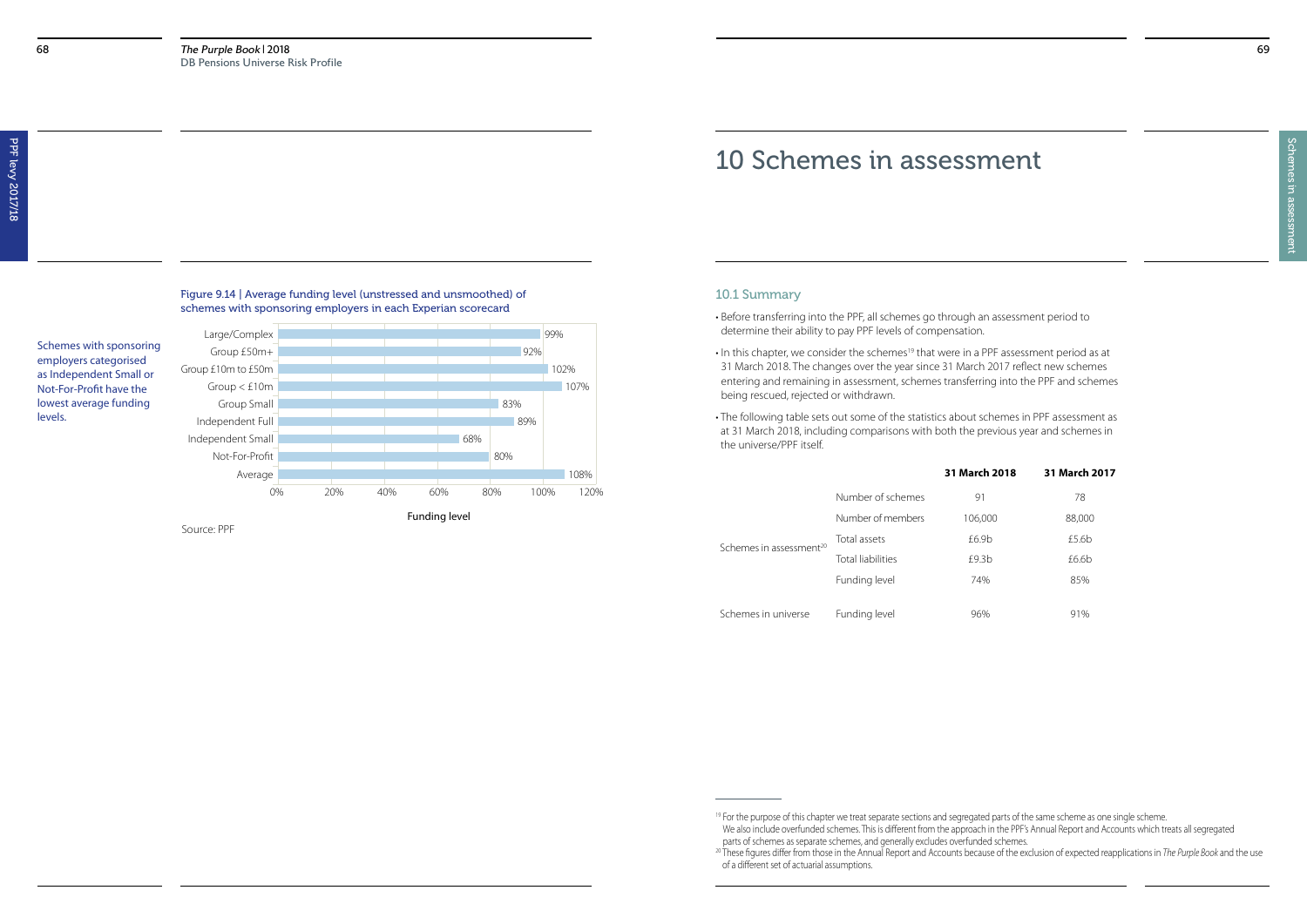10.2 Schemes entering assessment

Figure 10.1 | Number of schemes in assessment each year, as at 31 March

#### 2008 2009 2010 2011 2012 2013 2014 2015 2016 2017 2018

#### Source: PPF

Note: the figures in the chart exclude those schemes that both claimed and were subsequently rescued, rejected or withdrawn in the same year.



The number of schemes in assessment increased in the year to 31 March 2018 for the first time since 2010.

#### Figure 10.2 | Funding statistics for schemes in assessment each year, as at 31 March

Source: PPF

**Percentage** of schemes in assessment **Percentage** of liabilities in assessment

| Funding level                                                             | Universe<br>funding level                                                    |
|---------------------------------------------------------------------------|------------------------------------------------------------------------------|
| 85%<br>78%<br>71%<br>89%<br>87%<br>74%<br>77%<br>77%<br>70%<br>68%<br>85% | 109%<br>99%<br>80%<br>104%<br>100%<br>83%<br>84%<br>97%<br>84%<br>86%<br>91% |
| 74%                                                                       | 96%                                                                          |
|                                                                           |                                                                              |

| <b>Assets</b><br>(Eb) | <b>Liabilities</b><br>(Eb) | (Deficit)/<br><b>Surplus</b><br>(Eb) |     | <b>Univer</b><br>funding I |
|-----------------------|----------------------------|--------------------------------------|-----|----------------------------|
| 4.0                   | 4.7                        | $-0.7$                               | 85% | 109%                       |
| 4.2                   | 5.4                        | $-1.2$                               | 78% | 99%                        |
| 6.7                   | 9.4                        | $-2.8$                               | 71% | 80%                        |
| 8.9                   | 10.0                       | $-1.1$                               | 89% | 104%                       |
| 9.5                   | 10.9                       | $-1.4$                               | 87% | 100%                       |
| 6.2                   | 8.4                        | $-2.2$                               | 74% | 83%                        |
| 5.8                   | 7.6                        | $-1.8$                               | 77% | 84%                        |
| 5.8                   | 7.6                        | $-1.7$                               | 77% | 97%                        |
| 5.3                   | 7.5                        | $-2.3$                               | 70% | 84%                        |
| 5.0                   | 7.4                        | $-2.4$                               | 68% | 86%                        |
| 5.6                   | 6.6                        | $-1.0$                               | 85% | 91%                        |
| 6.9                   | 9.3                        | $-2.4$                               | 74% | 96%                        |
|                       |                            |                                      |     | <b>Funding level</b>       |

#### Following some large claims, the funding level at 31 March 2018 was 74 per cent.



Figure 10.3 | Percentage of schemes and percentage of s179 liabilities grouped by size of liabilities for schemes in assessment, as at 31 March 2018

#### 10.3 Scheme demographics



Schemes in PPF assessment that have liabilities of over £250 million represent around nine per cent of schemes and 63 per cent of liabilities.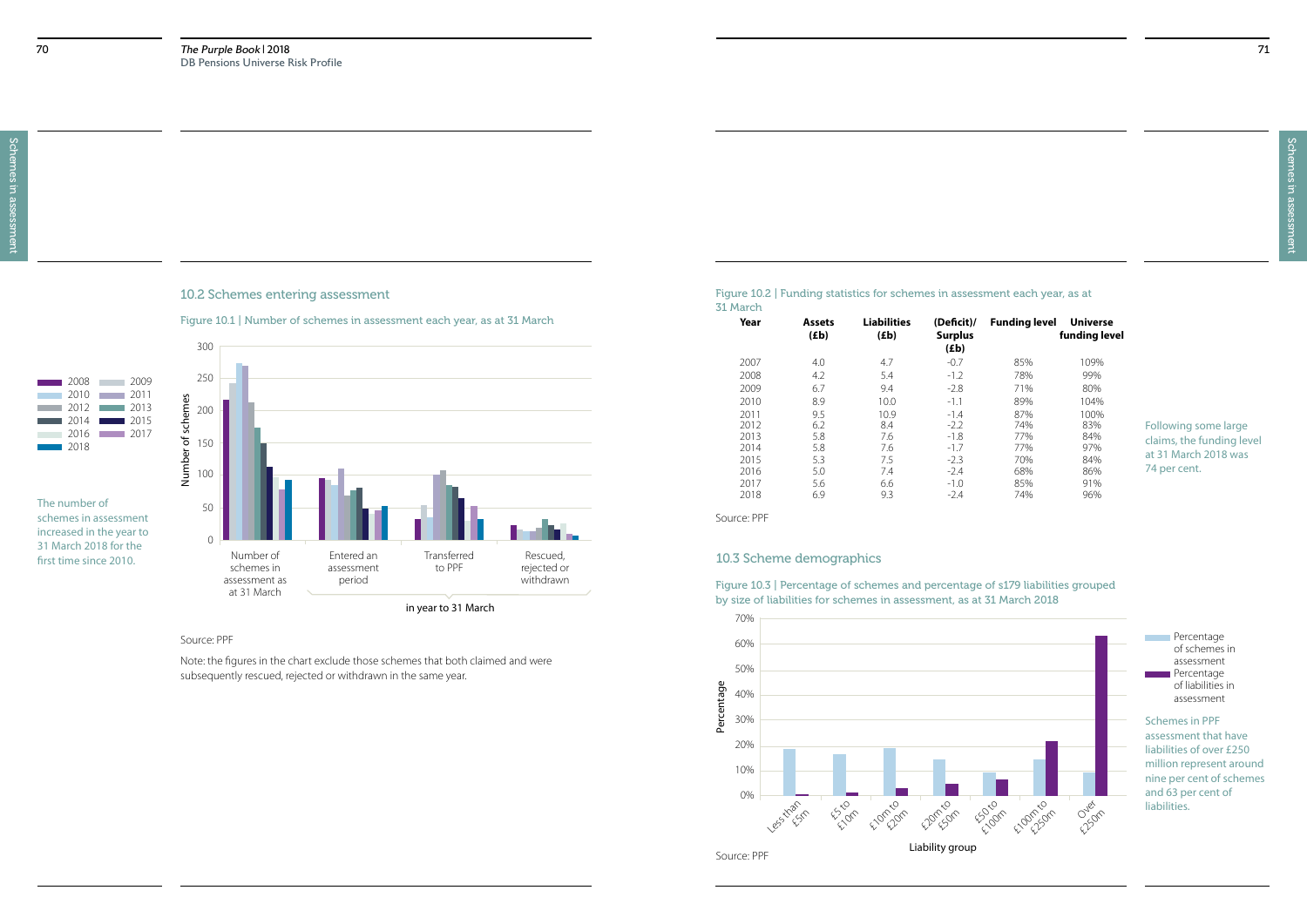Schemes in assessment Schemes in assessment

Figure 10.4 | Proportion of schemes in assessment by membership size

Over 80 per cent of schemes in assessment have fewer than 1,000 members.

Source: PPF



![](_page_36_Figure_2.jpeg)

Figure 10.5 | Maturity of schemes in assessment by membership size

The proportion of pensioners in schemes in PPF assessment is relatively stable across membership size, except schemes with 5,000 to 9,999 members where it is a little larger.

![](_page_36_Figure_9.jpeg)

![](_page_36_Picture_7.jpeg)

Source: PPF

### 10.4 Funding level

Figure 10.6 | Total s179 deficits for schemes entering an assessment period

Time of entrance into assessment

![](_page_36_Figure_12.jpeg)

**Total deficit Laward Quarterly moving average** 

The total deficit of schemes entering assessment in the year to 31 March 2018 was £1,661 million, a large increase from £261 million the year before due to a small number of large claims.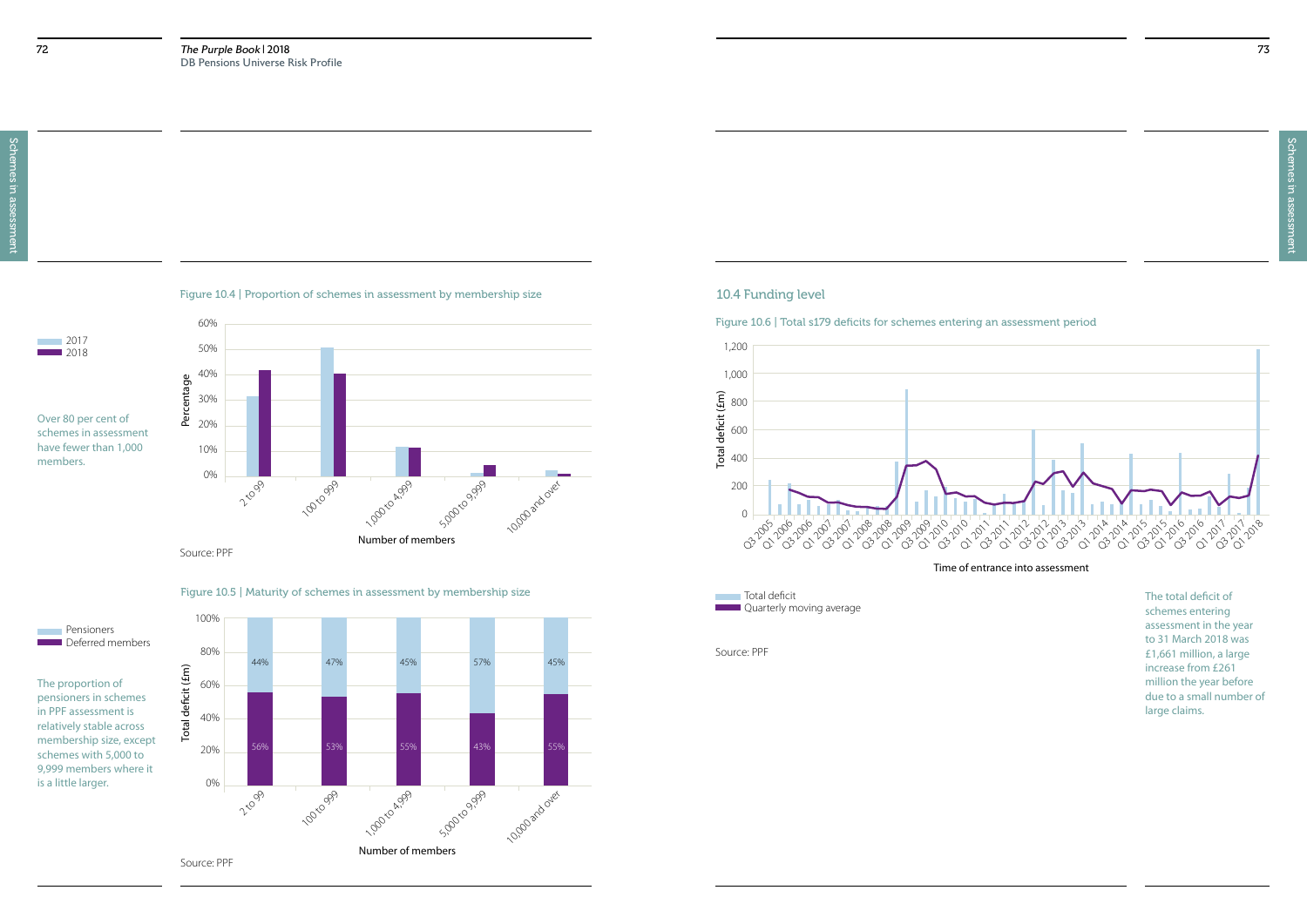PPF compensation<br>2017/18 2017/18 PPF compensation

![](_page_37_Figure_2.jpeg)

## 11 PPF compensation 2017/18

### 11.1 Summary

When a scheme transfers into the PPF, we generally pay compensation of 90 per cent of the scheme pension (subject to a compensation cap) to members who have not reached their Normal Pension Age (NPA) at the date the scheme entered assessment. We will generally pay a starting level of compensation equivalent to 100 per cent of the scheme pension to those members who are over their NPA at the start of the assessment period.

Here are some of the key statistics featured in this chapter:

\*(i.e. members with compensation not yet in payment)

### **31 March 2018 31 March 2017**

| PPF compensation paid in the year                                                                                     | £725m   | £661m   |
|-----------------------------------------------------------------------------------------------------------------------|---------|---------|
| Number of pensioner and dependant<br>members in receipt of compensation                                               | 135,377 | 129,661 |
| Average annual amount of compensation<br>payments to pensioners and dependants                                        | £4,380  | £4,309  |
| Number of deferred pensioner members*                                                                                 | 107,759 | 110.478 |
| Average annual compensation accrued<br>by deferred pensioner members (ignoring<br>any impact of the compensation cap) | £3,362  | £3,361  |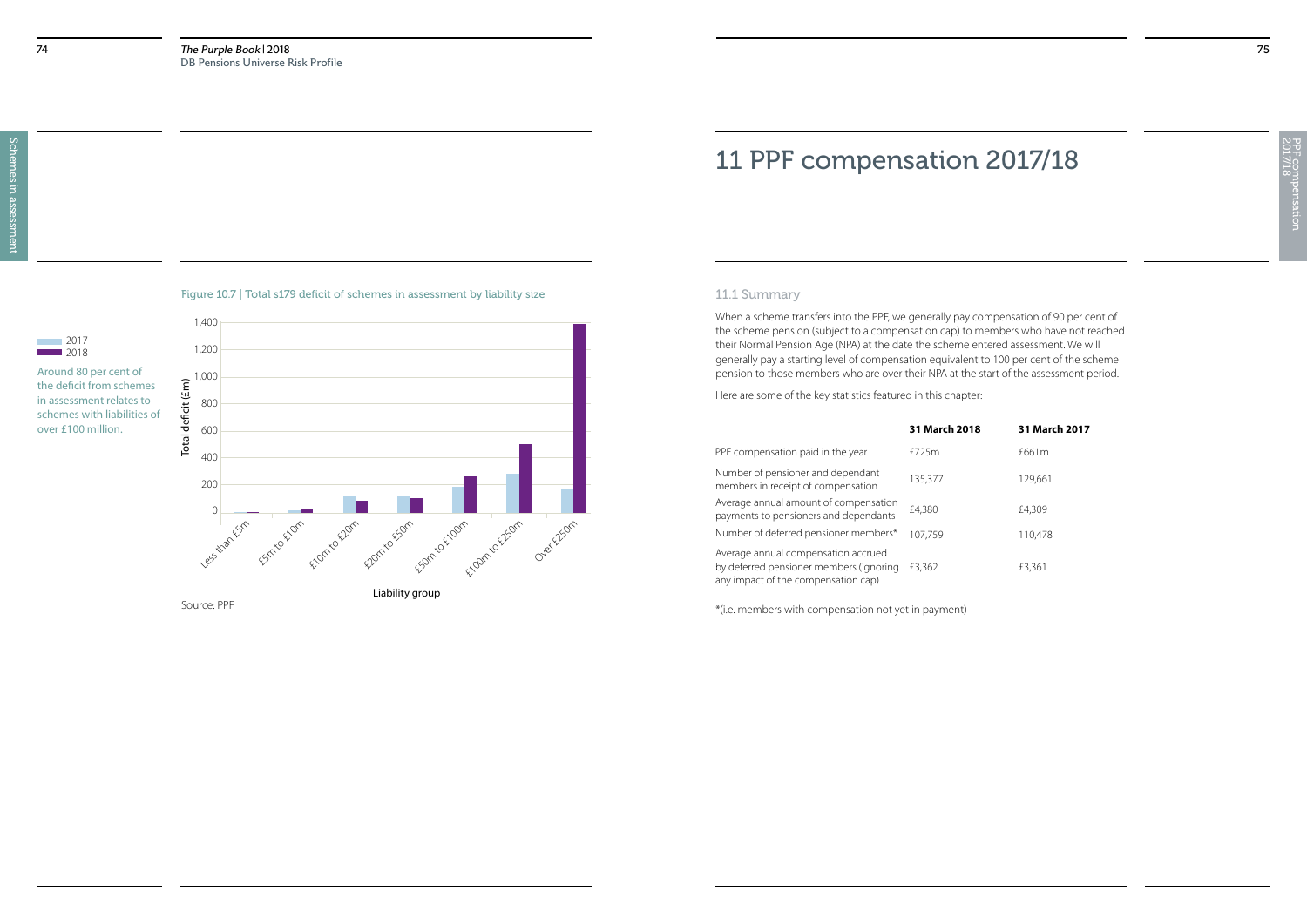11.2 Total compensation and other member statistics

Figure 11.1 | Total compensation and number of members

|                                                 |                        |                                      |                               | Number of members <sup>21</sup> |                               |
|-------------------------------------------------|------------------------|--------------------------------------|-------------------------------|---------------------------------|-------------------------------|
|                                                 | Year ended<br>31 March | <b>Total</b><br>compensation<br>paid | <b>Pensioners</b>             | <b>Deferred</b><br>members      | <b>Total</b>                  |
| Total compensation                              | 2007<br>2008           | 1.4<br>17.3                          | 1.457<br>3,596                | 5,621<br>8,577                  | 7.078<br>12,173               |
| paid in the year to<br>31 March 2018 was        | 2009<br>2010           | 37.6<br>81.6                         | 12,723<br>20.775              | 18,009<br>26,058                | 30,732<br>46,833              |
| £724.5 million, nearly<br>10 per cent above the | 2011<br>2012<br>2013   | 119.5<br>203.3<br>331.8              | 33,069<br>57,506              | 42,063<br>70,608                | 75,132<br>128,114             |
| amount paid in the year<br>to 31 March 2017.    | 2014<br>2015           | 445.1<br>564.0                       | 80.665<br>95.599<br>114,028   | 91.353<br>100.070<br>110,681    | 172,018<br>195,669<br>224,709 |
|                                                 | 2016<br>2017<br>2018   | 616.0<br>661.3<br>724.5              | 121,059<br>129,661<br>135,377 | 109,143<br>110,478<br>107.759   | 230,202<br>240,139<br>243,136 |
|                                                 |                        |                                      |                               |                                 |                               |

<sup>21</sup> Please note that these refer to the numbers of member records. As some members have more than one record (for example because of different periods of service or tranches of benefit), these numbers may be different to those stated in the PPF's Annual Report and Accounts, for which purpose individuals are counted only once, regardless of the number of records.

Source: PPF

**Percentage of** pensioners  $\blacksquare$  Percentage of total compensation

![](_page_38_Figure_6.jpeg)

![](_page_38_Figure_7.jpeg)

**Percentage of** deferred members Percentage of total deferred compensation

Figure 11.3 | Distribution of pensioners by annualised compensation level

![](_page_38_Figure_10.jpeg)

Around 90 per cent of pensioner members are in receipt of annualised compensation of less than £10,000. However, this compensation makes up around 60 per cent of the total paid out.

Figure 11.4 | Distribution of deferred pensioners by annualised compensation level

![](_page_38_Figure_12.jpeg)

Around 90 per cent of deferred pensioner members have annualised compensation of less than £8,000. This compensation makes up around 65 per cent of the total annual deferred compensation.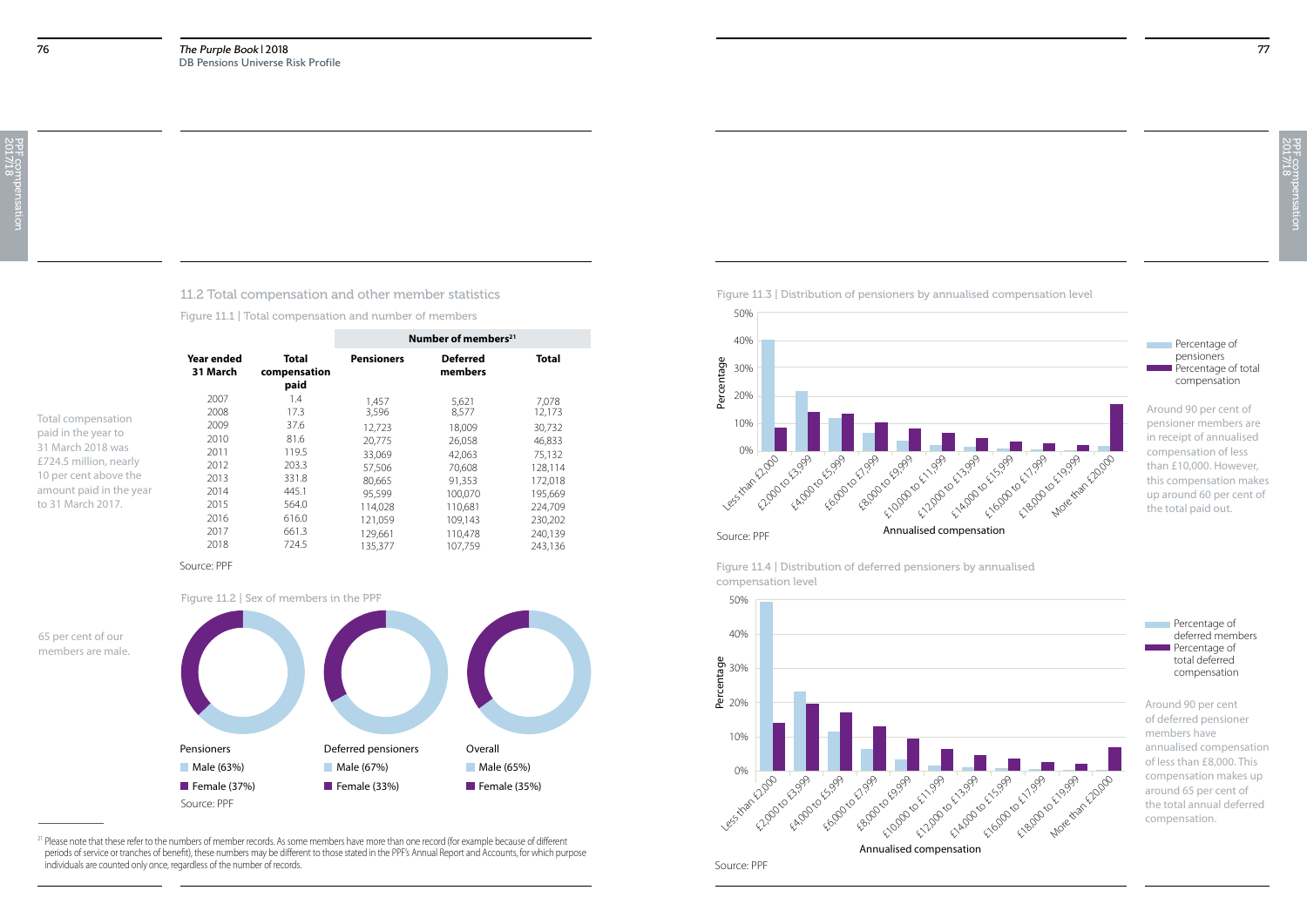![](_page_39_Figure_16.jpeg)

79

Figure 11.5 | Proportions of members and spouses/other dependants within the current PPF pensioner population

Spouses and other dependants make up 15 per cent of total pensioners and 10 per cent of compensation.

> Figure 11.6 | Distribution of pensioner (excluding dependants) and deferred member compensation by Normal Pension Age (NPA)<sup>22</sup>

|                   | Number within<br>pensioner<br>population | Percentage<br>of total<br>population | Annualised<br>compensation<br>$(\text{fm})$ | Percentage of<br>total annualised<br>compensation |
|-------------------|------------------------------------------|--------------------------------------|---------------------------------------------|---------------------------------------------------|
| <b>Members</b>    | 114.403                                  | 85%                                  | 532                                         | 90%                                               |
| <b>Dependants</b> | 20.974                                   | 15%                                  | 61                                          | 10%                                               |
| Total             | 135,377                                  | 100%                                 | 593                                         | 100%                                              |

Source: PPF

Note: annualised compensation is less than compensation paid in the year to 31 March 2018 as the latter includes cash sums taken upon retirement, and takes account of member movements (e.g. deaths and retirements) over the year.

<sup>22</sup> In previous years the proportions shown in this chart for pensioners also included dependant members. This year we have removed dependants, which has caused a lower proportion than before to show as 'other'.

**Percentage** of pensioner compensation **Percentage** of deferred compensation

![](_page_39_Figure_7.jpeg)

![](_page_39_Figure_8.jpeg)

Figure 11.7 | Annualised compensation by UK region

Figure 11.8 | Annualised compensation for pensioners and deferred pensioner

![](_page_39_Figure_11.jpeg)

Source: PPF

|                 | <b>Pensioners</b>                  |            | <b>Deferred pensioners</b>                  |            |  |
|-----------------|------------------------------------|------------|---------------------------------------------|------------|--|
|                 | Annualised<br>compensation<br>(£m) | Percentage | Annualised<br>compensation<br>$(\text{fm})$ | Percentage |  |
| Pre-6 April 97  | 419                                | 71%        | 161                                         | 44%        |  |
| Post-5 April 97 | 174                                | 29%        | 201                                         | 56%        |  |
| Total           | 593                                | 100%       | 362                                         | 100%       |  |

The largest shares of compensation go to members in the North East and West Midlands.

Just over 70 per cent of compensation for pensioners was accrued before 6 April 1997.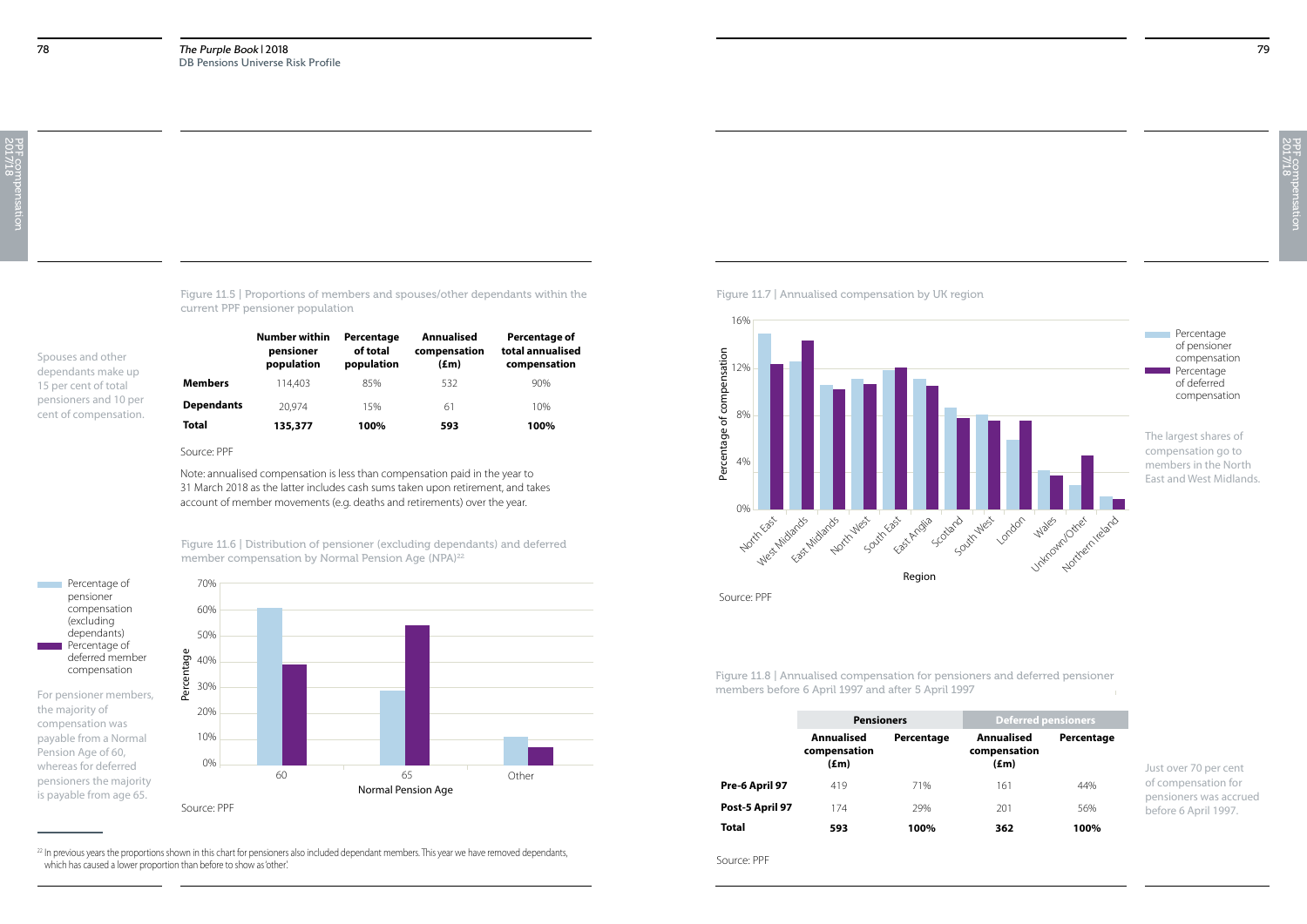Risk reduction

## 12 Risk reduction

#### 12.1 Summary

- The total number of Contingent Assets submitted to the PPF for the 2018/19 levy year was 519, compared with 601 in 2017/18. This reflects a reduction in the number of Type A Contingent Assets (employer parent or group guarantees).
- Data from the Office for National Statistics (ONS) covering around 360 large pension schemes (including 100 local authorities and some DC schemes) show that in the year to 31 March 2018 sponsoring employers made £13.5 billion in special contributions (i.e. those in excess of regular annual contributions) compared with £12.2 billion in the year to 31 March 2017 (updated since *The Purple Book 2017* in the source data).
- Analysis of The Pensions Regulator's latest Technical Provisions and recovery plan data shows that in Tranche 11<sup>23</sup>, the average recovery plan length was 7.8 years, just under a year less than that of Tranche 8 (comparable given the three-year valuation cycle) and 0.3 years longer than Tranche 10. The average funding level as measured by assets divided by Technical Provisions was 87.2 per cent in Tranche 11, 4.8 percentage points higher than Tranche 8.
- Technical Provisions as a percentage of s179 liabilities dropped to 95.7 per cent from 98.5 per cent in Tranche 8. The fall as a percentage of buy-out liabilities was similar, from 71.3 per cent to 69.4 per cent.
- Total risk transfer business covering buy-outs, buy-ins and longevity swaps amounted to £160 billion between the end of 2007 and the second quarter of 2018. Just over 40 per cent of these deals were longevity swaps.
- Over the year to 30 June 2018, the total value of risk transfer deals was £22 billion, up from £16 billion in the year to 30 June 2017, but nevertheless a relatively small amount in the context of the whole universe of schemes.
- In Q1 2018, the value of pension liabilities transferred out by pension scheme members was the highest since the introduction of Pensions Freedoms in April 2015, and an alltime record, but again a relatively small amount in the context of the whole universe of schemes.

#### 12.2 Contingent Assets

#### Figure 12.1 | Contingent Assets by type

Source: PPF

Type A Contingent Assets are parent/group companies' guarantees to fund the scheme, most commonly to a pre-arranged percentage of liabilities.

Type B Contingent Assets comprise security over holdings of cash, real estate and/or securities.

![](_page_40_Figure_12.jpeg)

| Type A |
|--------|
| lype B |
| Type C |

![](_page_40_Figure_22.jpeg)

<sup>&</sup>lt;sup>23</sup> Tranche 11 covers schemes with valuation dates between 22 September 2015 and 21 September 2016.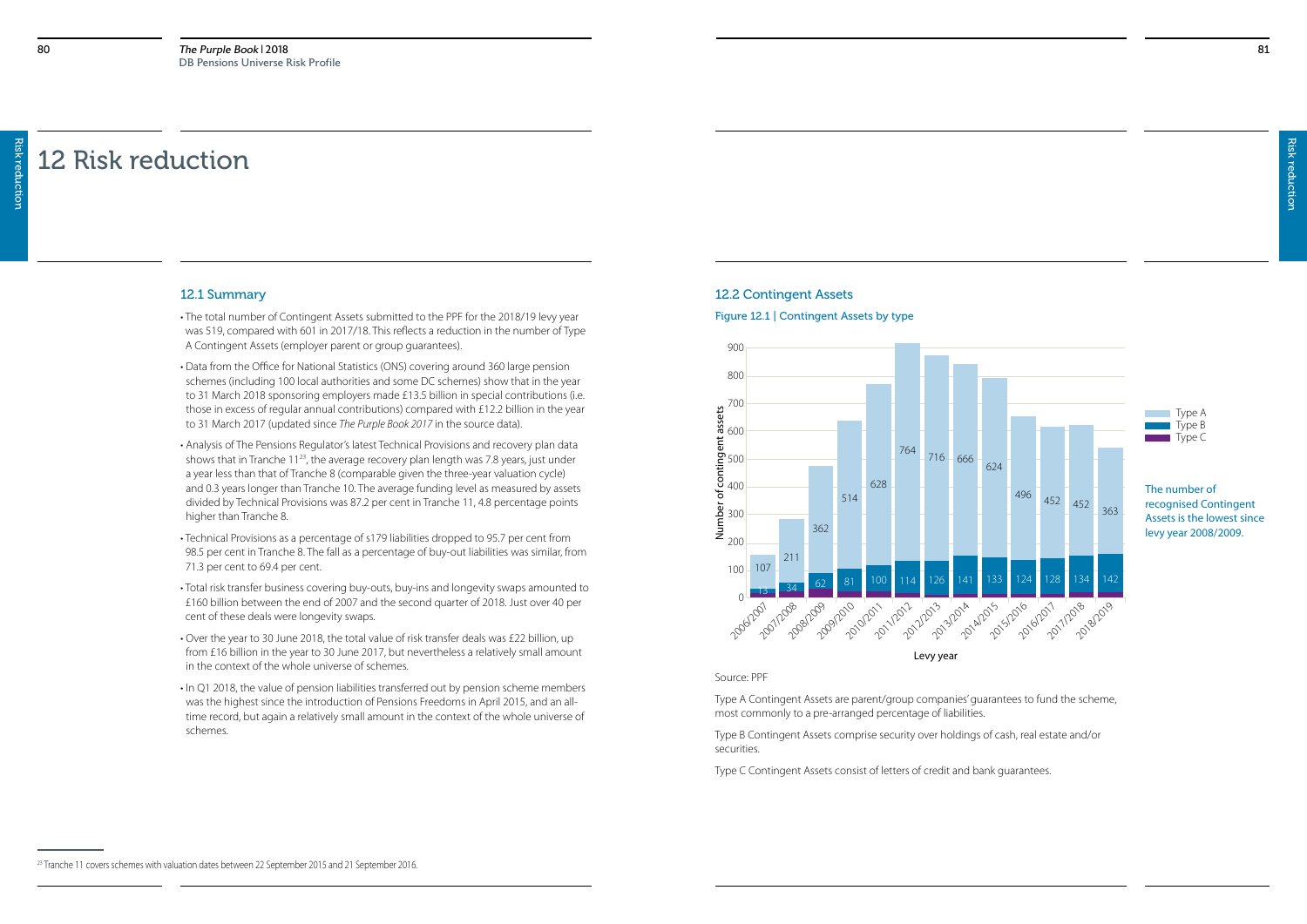#### 12.3 Special contributions

ONS data covering around 360 large pension schemes shows that employers made £13.5 billion in special contributions (to DB schemes) in the year to 31 March 2018, higher than the £12.2 billion paid in the year to 31 March 2017.

#### Figure 12.2 | Special contributions

**Quarterly special** contributions (LHS) Four-quarter total special contributions (RHS)

![](_page_41_Figure_5.jpeg)

In the first quarter of 2018, employers made £2.9 billion in special contributions.

Source: MQ5, 'Investment by Insurance Companies, Pension Funds and Trusts', ONS Note: as the ONS receives new data, the figures for previous time periods may be updated.

#### 12.4 The scheme funding regime

Figure 12.3 | Technical Provisions and recovery plan lengths (unweighted averages)

Source: 'Scheme funding statistics, Appendix', The Pensions Regulator, June 2018 Notes:

a) Valuation dates run from 22 September to 21 September.

b) 78.8 per cent of schemes with Tranche 11 valuations reported in respect of Tranches 8, 5, and 2.

| s a<br>ge | Technical<br><b>Provisions</b><br>as a             | Technical<br><b>Provisions</b><br>as a         |
|-----------|----------------------------------------------------|------------------------------------------------|
| al<br>ns  | percentage<br>of s179<br>liabilities <sup>24</sup> | percentage<br>of buy-out<br><b>liabilities</b> |
|           | 103.4%                                             | 67.7%                                          |
|           | 111.5%                                             | 71.0%                                          |
|           | 109.0%                                             | 74.6%                                          |
|           | 100.8%                                             | 72.8%                                          |
|           | 111.6%                                             | 73.8%                                          |
|           | 108.4%                                             | 72.4%                                          |
|           | 99.0%                                              | 71.2%                                          |
|           | 98.5%                                              | 71.3%                                          |
|           | 102.4%                                             | 71.8%                                          |
|           | 96.8%                                              | 69.3%                                          |
|           | Q5 70%                                             | 60 10%                                         |

| Tranche        | Year of<br>valuation | <b>Number</b><br>of<br>recovery<br>plans | Average<br>length of<br>recovery<br>plan<br>(years) | Assets as a<br>percentage<br>of<br>Technical<br><b>Provisions</b> | <b>Technical</b><br><b>Provisions</b><br>as a<br>percentage<br>of s179<br>liabilities <sup>24</sup> | Technic<br><b>Provisio</b><br>as a<br>percenta<br>of buy-c<br>liabiliti |
|----------------|----------------------|------------------------------------------|-----------------------------------------------------|-------------------------------------------------------------------|-----------------------------------------------------------------------------------------------------|-------------------------------------------------------------------------|
| 1              | 2005-06              | 2,127                                    | 8.1                                                 | 84.2%                                                             | 103.4%                                                                                              | 67.7%                                                                   |
| $\overline{2}$ | 2006-07              | 1,888                                    | 7.7                                                 | 87.3%                                                             | 111.5%                                                                                              | 71.0%                                                                   |
| 3              | 2007-08              | 1,840                                    | 8.6                                                 | 86.3%                                                             | 109.0%                                                                                              | 74.6%                                                                   |
| $\overline{4}$ | 2008-09              | 2,048                                    | 9.7                                                 | 74.0%                                                             | 100.8%                                                                                              | 72.8%                                                                   |
| 5              | 2009-10              | 1,937                                    | 8.5                                                 | 82.5%                                                             | 111.6%                                                                                              | 73.8%                                                                   |
| 6              | 2010-11              | 1,652                                    | 7.8                                                 | 88.2%                                                             | 108.4%                                                                                              | 72.4%                                                                   |
| $\overline{7}$ | $2011 - 12$          | 1,770                                    | 8.5                                                 | 81.0%                                                             | 99.0%                                                                                               | 71.2%                                                                   |
| 8              | 2012-13              | 1,726                                    | 8.5                                                 | 82.4%                                                             | 98.5%                                                                                               | 71.3%                                                                   |
| 9              | 2013-14              | 1,530                                    | 8.0                                                 | 89.6%                                                             | 102.4%                                                                                              | 71.8%                                                                   |
| $10^{25}$      | 2014-15              | 1,403                                    | 7.5                                                 | 88.9%                                                             | 96.8%                                                                                               | 69.3%                                                                   |
| 1 1 26         | 2015-16              | 1,426                                    | 7.8                                                 | 87.2%                                                             | 95.7%                                                                                               | 69.4%                                                                   |
|                |                      |                                          |                                                     |                                                                   |                                                                                                     |                                                                         |

In Tranche 11, the average recovery period was 7.8 years, just under a year shorter than Tranche 8 (comparable given the three-year valuation cycle).

<sup>&</sup>lt;sup>24</sup> Note that the average funding level and the ratio of TPs to s179 liabilities only covers schemes which were in deficit on their TP basis. <sup>25</sup> Please note that as TPR has received additional Tranche 10 information since the publication of *The Purple Book 2017*, this row has been updated in *The Purple Book 2018*.

<sup>&</sup>lt;sup>26</sup> Tranche 11 covers schemes with valuation dates between 22 September 2015 and 21 September 2016.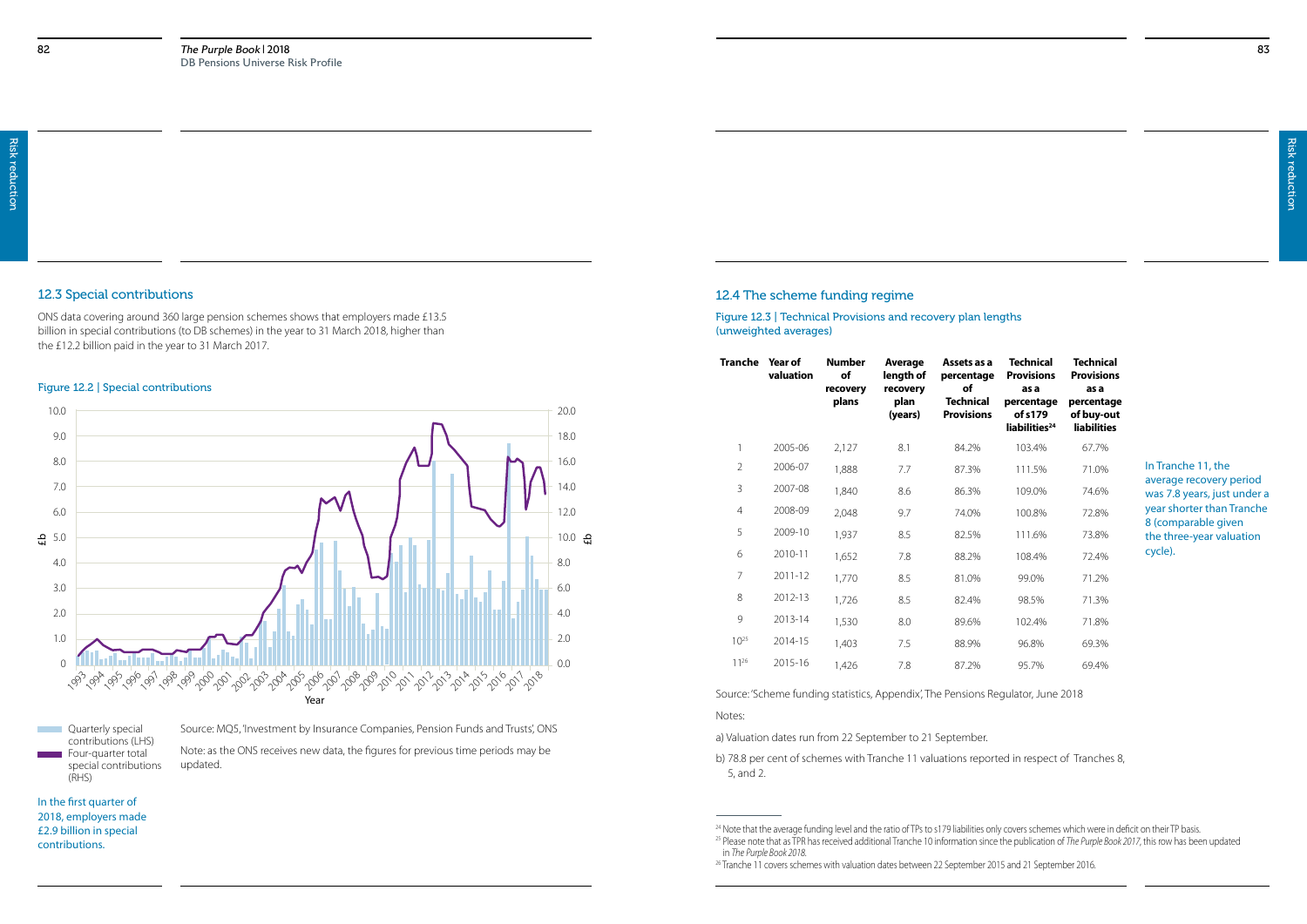$\overline{\phantom{a}}$  Longevity swaps

85

### **Yearror indumber of longevity swaps**

### 12.5 Buy-out, buy-in and longevity hedging

Buy-out and buy-in transactions provide schemes with the opportunity to remove risk relating to all or part of their liability. Under a buy-out deal, a scheme transfers its entire liability and scheme assets to an insurer in exchange for a premium. Insurers tend to require assets significantly in excess of Technical Provisions to compensate for the risk transferred. Buy-in deals result in an insurance policy as a scheme asset.

While both longevity swaps and buy-in/buy-out can mitigate the risk of greater than expected life expectancy, under the former there is no transfer of the underlying scheme assets to a counterparty. Longevity swaps entail the pension scheme exchanging fixed payments for cash flows that vary in accordance with the longevity experience of a reference population (either the named scheme members or a wider sample).

#### Figure 12.4 | Value of risk transfer deals since 2007

**Longevity swap** Buy-in **Buy-out**  $\overline{\phantom{a}}$  Two-half moving average

![](_page_42_Figure_5.jpeg)

Source: Hymans Robertson, 'Buy-outs, buy-ins and longevity hedging'

The value of risk transfer deals since 2007 totals

second highest value of new deals since 2007.

#### Figure 12.5 | Number of risk transfer deals since 2010

| Year    | Number of buy-ins/buy-outs | <b>Nu</b>      |
|---------|----------------------------|----------------|
| 2010    | 174                        |                |
| 2011    | 171                        | 5              |
| 2012    | 167                        | $\overline{2}$ |
| 2013    | 219                        | 10             |
| 2014    | 177                        | 5              |
| 2015    | 176                        | 4              |
| 2016    | 104                        | 5              |
| 2017    | 132                        | 4              |
| H1 2018 | 76                         |                |
|         |                            |                |

Source: Hymans Robertson, 'Buy-outs, buy-ins and longevity hedging'

2017 saw an increase in the number of risk transfer deals from 2016 but still lower than every other year since 2010.

#### Figure 12.6 | Value of risk transfer deals since H2 2013

Over the year to 30 June 2018, the total value of risk transfer deals was £22 billion, up from £16 billion in the year to 30 June 2017.

![](_page_42_Figure_12.jpeg)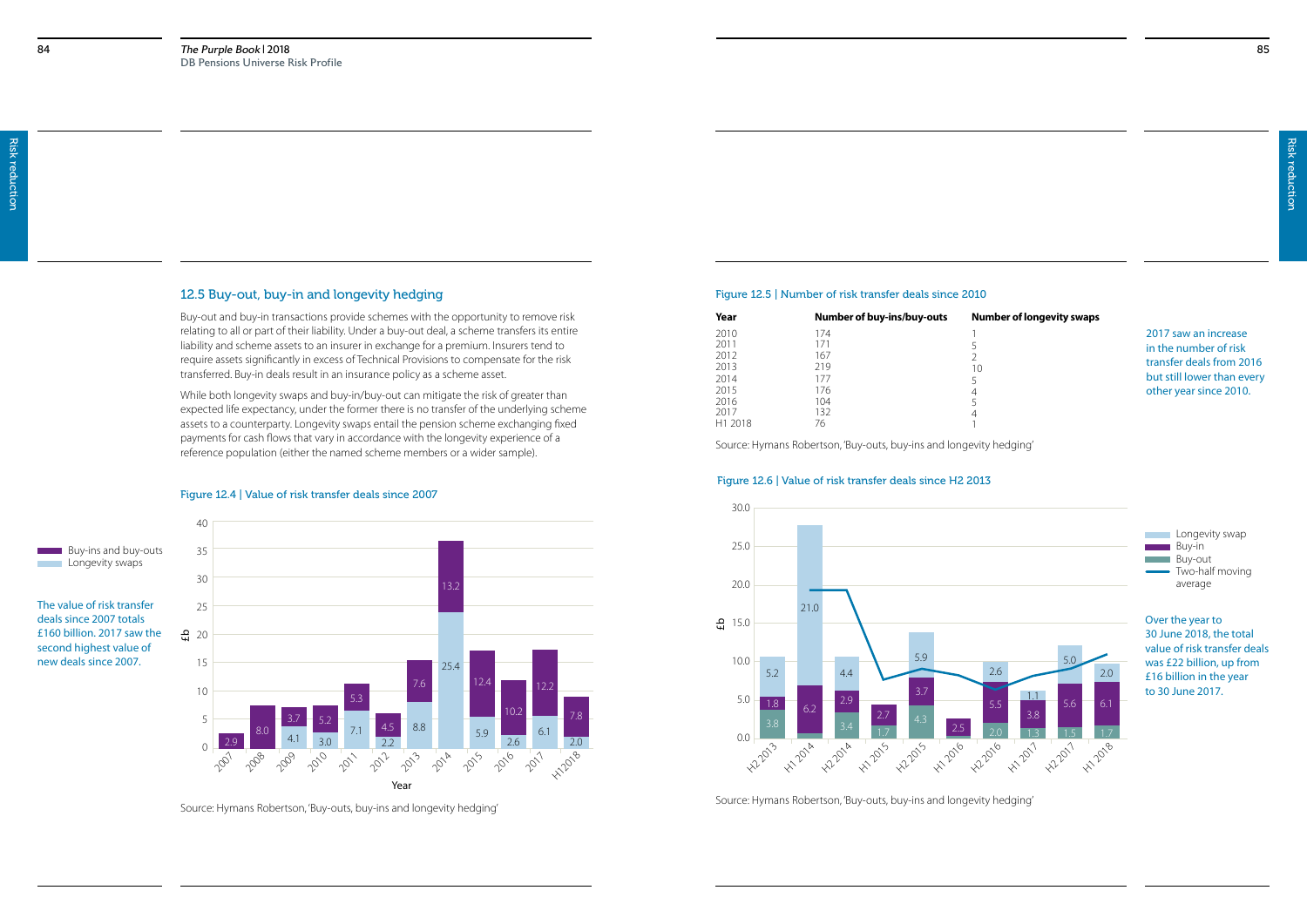Appendix

A dataset is collated for each edition of *The Purple Book*, including all appropriate schemes where scheme return information has been processed and cleaned. In subsequent months, more scheme returns are processed and cleaned and in 2006 and 2007 these were incorporated into the existing dataset to produce an 'extended' dataset. For 2006 and 2007, the increased coverage produced significantly different results to the original datasets. However, since then, datasets have been much larger and the increased coverage made only a small difference. Accordingly, comparisons are made with previous publications as follows:

- *Purple Books 2006* and *2007* extended dataset
- *Purple Books 2008* to *2018* original dataset

#### Scheme status

Scheme status in this *Purple Book* is split between:

- open schemes, where new members can join the DB section of the scheme and accrue benefits
- schemes closed to new members, in which existing members continue to accrue benefits
- schemes closed to new benefit accrual, where existing members can no longer accrue new years of service, and
- schemes that are winding up.

Because many larger employers have adopted the strategy of migrating their pension provision towards Defined Contribution (DC) by opening a DC section in an existing Defined Benefit (DB) scheme, many hybrid schemes may accept new members but no longer allow new (or existing) members to accrue defined benefits.

This has been handled differently across different editions of *The Purple Book*. In *The Purple Book 2006*, 40 per cent of members were in the open category and 25 per cent were categorised as 'part open'. The 'part open' category included a significant number of hybrids for which the DB element was closed. In *The Purple Book 2007*, the 'part open' category was removed and the percentage of schemes classified as open increased compared to *The Purple Book 2006*. Many hybrid schemes which had previously identified themselves as 'part open' now identified themselves as 'open'. In *The Purple Books 2008* and *2009*, we analysed the largest 100 schemes (by membership) in the hybrid category separately, so we could adjust the information provided in the scheme returns and remove potential misinterpretation caused by hybrid schemes with closed DB sections declaring themselves as open.

## Appendix – note on historical datasets

#### Figure 12.7 | Transfers to other pension schemes

The value of pension liabilities transferred out of pension schemes was the highest in Q1 2018 since the introduction of Pensions Freedoms in April 2015, and an alltime record.

Source: MQ5, 'Investment by Insurance Companies, Pension Funds and Trusts', ONS

### 12.6 Transfers out

![](_page_43_Figure_6.jpeg)

Pension scheme members may, up to a certain age before their scheme's normal retirement age, choose to transfer their benefits out of their scheme. Members may choose to transfer their benefits out of a DB and into a DC pension scheme, potentially to take advantage of the flexibility posed by the latter, particularly following the introduction of the new Pensions Freedoms effective from April 2015.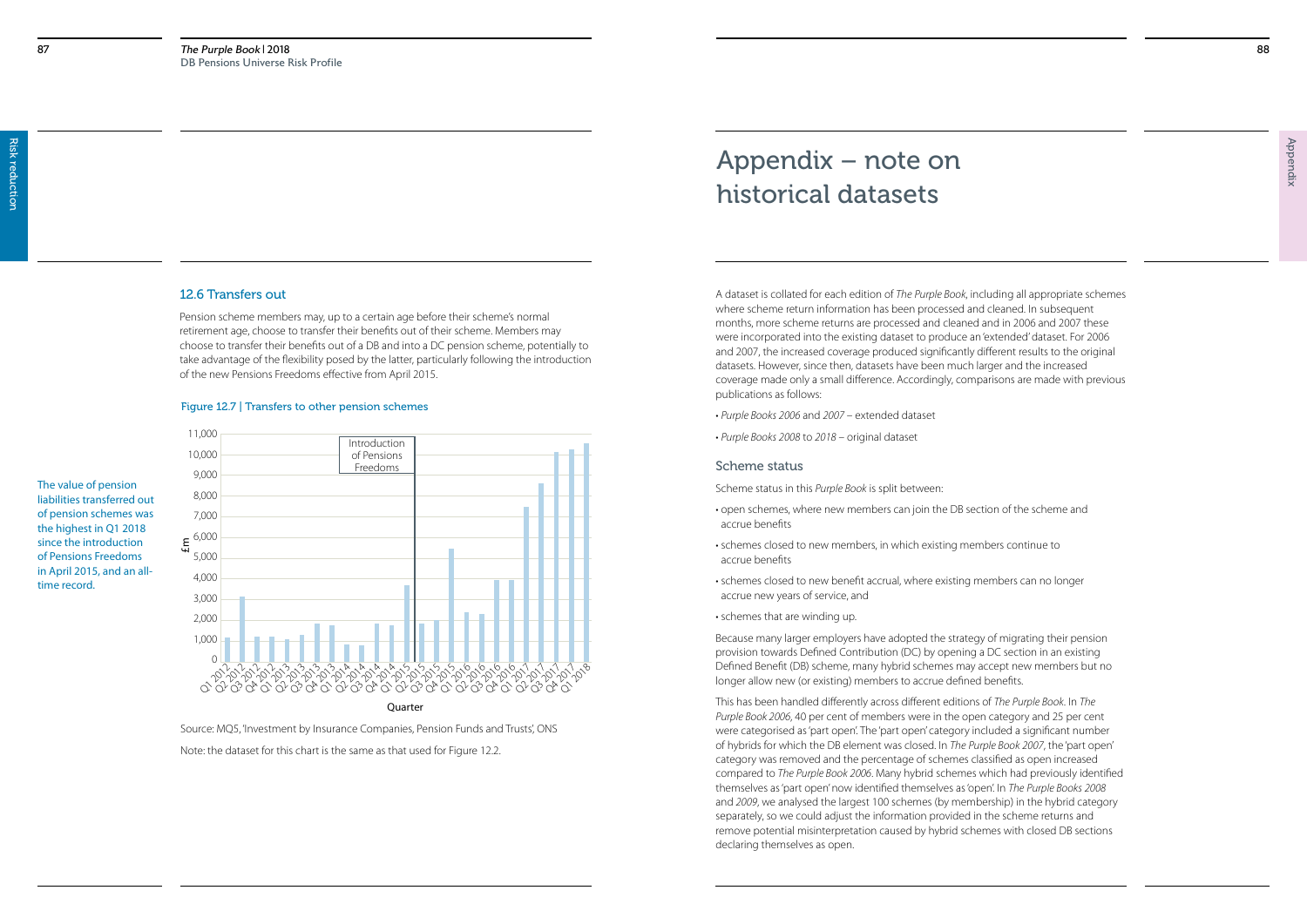## **Glossary**

90

#### **Active member**

In relation to an occupational pension scheme, a person who is in pensionable service under the scheme.

#### **Annuity**

Contract through which payments of a portion of a scheme's liabilities are met by a third party insurance company.

#### **Assessment period**

The time when a scheme is being assessed to see if the Pension Protection Fund can assume responsibility for it.

#### **Asset-Backed Contribution (ABC)**

A contractual arrangement between the pension scheme trustees and one or more entities within the sponsoring employer's group. ABCs involve regular payments to the scheme for the duration of the arrangement. The payment stream derives from an underlying asset. For more information see the 17/18 Levy Determination on our website.

#### **Buy-out basis**

The level of coverage the current assets will provide if all benefits were to be bought out in the name of the individual member with an insurance company. See also: full buy-out.

#### **Closed (to new members)**

The scheme does not admit new members. Existing members can continue to accrue pensionable service/benefits.

#### **Closed (to new benefit accrual)**

The scheme does not admit new members. Existing members no longer accrue pensionable service/benefits.

#### **Deferred member**

In relation to an occupational pension scheme, a person (other than an active or pensioner member) who has accrued rights under the scheme but is not currently accruing or being paid benefits under the scheme.

#### **Deficit**

A shortfall between what is assessed as needed to pay a scheme's benefits as they fall due (this is the scheme's 'liabilities') and the actual level of assets held by the scheme.

Improved levels of information on hybrid schemes are now available from the scheme returns and since *The Purple Book 2010* we have been able to adjust hybrid statuses to 'closed' where DB provision is not available to new members. Since 2013, those hybrids which no longer admit new DB accruing members are categorised as 'closed to new members'. In addition, where those schemes have no active DB membership it is assumed that the scheme is closed to new benefit accrual. The changes to the information available and consequent developing approach across the various editions of *The Purple Book* should be taken into account when comparing figures from different editions.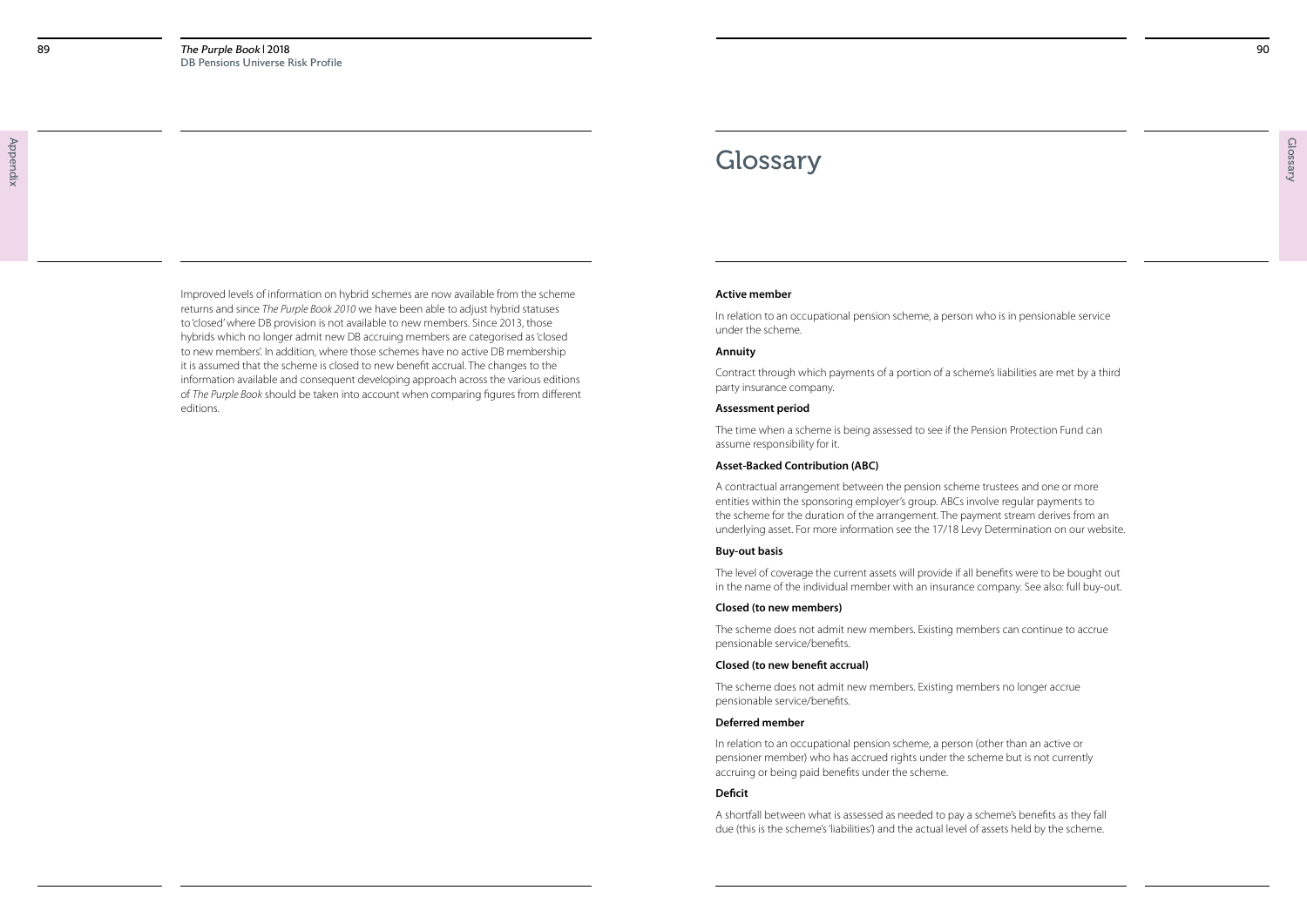92

Glossary

- investment advice and expertise
- custodian facilities, and
- scheme administration services.

#### **Insurance policy**

Investment class: a pooled fund provided by or a deposit administration contract purchased from an insurance company.

#### **MQ5 data**

The data from the ONS MQ5 enquiry is based on a sample of around 360 pension schemes. This comprises around 100 local authorities and about 260 public and private corporations (the PPF database excludes local authorities and public corporations). The sample has total assets of £1,100 billion, which is much higher than the PPF database. All schemes with more than 20,000 members are automatically included and schemes with less than 20,000 members are randomly selected. The sample is made up of what are known as 'superannuation and self-administered pension funds'. A self-administered pension fund is defined as an occupational pension schemes with units invested in one or more managed schemes or unit trusts. A superannuation pension fund is defined as an organisational pension programme created by a company for the benefit of its employees. The sample may also contain DC schemes.

#### **Net funding position**

Sum of assets less sum of liabilities, or sum of scheme funding positions. In a pool of schemes where schemes in deficit outweigh schemes in surplus, there is an aggregate deficit.

#### **Official Bank Rate**

The interest rate that the Bank of England charges banks for secured overnight lending. Also called the Bank of England base rate or BOEBR.

#### **ONS**

Office for National Statistics.

#### **Open scheme**

The scheme continues to accept new members, and benefits continue to accrue.

#### **Pensioner member**

A person who is currently receiving a pension from the scheme or from an annuity bought in the trustee's name.

#### **Deficit-Reduction Contribution (DRC)**

A one-off (or irregular) contribution made by a scheme sponsor to a pension scheme to reduce the level of deficit.

#### **Defined Benefit (DB)**

Benefits are worked out using a formula that is usually related to the members' pensionable earnings and/or length of service. These schemes are also referred to as final salary or salary related pension schemes.

#### **Defined Contribution (DC)**

Benefits are based on the amount of contributions paid, the investment returns earned and the amount of pension this money will buy when a member retires. These schemes are also referred to as money purchase pension schemes.

#### **Experian**

A provider of insolvency scores used by the PPF for PPF levy calculations.

#### **Full buy-out**

The cost of insuring a pension scheme in the private market. The benefit assumed in private insurance is usually non-capped and thus could be greater than PPF coverage.

#### **Gilt yield**

The yield, if held to maturity, of a government (non-indexed) bond.

#### **Hybrid scheme or partial DB scheme**

A scheme that can provide defined benefits and DC benefits. An example of a hybrid scheme would be a scheme providing benefits on a DC basis but that is or was contracted out of the state scheme on either a Guaranteed Minimum Pension or Reference Scheme test basis.

#### **Insolvency risk**

The risk that a borrower will have to close business due to its inability to service either the principal or interest of its debt.

#### **Insurance company**

Insurance companies provide a range of services to pension schemes, including:

- asset investment
- asset management
- buy-in and buy-out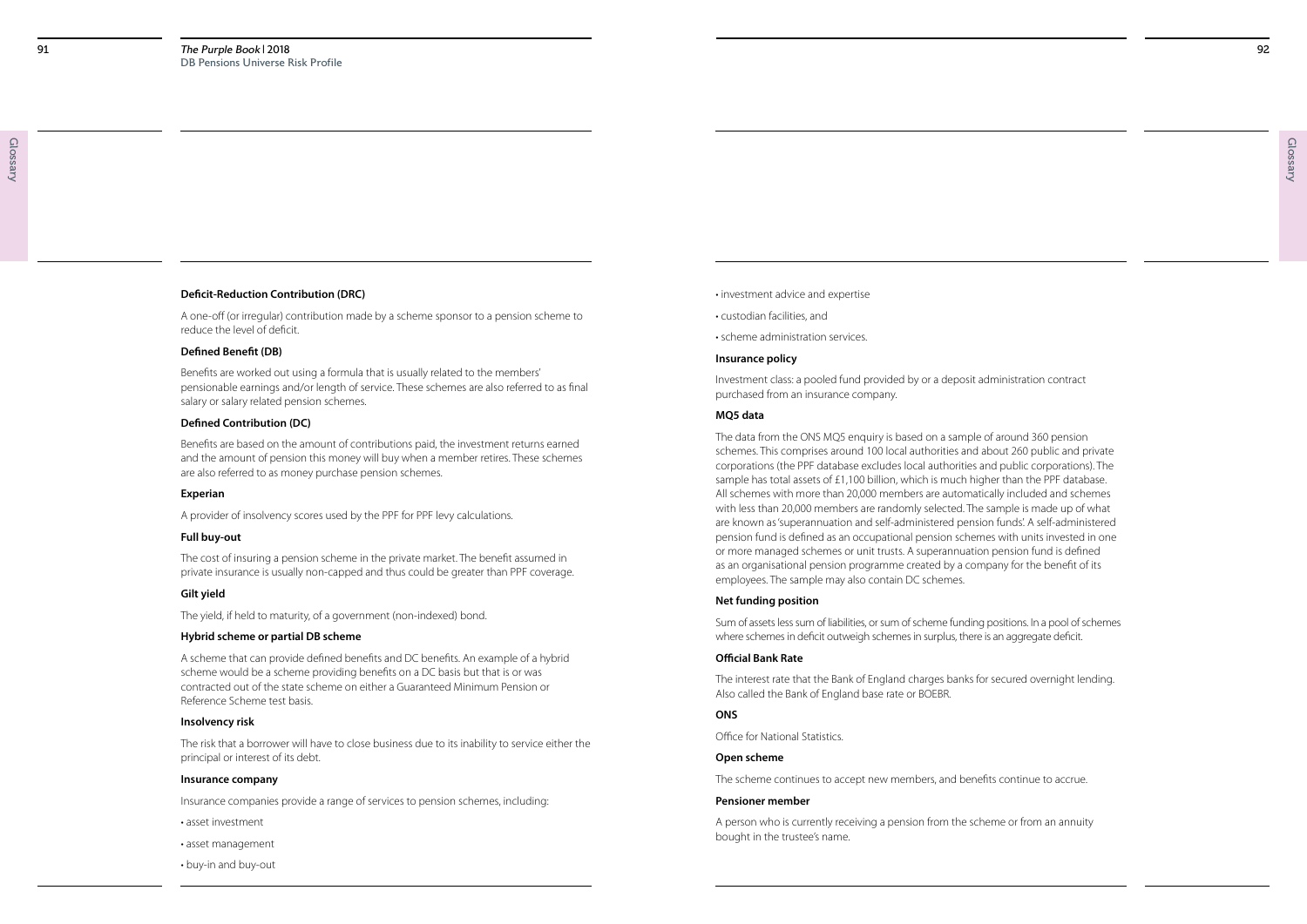94

Glossary

occupational and personal schemes) do not include dependants of members. Those whose only entitlements are lump sum benefits payable upon death are also not included.

#### **Section 179 (s179) valuation**

To calculate the risk-based pension protection levy the Board of the Pension Protection Fund must take account of scheme underfunding. To achieve consistency in determining underfunding, schemes can complete a PPF valuation (section 179). This valuation will be based on the level of the scheme's assets and liabilities. The liabilities will be based on the scheme benefits taking into account key features of the levels of compensation paid by the Board of the Pension Protection Fund as set out in Schedule 7 of the Pensions Act.

#### **Swap**

Investment: a contract calling for the exchange of payments over time. Often one payment is fixed in advance and the other is floating, based on the realisation of a price or interest rate.

#### **Technical Provisions (TPs)**

The TPs are a calculation made by the actuary of the assets needed for the scheme to meet the statutory funding objective. These include pensions in payment (including those payable to survivors of former members) and benefits accrued by other members and beneficiaries, which will become payable in the future.

#### **Trustee**

A person or company, acting separately from a scheme's employer, who holds assets in trust for the beneficiaries of the scheme. Trustees are responsible for making sure that the pension scheme is run properly and that members' benefits are secure.

#### **Winding up/wound up**

After the wind up is complete (the scheme is wound up), there will be no assets or liabilities left in the scheme, and the scheme will cease to exist as a legal entity. Winding up describes the process of reaching wind up from the normal ongoing status. To make sure that members will still receive benefits, there are several options:

- transferring pension values to another pension arrangement
- buying immediate or deferred annuities, or
- transferring the assets and liabilities of the scheme to another pension scheme.

The scheme must be wound up in accordance with the scheme rules and any relevant legislation.

#### **Pension Protection Fund (PPF)**

A statutory corporation run by the Board of the Pension Protection Fund, established under the Pensions Act 2004.

#### **The Pensions Regulator (TPR)**

The UK regulator of work-based pension schemes; an executive non-departmental public body established under the Pensions Act 2004.

#### **PPF levy**

This is the annual amount that a pension scheme is charged by the PPF. It is composed of a scheme-based levy and a risk-based levy. It is similar to an insurance premium.

#### **Repurchase agreement (repo)**

The sale of a security combined with an agreement to repurchase the same security at a higher price at a future date.

#### **Risk-based levy**

See PPF levy. Calculated on the basis of a pension scheme's deficit and insolvency risk of the sponsoring employer.

#### **Scheme-based levy**

See PPF levy. Calculated on the basis of section 179 liabilities and the number of members in the pension scheme.

#### **Scheme funding position**

The difference between the assets and liabilities of a pension scheme (scheme deficit if negative, scheme surplus if positive).

#### **Scheme member**

In relation to an occupational pension scheme, a scheme member is any person who:

- is an active member
- is a deferred member
- is a pensioner member
- has rights due to transfer credits under the scheme, or
- has pension credit rights under the scheme.

This includes scheme members whose only entitlements are equivalent pension benefits (EPBs), as those rights were earned through pensionable employment. Members (for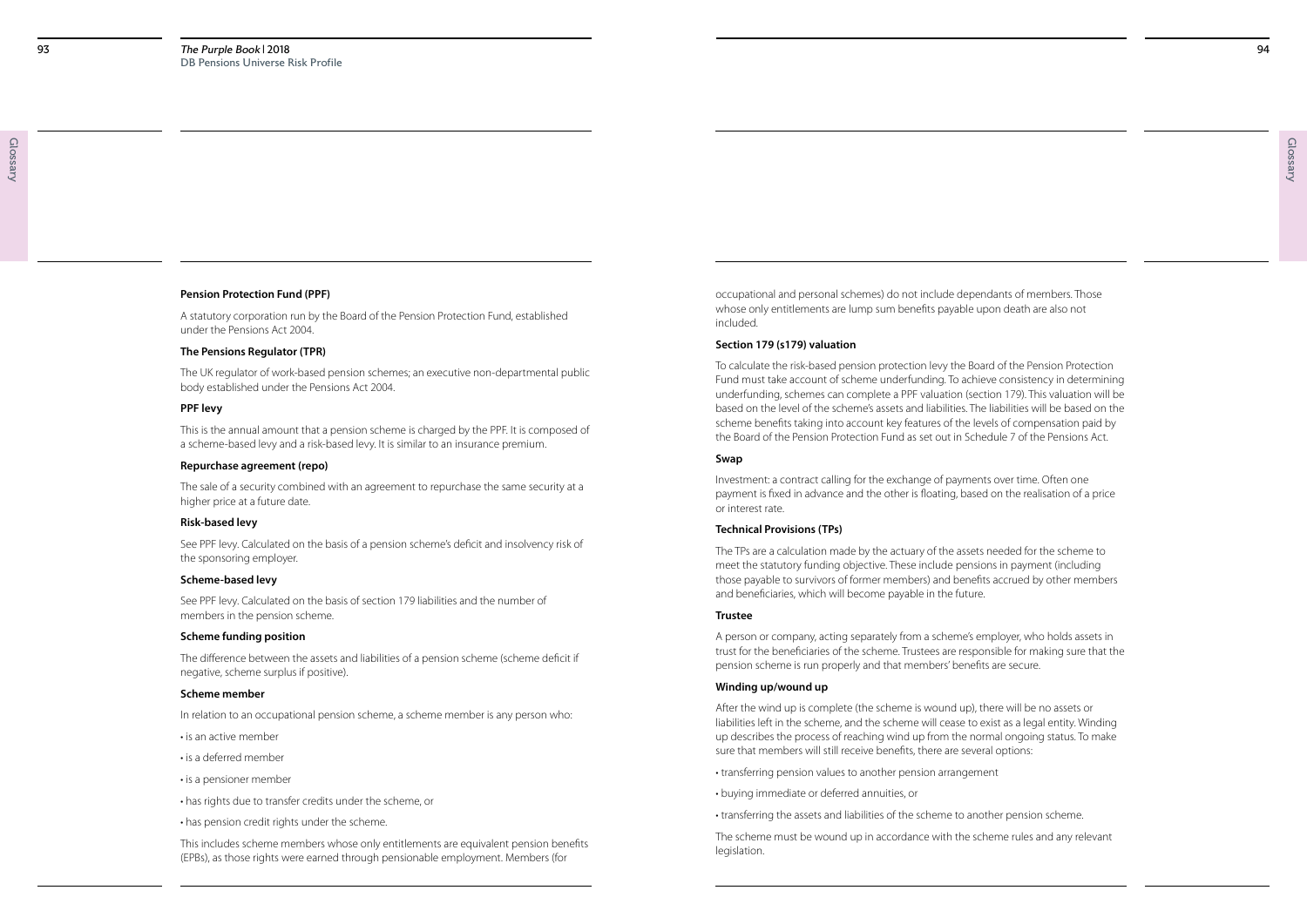Figure 4.5 | Distribution of s179 funding levels by size of scheme membership as at 31 March 2018

Figure 4.6 | Estimated full buy-out levels by size of scheme membership as at 31 March 2018

Figure 4.7 | Distribution of estimated full buy-out funding levels by size of scheme membership as at 31 March 2018

Figure 4.8 | Analysis of s179 funding levels by scheme maturity as at 31 March 2018

Figure 4.9 | Distribution of funding levels on an s179 basis by scheme maturity as at 31 March 2018

Figure 4.10 | Analysis of s179 funding levels by scheme status as at 31 March 2018

Figure 4.11 | Distribution of schemes by s179 funding levels within scheme status groups as at 31 March 2018

Figure 4.12 | Analysis of estimated full buy-out funding levels by scheme status as at 31 March 2018

- 
- 
- 
- 
- 
- 
- 
- 
- 
- 
- 
- 

Figure 4.13 | Distribution of schemes by estimated full buy-out funding levels within scheme status groups as at 31 March 2018

Figure 4.14 | s179 liabilities by member status in current and historical *Purple Book* datasets

#### Chapter 5:

Figure 5.1 | Historical s179 aggregate funding level and net funding position of pension schemes in *The Purple Book* datasets

Figure 5.2 | Historical movements in assets and s179 liabilities of schemes in *The Purple Book* datasets

Figure 5.3 | Historical aggregate funding position for schemes in deficit and surplus

Figure 5.4 | Historical percentage of schemes in deficit each month in *The Purple Book* datasets

Figure 5.5 | Movements in gilt yields

Figure 5.6 | Movements in equity indices

Figure 5.7 | Impact of changes in gilt yields and equity prices on s179 funding positions from a base net funding position of -£70.5 billion as at 31 March 2018

#### Chapter 2:

Figure 2.1 | Distribution of schemes excluding those in assessment by size of scheme membership as at 31 March 2018

Figure 2.2 | Distribution of assets, s179 liabilities and members in *The Purple Book 2018* dataset as at 31 March 2018

Figure 2.3 | *Purple Book* datasets

#### Chapter 3:

Figure 3.1 | Distribution of schemes by scheme status

Figure 3.2 | Distribution of schemes by scheme status and member group

Figure 3.3 | Distribution of schemes by scheme status and year

Figure 3.4 | Distribution of schemes by scheme status and year (excluding hybrid schemes)

Figure 3.5 | Distribution of members by scheme status

Figure 3.6 | Distribution of members by scheme status and year

Figure 3.7 | Distribution of members by scheme status and year (excluding hybrid schemes)

Figure 3.8 | Number and distribution of members by member type and scheme status, 31 March 2018

Figure 3.9 | Active members in *Purple Book* datasets

Figure 3.10 | Distribution of member type, by scheme membership size

Figure 3.11 | Proportion of schemes by scheme membership size, by year

Figure 3.12 | Distribution of schemes by asset size

#### Chapter 4:

Figure 4.1 | Key funding statistics as at 31 March 2018

Figure 4.2 | Current and historical funding figures on an s179 basis

Figure 4.3 | Current and historical funding figures on an estimated full buy-out basis

Figure 4.4 | s179 funding level by size of scheme membership as at 31 March 2018

## Charts and tables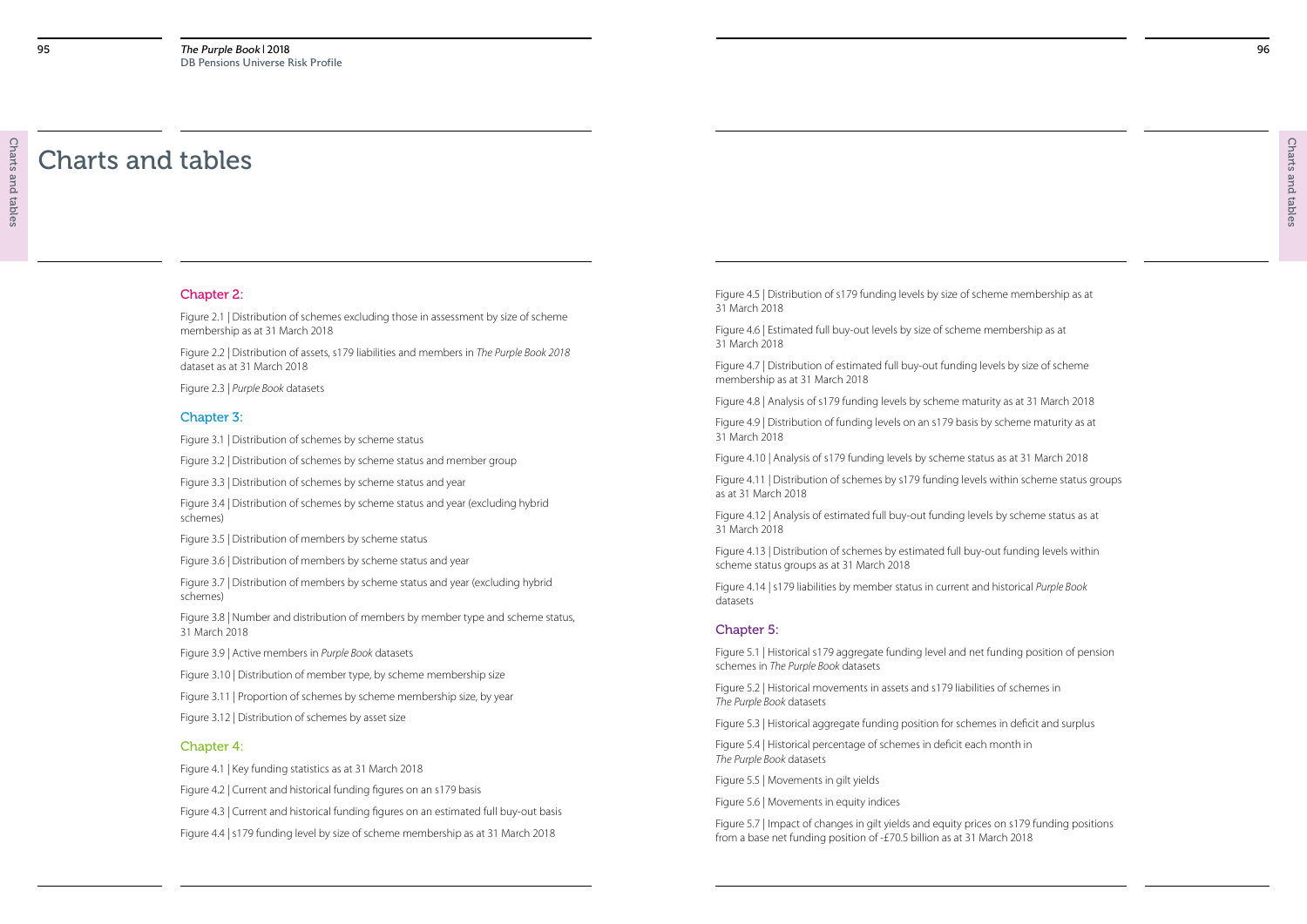#### Chapter 9:

Figure 9.1 | Total levy

Figure 9.2 | Distribution of levy by largest levy payers in 2017/18

Figure 9.3 | Schemes with no risk-based levy by levy year

Figure 9.4 | Number of schemes with capped risk-based levies by levy band

Figure 9.5 | Number of schemes with capped risk-based levies by funding level (on a stressed and smoothed basis)

Figure 9.6 | Levy distribution by levy band

Figure 9.7 | Liabilities by levy band

Figure 9.8 | Levy as a proportion of assets by levy band

Figure 9.9 | Percentage of total levy that is scheme-based by levy band Figure 9.10 | Percentage of total levy that is scheme-based by funding level (on a stressed

and smoothed basis)

Figure 9.11 | Number of sponsoring companies in each Experian scorecard

Figure 9.12 | Levy invoiced in respect of schemes with sponsoring employers in each Experian scorecard

Figure 9.13 | Number of schemes with sponsoring employers in each Experian scorecard

Figure 5.10 | Impact of changes in nominal or real gilt yields on s179 liabilities as at 31 March 2018 (base  $=$  £1,643.8 billion)

> Figure 9.14 | Average funding level (unstressed and unsmoothed) of schemes with sponsoring employers in each Experian scorecard

#### Chapter 10:

Figure 10.1 | Number of schemes in assessment each year, as at 31 March

Figure 10.2 | Funding statistics for schemes in assessment each year, as at 31 March

Figure 10.3 | Percentage of schemes and percentage of s179 liabilities grouped by size of liabilities for schemes in assessment, as at 31 March 2018

Figure 10.4 | Proportion of schemes in assessment by number of membership size

Figure 10.5 | Maturity of schemes in assessment by membership size

Figure 10.6 | Total s179 deficit for schemes entering an assessment period

Figure 10.7 | Total s179 deficit of schemes in assessment by liability size

Figure 5.8 | Impact of changes in gilt yields and equity prices on assets from a base of 100 as at 31 March 2018

Figure 5.9 | Impact of changes in gilt yields on s179 liabilities as at 31 March 2018

Figure 5.11 | Impact of changes in life expectancy assumptions on s179 liabilities as at 31 March 2018 (base = £1,643.8 billion)

#### Chapter 6:

Figure 6.1 | PPF universe insolvency rates

Figure 6.2 | UK company insolvencies

Figure 6.3 | Average levy rates of sponsoring companies by scheme membership size, as at 31 March 2018

#### Chapter 7:

Figure 7.1 | Distribution of schemes by asset allocation date

Figure 7.2 | Weighted average asset allocation in total assets

Figure 7.3 | Asset allocation: simple averages

Figure 7.4 | Bond splits

Figure 7.5 | Equity splits

Figure 7.6 | Weighted average asset allocation of schemes by asset size

Figure 7.7 | Weighted average of equities and bond holdings split by asset size

Figure 7.8 | Weighted average asset allocation by s179 funding level

Figure 7.9 | Weighted average asset allocation of schemes by scheme maturity

#### Chapter 8:

Figure 8.1 | Historical amount of claims made on the PPF and projected deficits of schemes entering the PPF from 31 March 2018

Figure 8.2 | Sensitivities of the probability of the PPF meeting its funding objective, and downside risk, to key assumptions, as at 31 March 2018

Figure 8.3 | History of claims made on the PPF and published levy estimate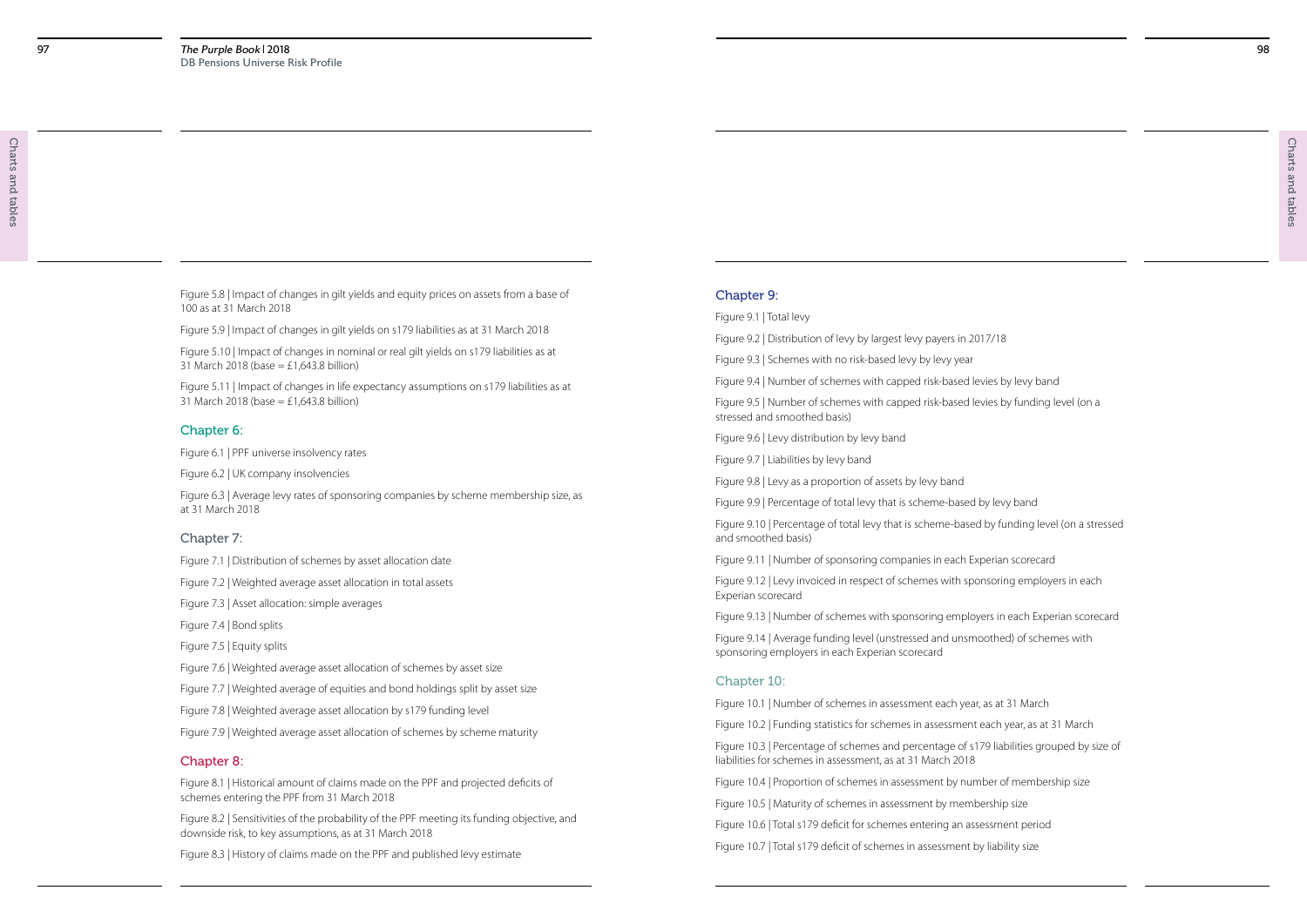### Chapter 11:

Figure 11.1 | Total compensation and number of members

Figure 11.2 | Sex of members in the PPF

Figure 11.3 | Distribution of pensioners by annualised compensation level

Figure 11.4 | Distribution of deferred pensioners by annualised compensation level

Figure 11.5 | Proportions of members and spouses / other dependants within the current PPF pensioner population

Figure 11.6 | Distribution of pensioner (excluding dependants) and deferred member compensation by Normal Pension Age (NPA)

Figure 11.7 | Annualised compensation by UK region

Figure 11.8 | Annualised compensation for pensioners and deferred pensioner members before 6 April 1997 and after 5 April 1997

#### Chapter 12:

Figure 12.1 | Contingent Assets by type

Figure 12.2 | Special contributions

Figure 12.3 | Technical Provisions and recovery plan lengths (unweighted averages)

Figure 12.4 | Value of risk transfer deals since 2007

Figure 12.5 | Number of risk transfer deals since 2010

Figure 12.6 | Value of risk transfer deals since H2 2013

Figure 12.7 | Transfers to other pension schemes